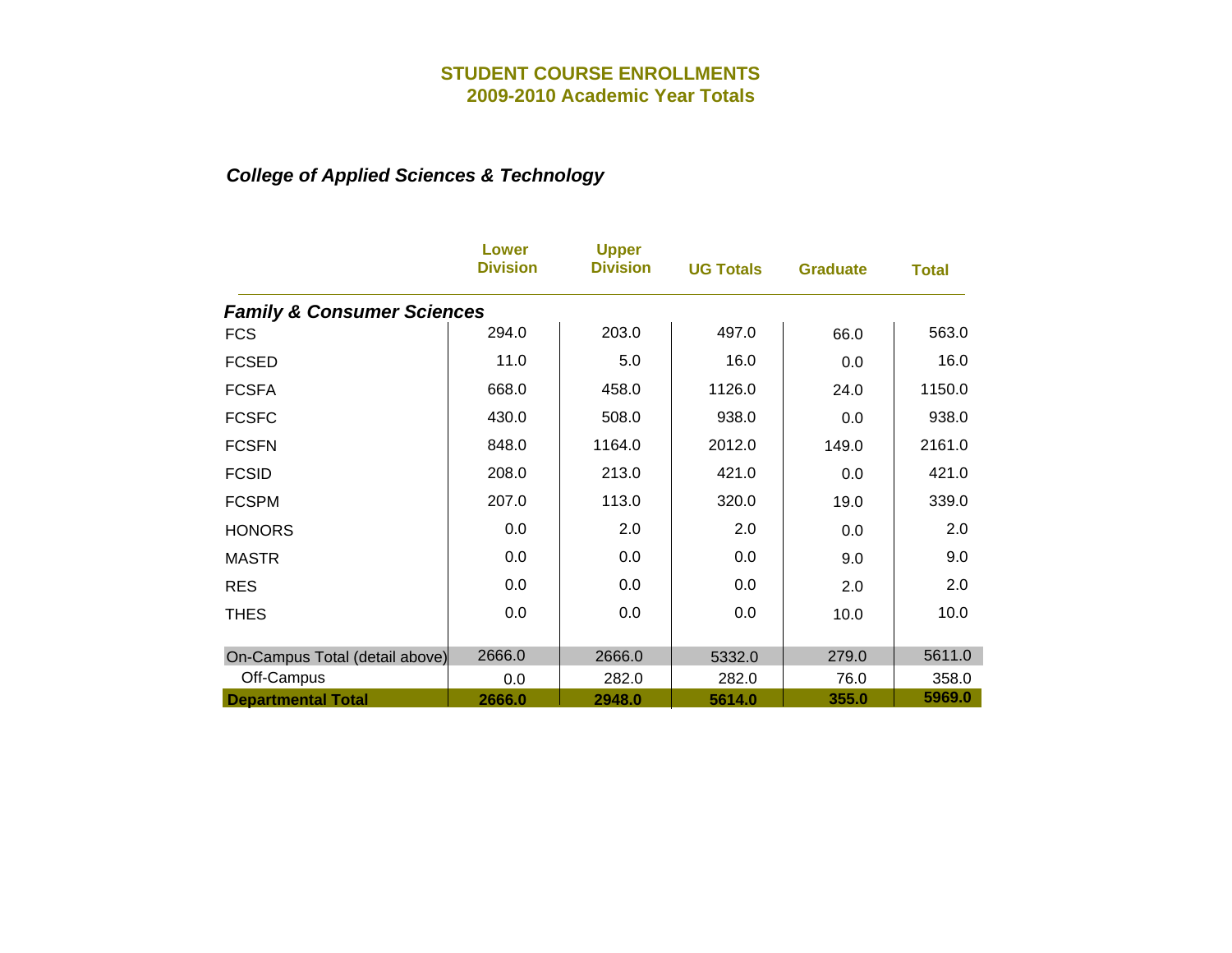|                                | <b>Lower</b><br><b>Division</b> | <b>Upper</b><br><b>Division</b> | <b>UG Totals</b> | <b>Graduate</b> | <b>Total</b> |
|--------------------------------|---------------------------------|---------------------------------|------------------|-----------------|--------------|
| <b>Technology</b>              |                                 |                                 |                  |                 |              |
| <b>HONORS</b>                  | 0.0                             | 1.0                             | 1.0              | 0.0             | 1.0          |
| <b>ITCMP</b>                   | 145.0                           | 149.0                           | 294.0            | 0.0             | 294.0        |
| <b>ITCST</b>                   | 546.0                           | 395.0                           | 941.0            | 0.0             | 941.0        |
| <b>ITDPT</b>                   | 205.0                           | 79.0                            | 284.0            | 0.0             | 284.0        |
| <b>ITEDU</b>                   | 23.0                            | 51.0                            | 74.0             | 1.0             | 75.0         |
| <b>ITGRA</b>                   | 540.0                           | 144.0                           | 684.0            | 0.0             | 684.0        |
| <b>ITMFG</b>                   | 193.0                           | 94.0                            | 287.0            | 2.0             | 289.0        |
| <b>RES</b>                     | 0.0                             | 0.0                             | 0.0              | 1.0             | 1.0          |
| <b>THES</b>                    | 0.0                             | 0.0                             | 0.0              | 2.0             | 2.0          |
| On-Campus Total (detail above) | 1652.0                          | 913.0                           | 2565.0           | 6.0             | 2571.0       |
| Off-Campus                     | 7.0                             | 59.0                            | 66.0             | 272.0           | 338.0        |
| <b>Departmental Total</b>      | 1659.0                          | 972.0                           | 2631.0           | 278.0           | 2909.0       |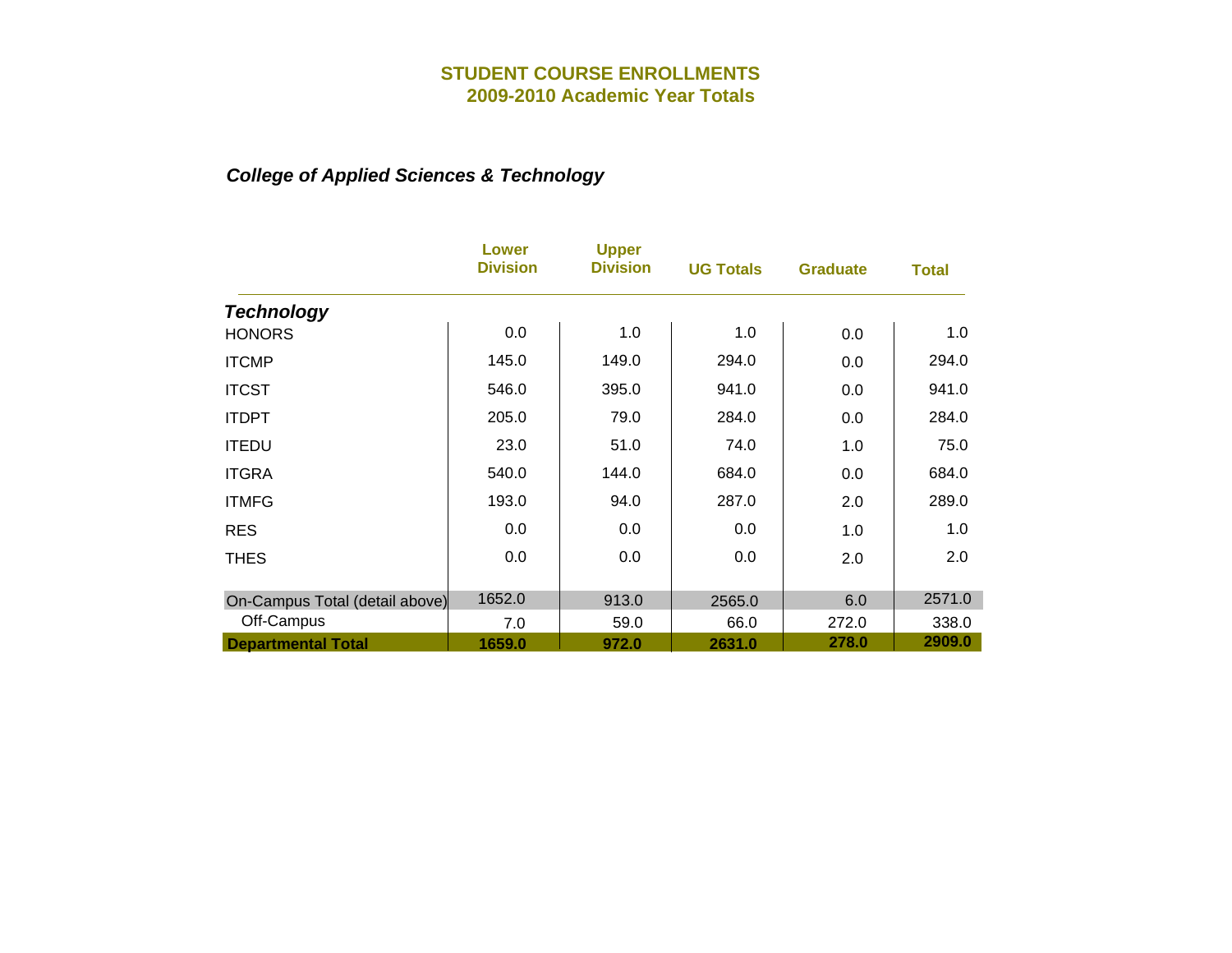|                                | Lower<br><b>Division</b> | <b>Upper</b><br><b>Division</b> | <b>UG Totals</b> | <b>Graduate</b> | <b>Total</b> |
|--------------------------------|--------------------------|---------------------------------|------------------|-----------------|--------------|
| <b>Military Science</b>        |                          |                                 |                  |                 |              |
| MIL                            | 280.0                    | 96.0                            | 376.0            | 0.0             | 376.0        |
| On-Campus Total (detail above) | 280.0                    | 96.0                            | 376.0            | 0.0             | 376.0        |
| Off-Campus                     | 0.0                      | 0.0                             | 0.0              | 0.0             | 0.0          |
| <b>Departmental Total</b>      | 280.0                    | 96.0                            | 376.0            | 0.0             | 376.0        |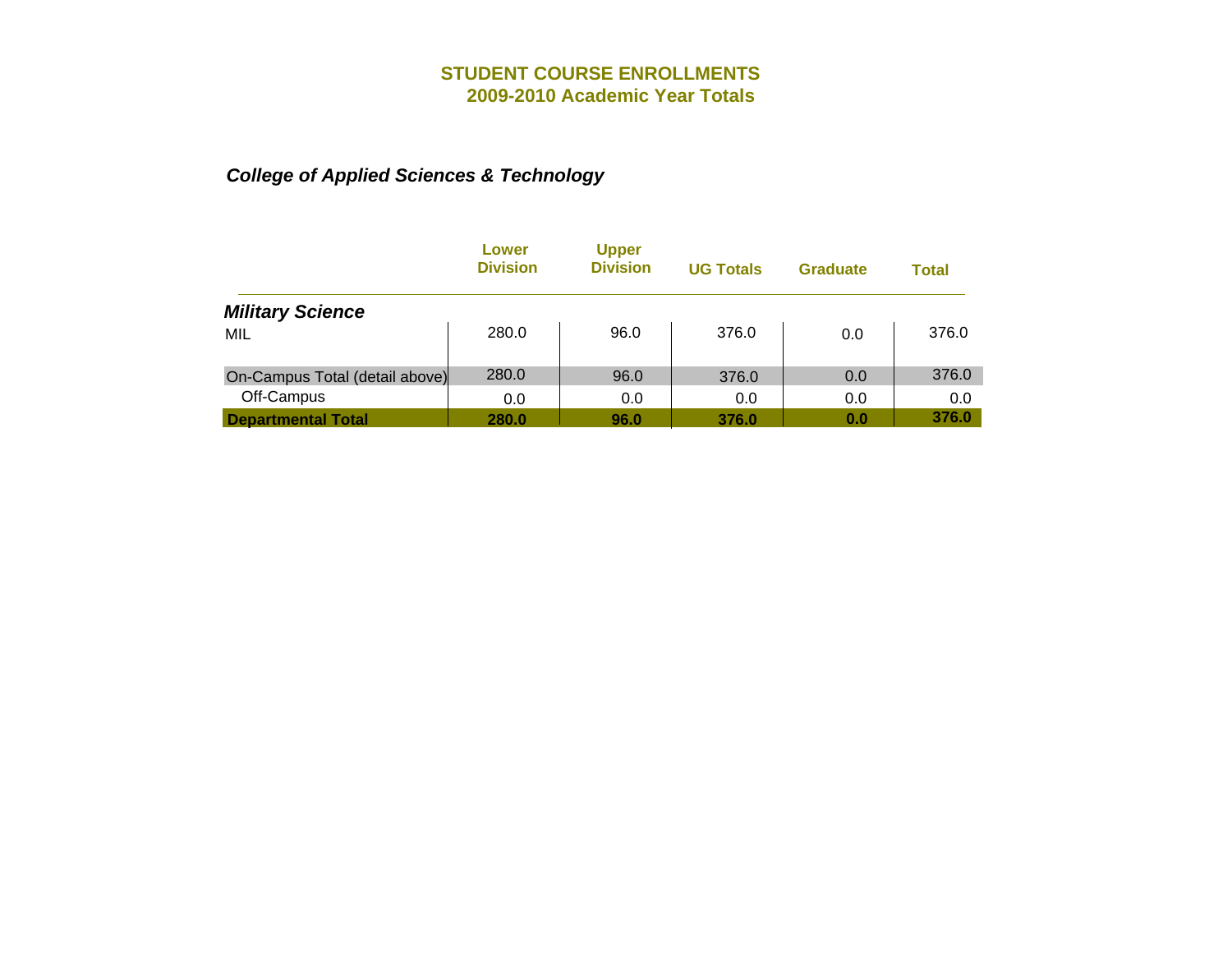|                                | Lower<br><b>Division</b> | <b>Upper</b><br><b>Division</b> | <b>UG Totals</b> | <b>Graduate</b> | <b>Total</b> |
|--------------------------------|--------------------------|---------------------------------|------------------|-----------------|--------------|
| <b>Nursing</b>                 |                          |                                 |                  |                 |              |
| <b>HONORS</b>                  | 0.0                      | 1.0                             | 1.0              | 0.0             | 1.0          |
| <b>MASTR</b>                   | 0.0                      | 0.0                             | 0.0              | 2.0             | 2.0          |
| <b>NUR</b>                     | 1013.0                   | 1616.0                          | 2629.0           | 0.0             | 2629.0       |
| On-Campus Total (detail above) | 1013.0                   | 1617.0                          | 2630.0           | 2.0             | 2632.0       |
| Off-Campus                     | 34.0                     | 101.0                           | 135.0            | 1721.0          | 1856.0       |
| <b>Departmental Total</b>      | 1047.0                   | 1718.0                          | 2765.0           | 1723.0          | 4488.0       |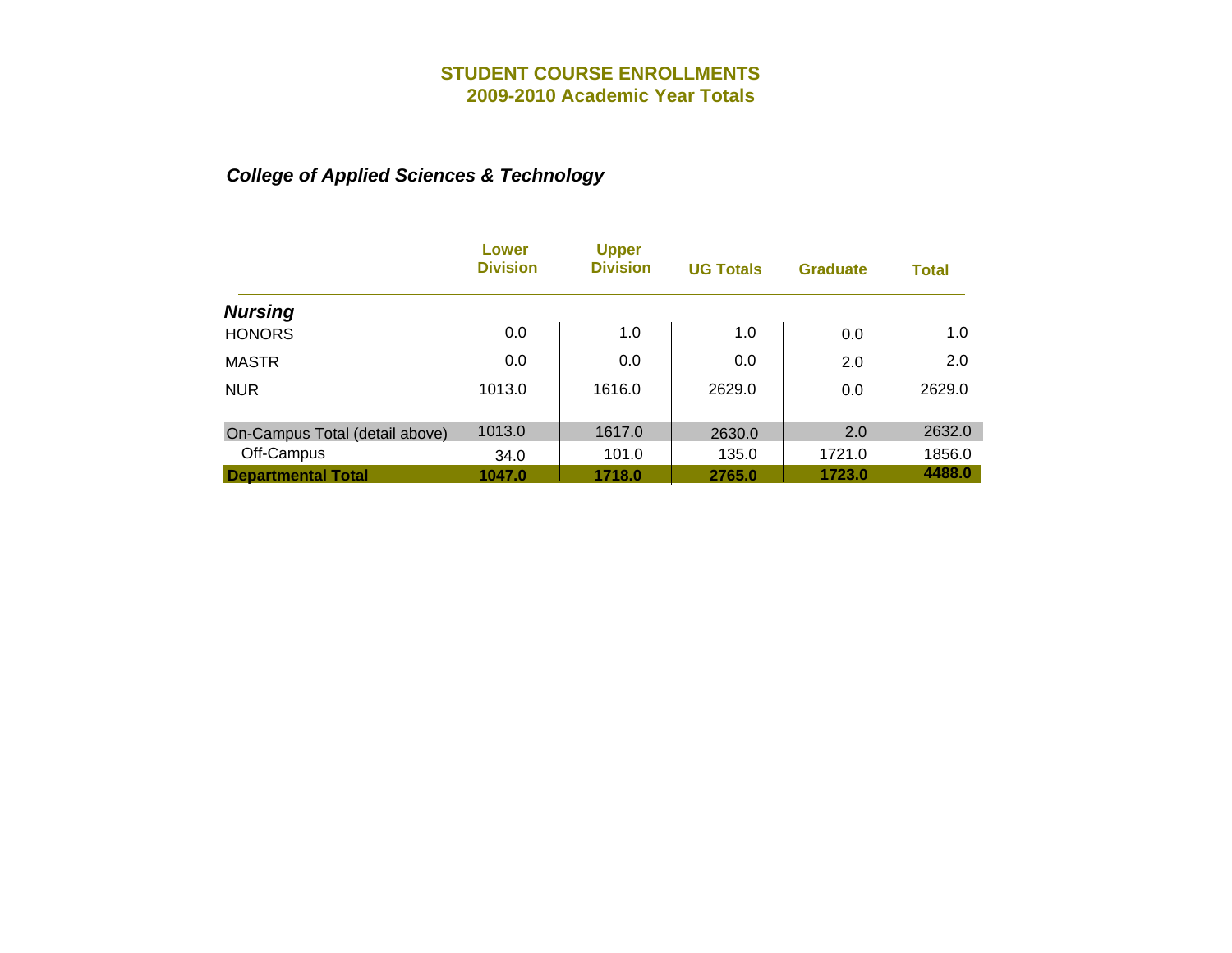|                                | <b>Lower</b><br><b>Division</b> | <b>Upper</b><br><b>Division</b> | <b>UG Totals</b> | <b>Graduate</b> | <b>Total</b> |
|--------------------------------|---------------------------------|---------------------------------|------------------|-----------------|--------------|
| <b>Physical Education</b>      |                                 |                                 |                  |                 |              |
| AT                             | 69.0                            | 289.0                           | 358.0            | 7.0             | 365.0        |
| <b>CRPRJ</b>                   | 0.0                             | 0.0                             | 0.0              | 4.0             | 4.0          |
| <b>DISS</b>                    | 0.0                             | 0.0                             | 0.0              | 6.0             | 6.0          |
| <b>EXSCI</b>                   | 1217.0                          | 423.0                           | 1640.0           | 230.0           | 1870.0       |
| <b>HONORS</b>                  | 0.0                             | 1.0                             | 1.0              | 0.0             | 1.0          |
| <b>MASTR</b>                   | 0.0                             | 0.0                             | 0.0              | 2.0             | 2.0          |
| <b>PEP</b>                     | 1263.0                          | 524.0                           | 1787.0           | 123.0           | 1910.0       |
| <b>PFW</b>                     | 3710.0                          | 0.0                             | 3710.0           | 0.0             | 3710.0       |
| <b>RES</b>                     | 0.0                             | 0.0                             | 0.0              | 4.0             | 4.0          |
| <b>SPTAD</b>                   | 252.0                           | 423.0                           | 675.0            | 113.0           | 788.0        |
| <b>THES</b>                    | 0.0                             | 0.0                             | 0.0              | 18.0            | 18.0         |
|                                |                                 |                                 |                  |                 |              |
| On-Campus Total (detail above) | 6511.0                          | 1660.0                          | 8171.0           | 507.0           | 8678.0       |
| Off-Campus                     | 389.0                           | 117.0                           | 506.0            | 378.0           | 884.0        |
| <b>Departmental Total</b>      | 6900.0                          | 1777.0                          | 8677.0           | 885.0           | 9562.0       |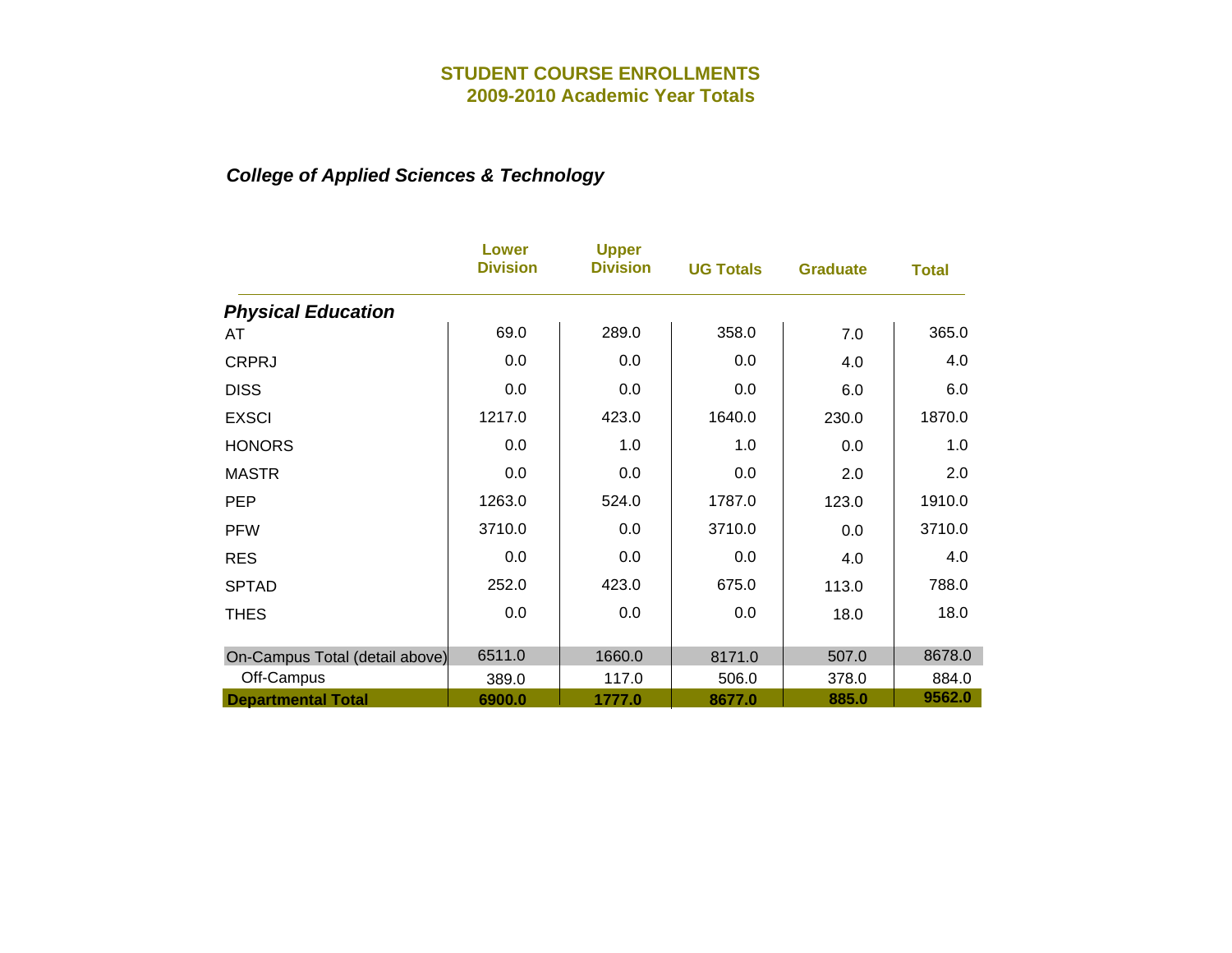|                                   | Lower<br><b>Division</b> | <b>Upper</b><br><b>Division</b> | <b>UG Totals</b> | <b>Graduate</b> | Total |
|-----------------------------------|--------------------------|---------------------------------|------------------|-----------------|-------|
| <b>Wellness &amp; Gerontology</b> |                          |                                 |                  |                 |       |
| <b>GERON</b>                      | 0.0                      | 16.0                            | 16.0             | 58.0            | 74.0  |
| <b>WELNS</b>                      | 0.0                      | 0.0                             | 0.0              | 81.0            | 81.0  |
| On-Campus Total (detail above)    | 0.0                      | 16.0                            | 16.0             | 139.0           | 155.0 |
| Off-Campus                        | 0.0                      | 0.0                             | 0.0              | 30.0            | 30.0  |
| <b>Departmental Total</b>         | 0.0                      | 16.0                            | 16.0             | 169.0           | 185.0 |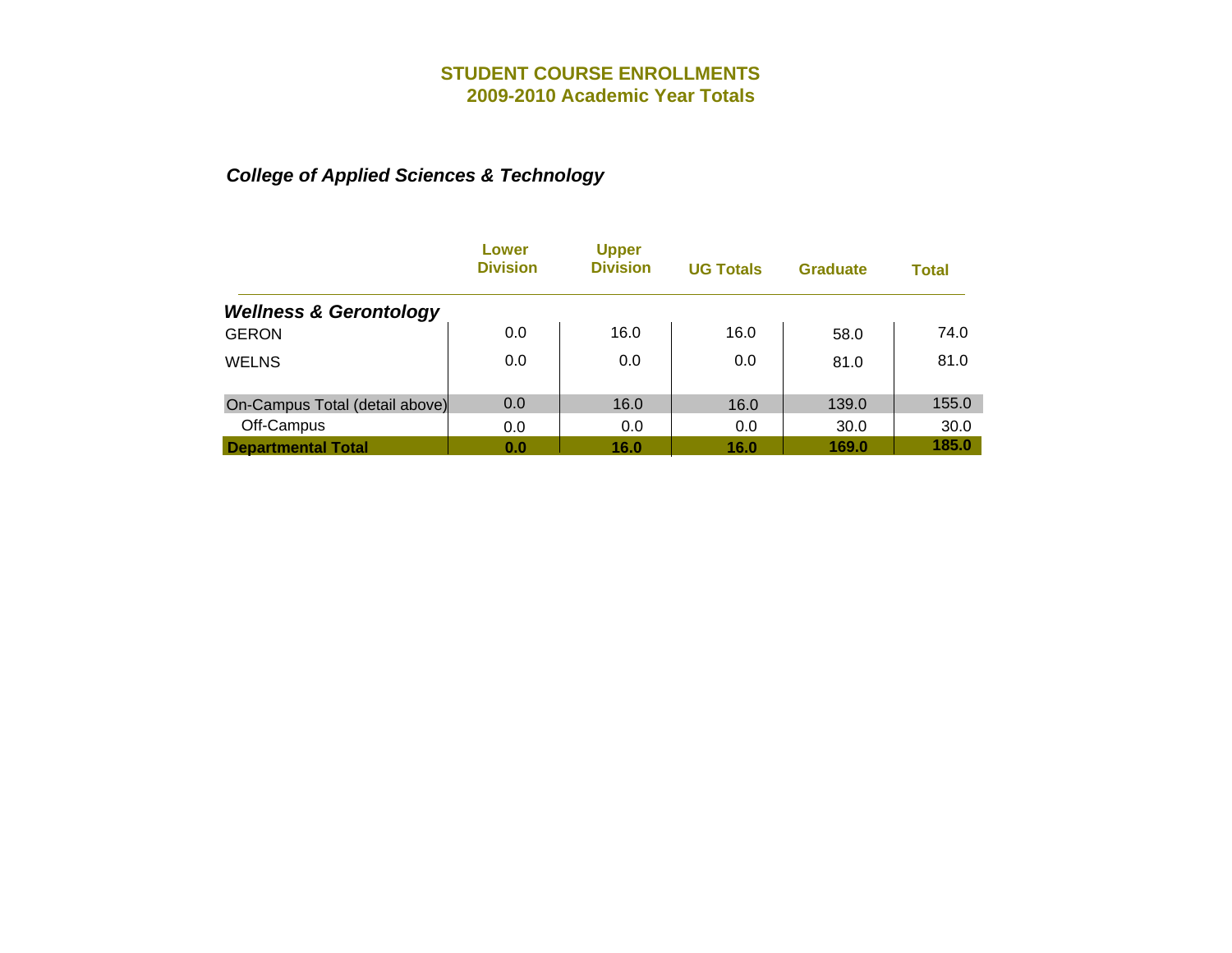## *College of Architecture & Planning*

|                                | Lower<br><b>Division</b> | <b>Upper</b><br><b>Division</b> | <b>UG Totals</b> | <b>Graduate</b> | <b>Total</b> |
|--------------------------------|--------------------------|---------------------------------|------------------|-----------------|--------------|
| <b>Architecture</b>            |                          |                                 |                  |                 |              |
| <b>ARCH</b>                    | 946.0                    | 687.0                           | 1633.0           | 793.0           | 2426.0       |
| CAP                            | 217.0                    | 0.0                             | 217.0            | 0.0             | 217.0        |
| <b>CRPRJ</b>                   | 0.0                      | 0.0                             | 0.0              | 5.0             | 5.0          |
| <b>HONORS</b>                  | 0.0                      | 2.0                             | 2.0              | 0.0             | 2.0          |
| <b>HONRS</b>                   | 0.0                      | 15.0                            | 15.0             | 0.0             | 15.0         |
| <b>MASTR</b>                   | 0.0                      | 0.0                             | 0.0              | 21.0            | 21.0         |
| <b>THES</b>                    | 0.0                      | 0.0                             | 0.0              | 4.0             | 4.0          |
| On-Campus Total (detail above) | 1163.0                   | 704.0                           | 1867.0           | 823.0           | 2690.0       |
| Off-Campus                     | 0.0                      | 164.0                           | 164.0            | 55.0            | 219.0        |
| <b>Departmental Total</b>      | 1163.0                   | 868.0                           | 2031.0           | 878.0           | 2909.0       |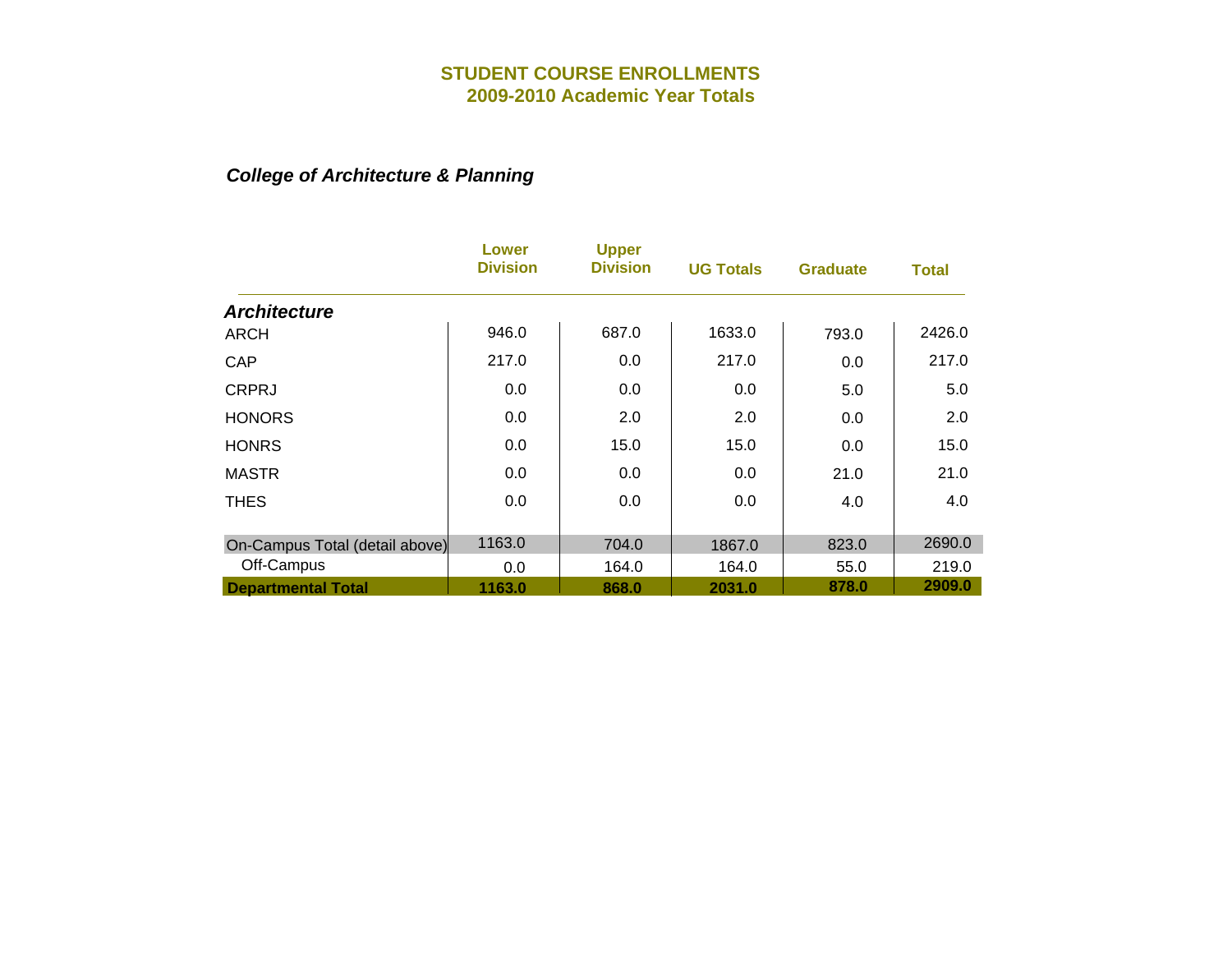## *College of Architecture & Planning*

|                                | Lower<br><b>Division</b> | <b>Upper</b><br><b>Division</b> | <b>UG Totals</b> | <b>Graduate</b> | <b>Total</b> |
|--------------------------------|--------------------------|---------------------------------|------------------|-----------------|--------------|
| <b>Landscape Architecture</b>  |                          |                                 |                  |                 |              |
| CAP                            | 184.0                    | 22.0                            | 206.0            | 3.0             | 209.0        |
| <b>CRPRJ</b>                   | 0.0                      | 0.0                             | 0.0              | 9.0             | 9.0          |
| <b>HONORS</b>                  | 0.0                      | 1.0                             | 1.0              | 0.0             | 1.0          |
| <b>HONRS</b>                   | 0.0                      | 14.0                            | 14.0             | 0.0             | 14.0         |
| LA                             | 463.0                    | 545.0                           | 1008.0           | 205.0           | 1213.0       |
| <b>THES</b>                    | 0.0                      | 0.0                             | 0.0              | 2.0             | 2.0          |
| On-Campus Total (detail above) | 647.0                    | 582.0                           | 1229.0           | 219.0           | 1448.0       |
| Off-Campus                     | 11.0                     | 55.0                            | 66.0             | 8.0             | 74.0         |
| <b>Departmental Total</b>      | 658.0                    | 637.0                           | 1295.0           | 227.0           | 1522.0       |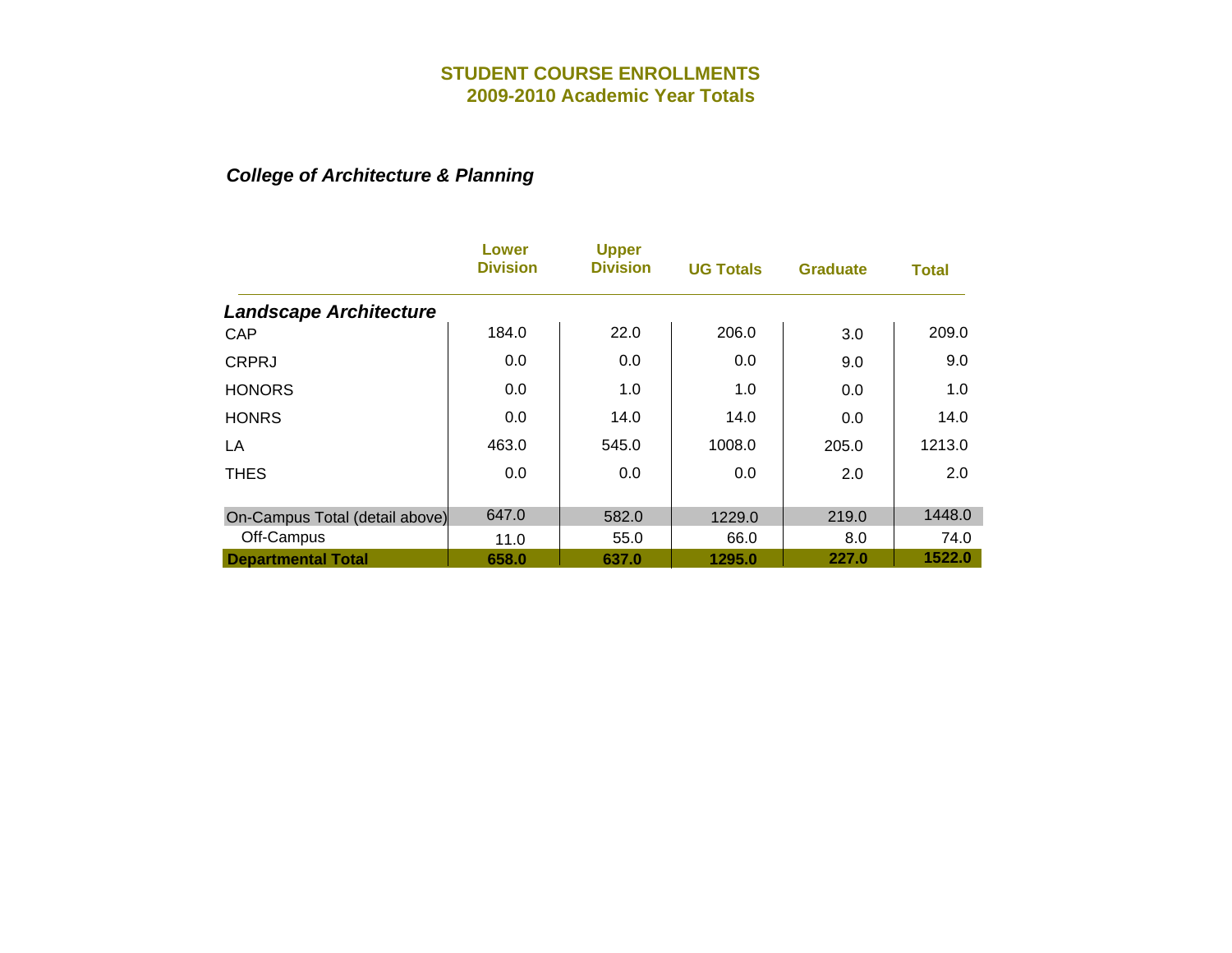## *College of Architecture & Planning*

|                                | <b>Lower</b><br><b>Division</b> | <b>Upper</b><br><b>Division</b> | <b>UG Totals</b> | <b>Graduate</b> | <b>Total</b> |
|--------------------------------|---------------------------------|---------------------------------|------------------|-----------------|--------------|
| <b>Urban Planning</b>          |                                 |                                 |                  |                 |              |
| CAP                            | 150.0                           | 37.0                            | 187.0            | 19.0            | 206.0        |
| <b>CRPRJ</b>                   | 0.0                             | 0.0                             | 0.0              | 4.0             | 4.0          |
| <b>MASTR</b>                   | 0.0                             | 0.0                             | 0.0              | 13.0            | 13.0         |
| <b>PLAN</b>                    | 344.0                           | 206.0                           | 550.0            | 364.0           | 914.0        |
| <b>RES</b>                     | 0.0                             | 0.0                             | 0.0              | 10.0            | 10.0         |
| <b>THES</b>                    | 0.0                             | 0.0                             | 0.0              | 1.0             | 1.0          |
| <b>UD</b>                      | 0.0                             | 0.0                             | 0.0              | 0.0             | 0.0          |
| On-Campus Total (detail above) | 494.0                           | 243.0                           | 737.0            | 411.0           | 1148.0       |
| Off-Campus                     | 0.0                             | 6.0                             | 6.0              | 126.0           | 132.0        |
| <b>Departmental Total</b>      | 494.0                           | 249.0                           | 743.0            | 537.0           | 1280.0       |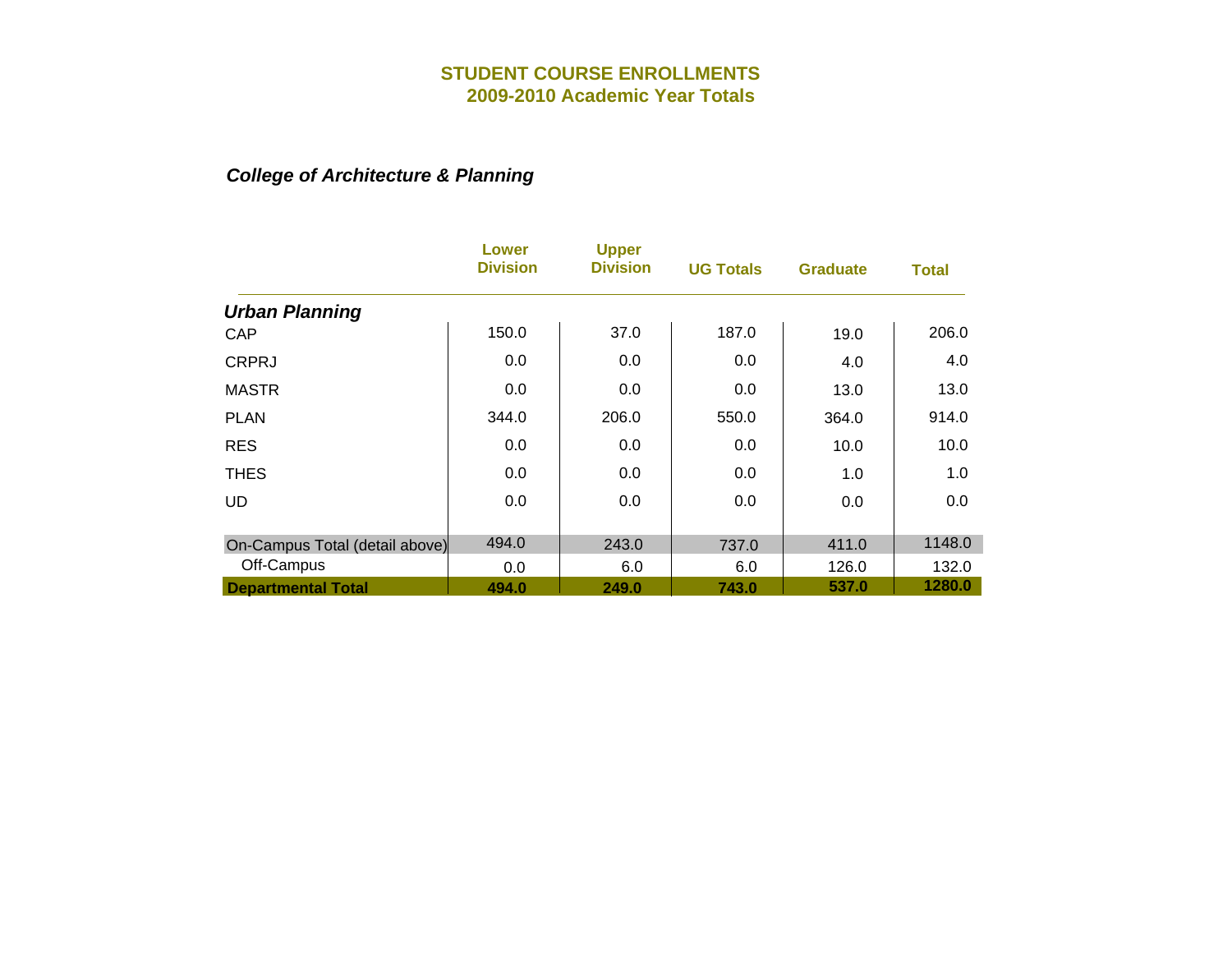|                                | Lower<br><b>Division</b> | <b>Upper</b><br><b>Division</b> | <b>UG Totals</b> | <b>Graduate</b> | <b>Total</b> |
|--------------------------------|--------------------------|---------------------------------|------------------|-----------------|--------------|
| <b>Accounting</b>              |                          |                                 |                  |                 |              |
| <b>ACC</b>                     | 1421.0                   | 1094.0                          | 2515.0           | 190.0           | 2705.0       |
| <b>HONORS</b>                  | 0.0                      | 2.0                             | 2.0              | 0.0             | 2.0          |
| <b>MBA</b>                     | 0.0                      | 0.0                             | 0.0              | 45.0            | 45.0         |
| On-Campus Total (detail above) | 1421.0                   | 1096.0                          | 2517.0           | 235.0           | 2752.0       |
| Off-Campus                     | 191.0                    | 14.0                            | 205.0            | 101.0           | 306.0        |
| <b>Departmental Total</b>      | 1612.0                   | 1110.0                          | 2722.0           | 336.0           | 3058.0       |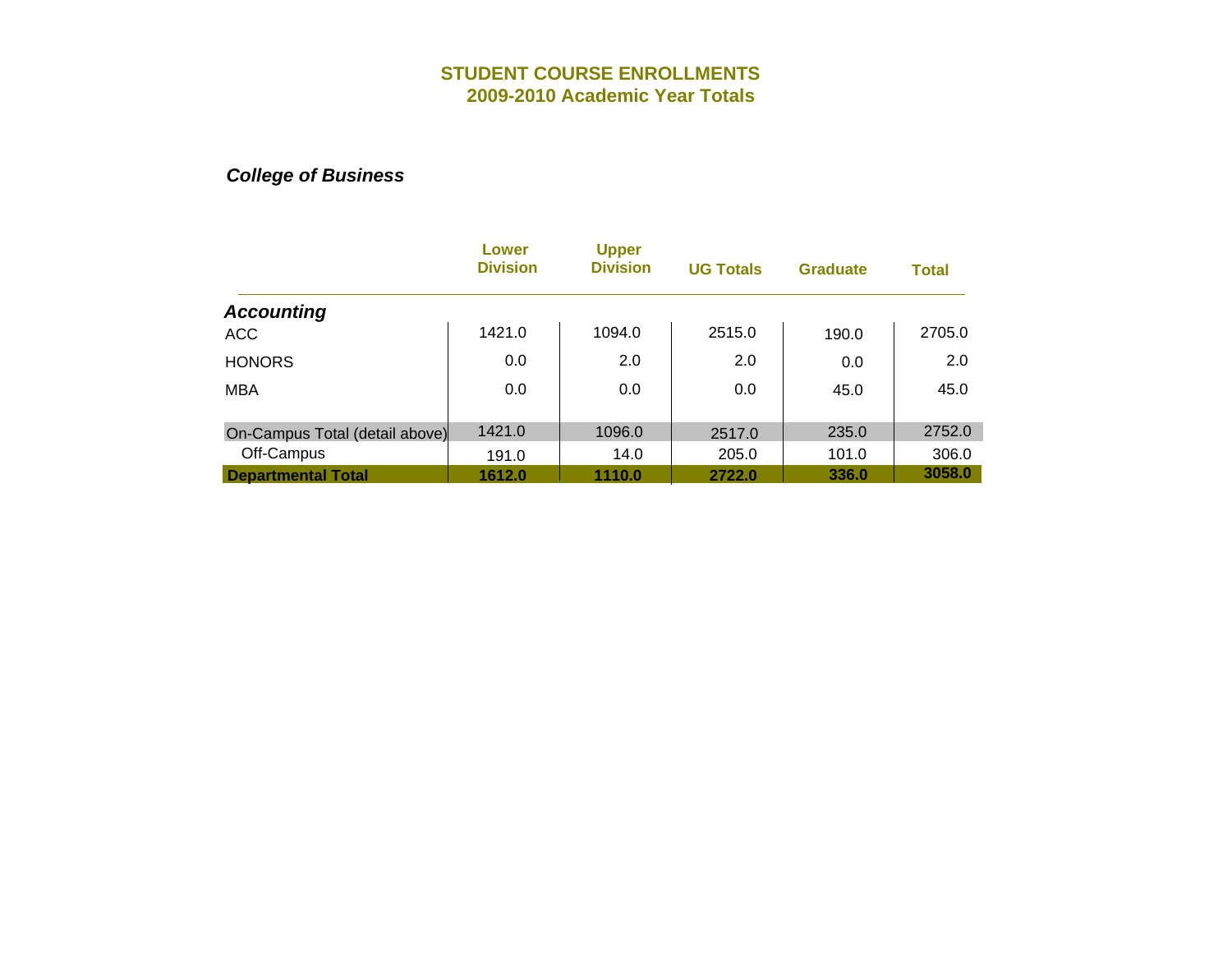|                                | Lower<br><b>Division</b> | <b>Upper</b><br><b>Division</b> | <b>UG Totals</b> | <b>Graduate</b> | <b>Total</b> |
|--------------------------------|--------------------------|---------------------------------|------------------|-----------------|--------------|
| <b>Economics</b>               |                          |                                 |                  |                 |              |
| <b>ECON</b>                    | 3405.0                   | 398.0                           | 3803.0           | 33.0            | 3836.0       |
| <b>INTBA</b>                   | 0.0                      | 1.0                             | 1.0              | 0.0             | 1.0          |
| <b>MBA</b>                     | 0.0                      | 0.0                             | 0.0              | 81.0            | 81.0         |
| On-Campus Total (detail above) | 3405.0                   | 399.0                           | 3804.0           | 114.0           | 3918.0       |
| Off-Campus                     | 121.0                    | 1.0                             | 122.0            | 161.0           | 283.0        |
| <b>Departmental Total</b>      | 3526.0                   | 400.0                           | 3926.0           | 275.0           | 4201.0       |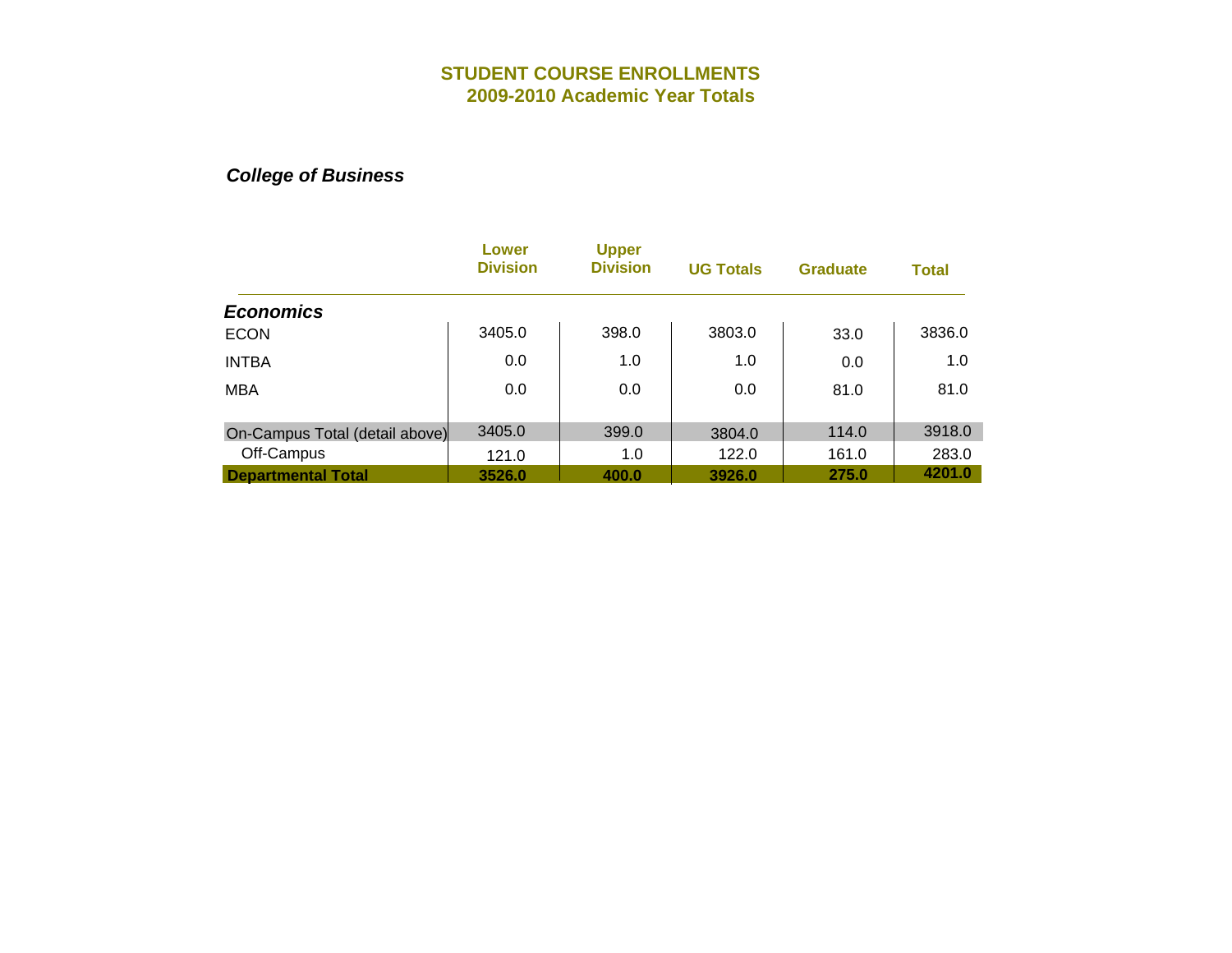|                                | Lower<br><b>Division</b> | <b>Upper</b><br><b>Division</b> | <b>UG Totals</b> | <b>Graduate</b> | <b>Total</b> |
|--------------------------------|--------------------------|---------------------------------|------------------|-----------------|--------------|
| <b>Finance</b>                 |                          |                                 |                  |                 |              |
| BL                             | 641.0                    | 78.0                            | 719.0            | 15.0            | 734.0        |
| <b>FIN</b>                     | 387.0                    | 1005.0                          | 1392.0           | 78.0            | 1470.0       |
| <b>HONORS</b>                  | 0.0                      | 1.0                             | 1.0              | 0.0             | 1.0          |
| <b>MBA</b>                     | 0.0                      | 0.0                             | 0.0              | 39.0            | 39.0         |
| <b>RE</b>                      | 77.0                     | 0.0                             | 77.0             | 0.0             | 77.0         |
| RMI                            | 236.0                    | 166.0                           | 402.0            | 37.0            | 439.0        |
| On-Campus Total (detail above) | 1341.0                   | 1250.0                          | 2591.0           | 169.0           | 2760.0       |
| Off-Campus                     | 240.0                    | 15.0                            | 255.0            | 166.0           | 421.0        |
| <b>Departmental Total</b>      | 1581.0                   | 1265.0                          | 2846.0           | 335.0           | 3181.0       |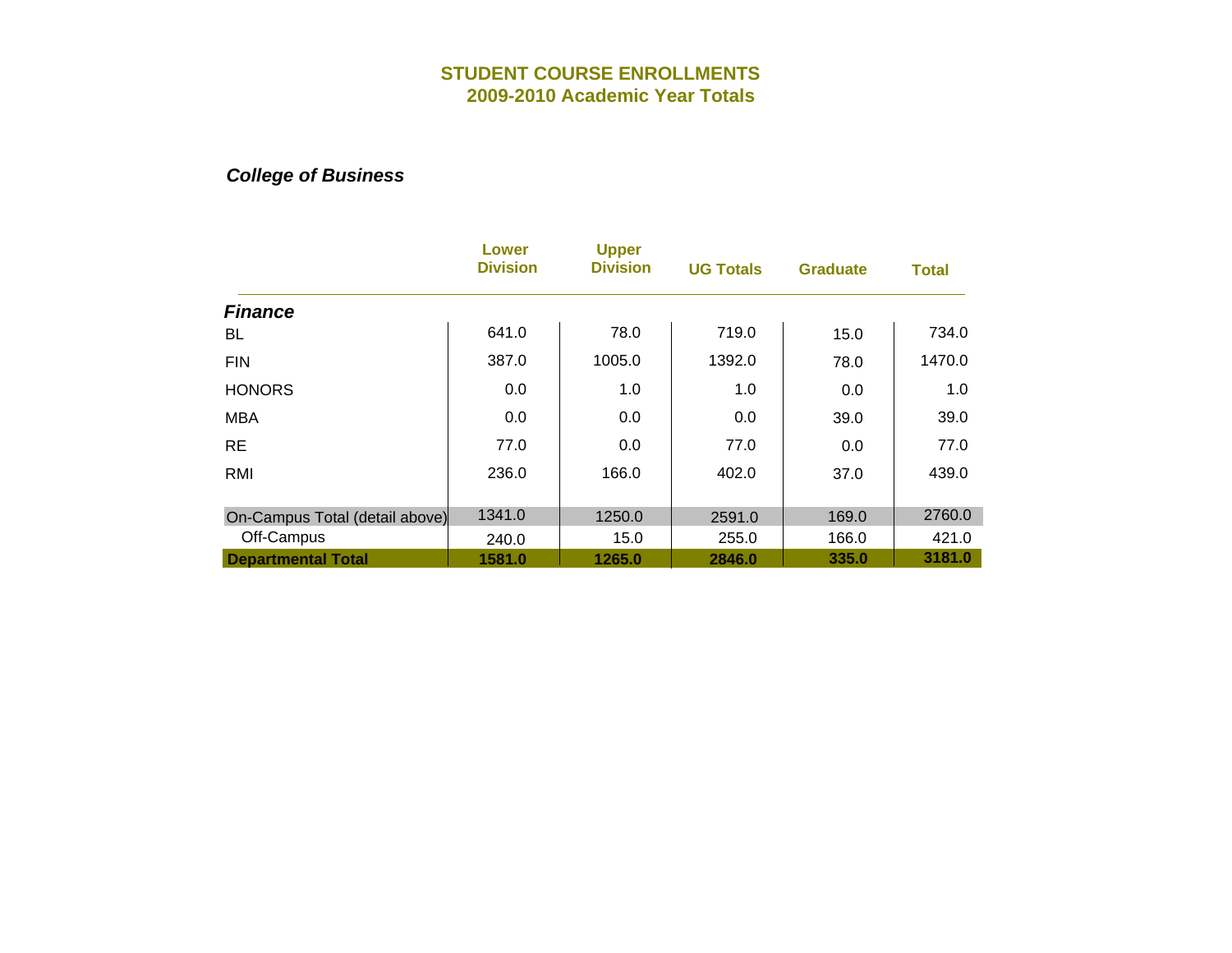|                                     | Lower<br><b>Division</b> | <b>Upper</b><br><b>Division</b> | <b>UG Totals</b> | <b>Graduate</b> | <b>Total</b> |
|-------------------------------------|--------------------------|---------------------------------|------------------|-----------------|--------------|
| <b>Info Systems &amp; Oper Mgmt</b> |                          |                                 |                  |                 |              |
| <b>BED</b>                          | 0.0                      | 9.0                             | 9.0              | 2.0             | 11.0         |
| <b>HONORS</b>                       | 0.0                      | 4.0                             | 4.0              | 0.0             | 4.0          |
| <b>ISOM</b>                         | 2279.0                   | 939.0                           | 3218.0           | 26.0            | 3244.0       |
| <b>MBA</b>                          | 0.0                      | 0.0                             | 0.0              | 68.0            | 68.0         |
|                                     |                          |                                 |                  |                 |              |
| On-Campus Total (detail above)      | 2279.0                   | 952.0                           | 3231.0           | 96.0            | 3327.0       |
| Off-Campus                          | 1037.0                   | 475.0                           | 1512.0           | 204.0           | 1716.0       |
| <b>Departmental Total</b>           | 3316.0                   | 1427.0                          | 4743.0           | 300.0           | 5043.0       |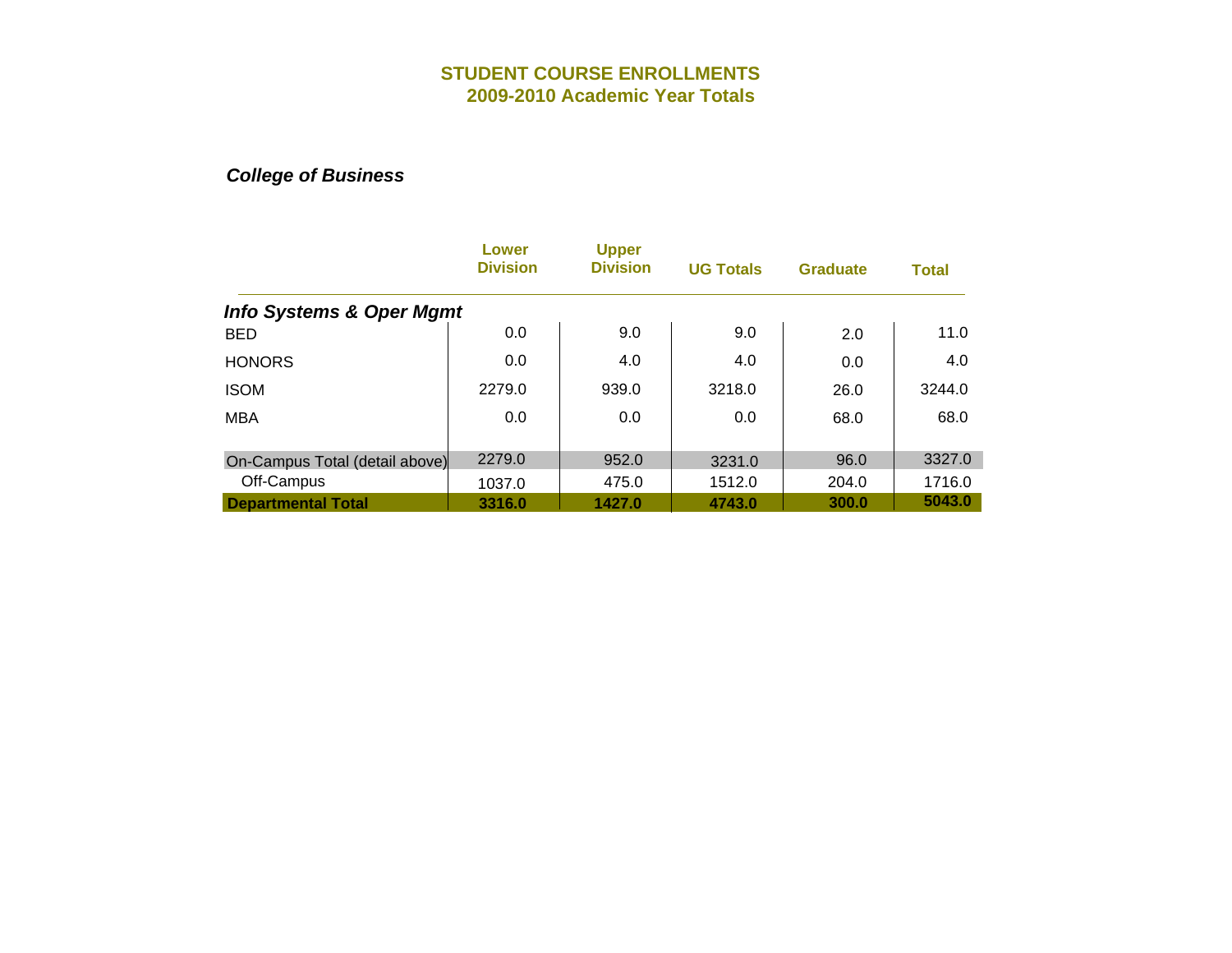|                                   | Lower<br><b>Division</b> | <b>Upper</b><br><b>Division</b> | <b>UG Totals</b> | <b>Graduate</b> | Total  |
|-----------------------------------|--------------------------|---------------------------------|------------------|-----------------|--------|
| <b>Marketing &amp; Management</b> |                          |                                 |                  |                 |        |
| <b>BUSAD</b>                      | 82.0                     | 59.0                            | 141.0            | 0.0             | 141.0  |
| ID                                | 7.0                      | 0.0                             | 7.0              | 0.0             | 7.0    |
| <b>INTBA</b>                      | 39.0                     | 16.0                            | 55.0             | 0.0             | 55.0   |
| <b>MBA</b>                        | 0.0                      | 0.0                             | 0.0              | 113.0           | 113.0  |
| <b>MGT</b>                        | 200.0                    | 1797.0                          | 1997.0           | 66.0            | 2063.0 |
| <b>MKG</b>                        | 80.0                     | 2337.0                          | 2417.0           | 23.0            | 2440.0 |
| On-Campus Total (detail above)    | 408.0                    | 4209.0                          | 4617.0           | 202.0           | 4819.0 |
| Off-Campus                        | 760.0                    | 86.0                            | 846.0            | 324.0           | 1170.0 |
| <b>Departmental Total</b>         | 1168.0                   | 4295.0                          | 5463.0           | 526.0           | 5989.0 |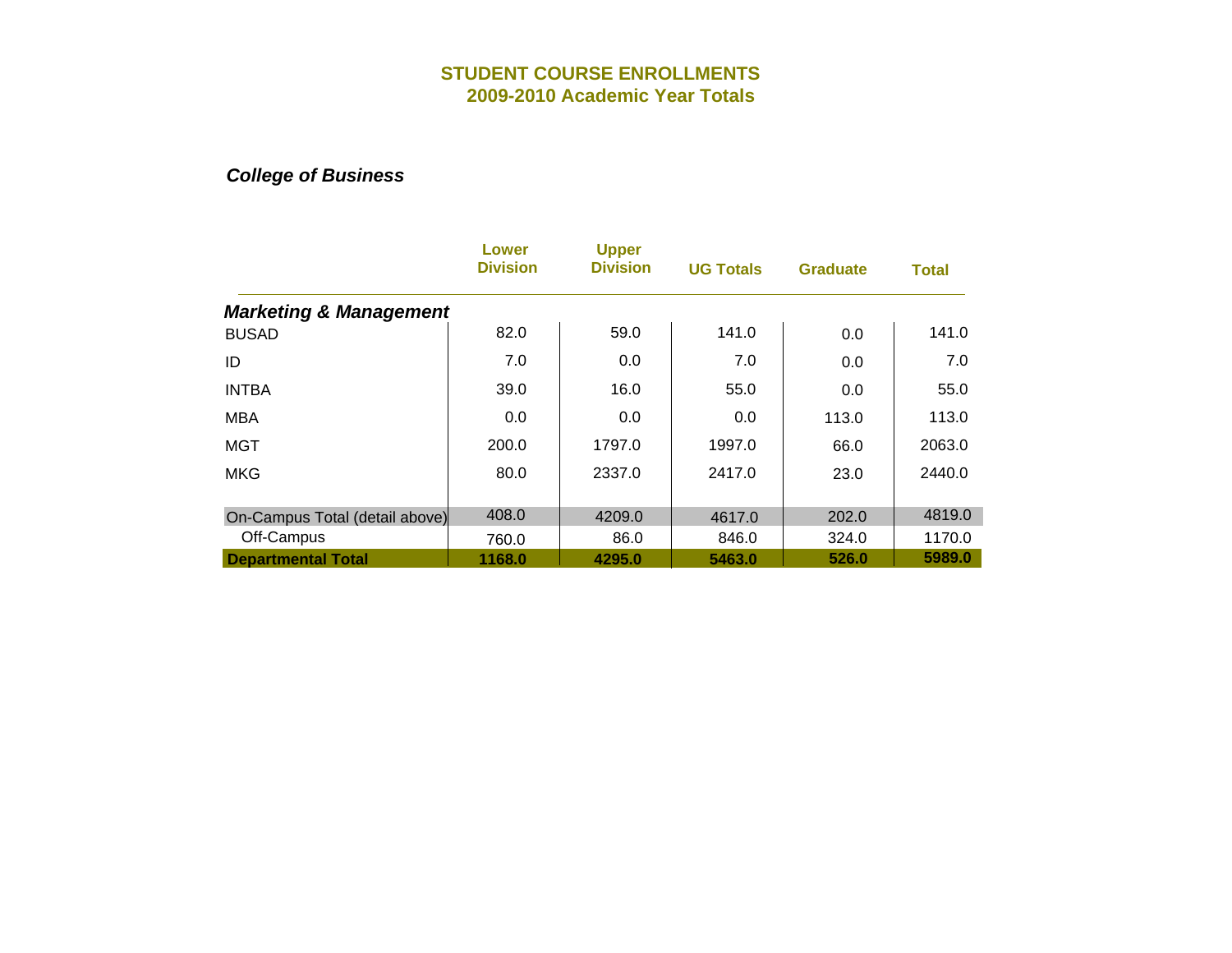|                                           | Lower<br><b>Division</b> | <b>Upper</b><br><b>Division</b> | <b>UG Totals</b> | <b>Graduate</b> | Total |
|-------------------------------------------|--------------------------|---------------------------------|------------------|-----------------|-------|
| <b>Center for Info &amp; Comm Science</b> |                          |                                 |                  |                 |       |
| <b>ICS</b>                                | 0.0                      | 0.0                             | 0.0              | 640.0           | 640.0 |
| On-Campus Total (detail above)            | 0.0                      | 0.0                             | 0.0              | 640.0           | 640.0 |
| Off-Campus                                | 0.0                      | 0.0                             | 0.0              | 11.0            | 11.0  |
| <b>Departmental Total</b>                 | 0.0                      | 0.0                             | 0.0              | 651.0           | 651.0 |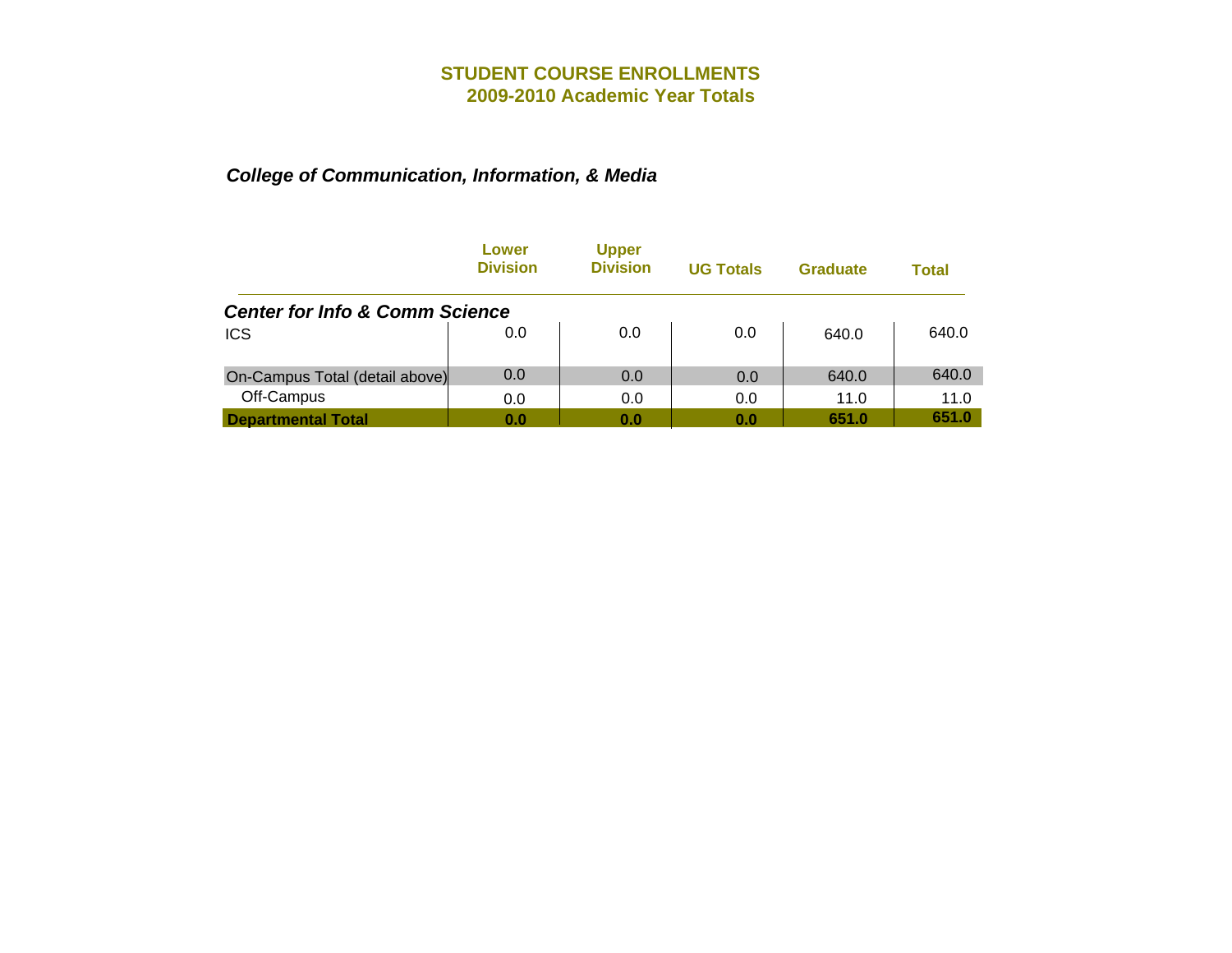|                                | Lower<br><b>Division</b> | <b>Upper</b><br><b>Division</b> | <b>UG Totals</b> | <b>Graduate</b> | Total  |
|--------------------------------|--------------------------|---------------------------------|------------------|-----------------|--------|
| <b>Journalism</b>              |                          |                                 |                  |                 |        |
| <b>CRPRJ</b>                   | 0.0                      | 0.0                             | 0.0              | 3.0             | 3.0    |
| <b>HONORS</b>                  | 0.0                      | 4.0                             | 4.0              | 0.0             | 4.0    |
| <b>JOURN</b>                   | 1422.0                   | 1047.0                          | 2469.0           | 155.0           | 2624.0 |
| <b>NEWS</b>                    | 1956.0                   | 64.0                            | 2020.0           | 3.0             | 2023.0 |
| <b>PR</b>                      | 0.0                      | 0.0                             | 0.0              | 68.0            | 68.0   |
| <b>RES</b>                     | 0.0                      | 0.0                             | 0.0              | 11.0            | 11.0   |
| <b>THES</b>                    | 0.0                      | 0.0                             | 0.0              | 2.0             | 2.0    |
| On-Campus Total (detail above) | 3378.0                   | 1115.0                          | 4493.0           | 242.0           | 4735.0 |
| Off-Campus                     | 27.0                     | 139.0                           | 166.0            | 78.0            | 244.0  |
| <b>Departmental Total</b>      | 3405.0                   | 1254.0                          | 4659.0           | 320.0           | 4979.0 |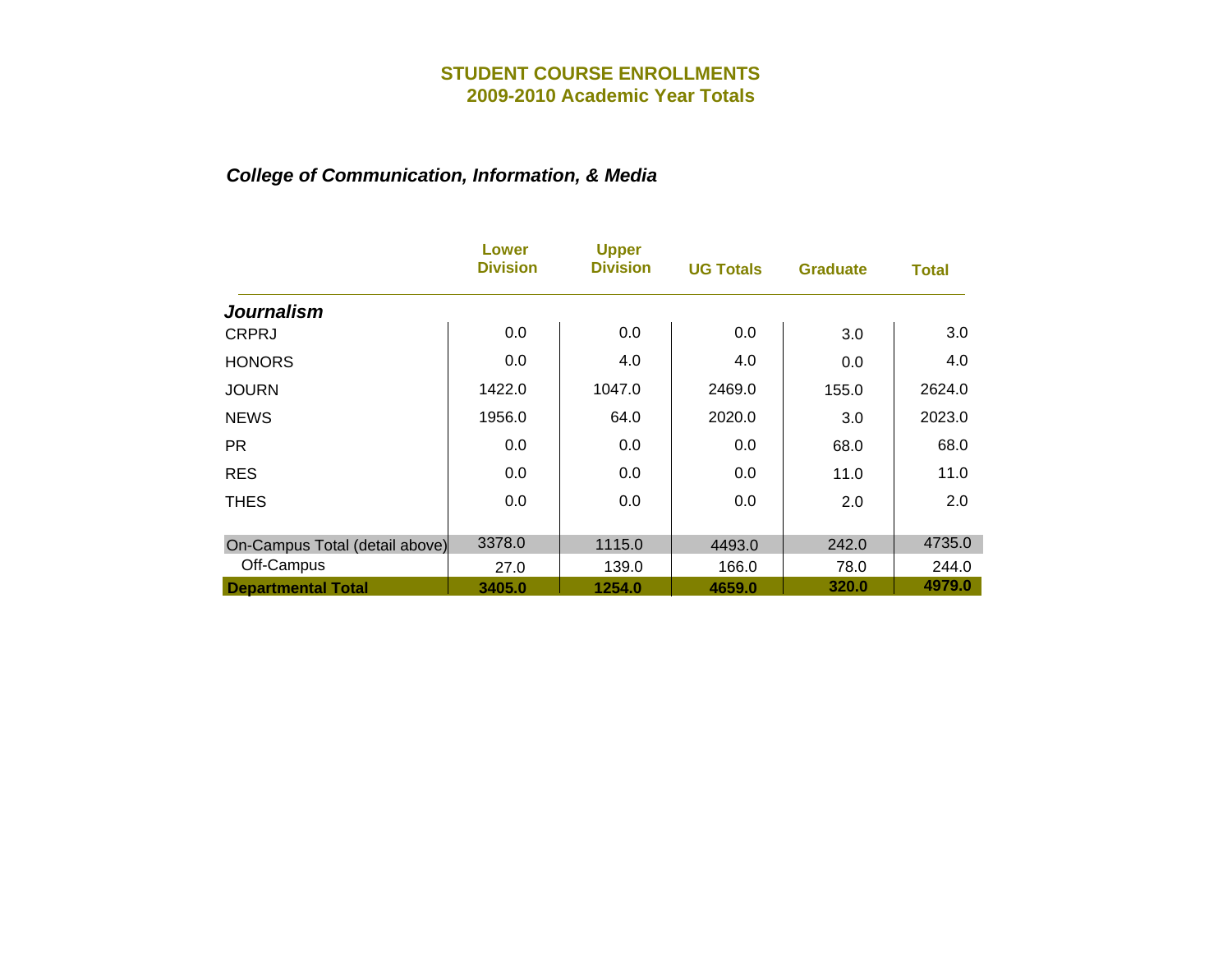|                                | Lower<br><b>Division</b> | <b>Upper</b><br><b>Division</b> | <b>UG Totals</b> | <b>Graduate</b> | Total  |
|--------------------------------|--------------------------|---------------------------------|------------------|-----------------|--------|
| <b>Communication Studies</b>   |                          |                                 |                  |                 |        |
| <b>COMM</b>                    | 4476.0                   | 1349.0                          | 5825.0           | 185.0           | 6010.0 |
| <b>THES</b>                    | 0.0                      | 0.0                             | 0.0              | 4.0             | 4.0    |
| On-Campus Total (detail above) | 4476.0                   | 1349.0                          | 5825.0           | 189.0           | 6014.0 |
| Off-Campus                     | 404.0                    | 195.0                           | 599.0            | 3.0             | 602.0  |
| <b>Departmental Total</b>      | 4880.0                   | 1544.0                          | 6424.0           | 192.0           | 6616.0 |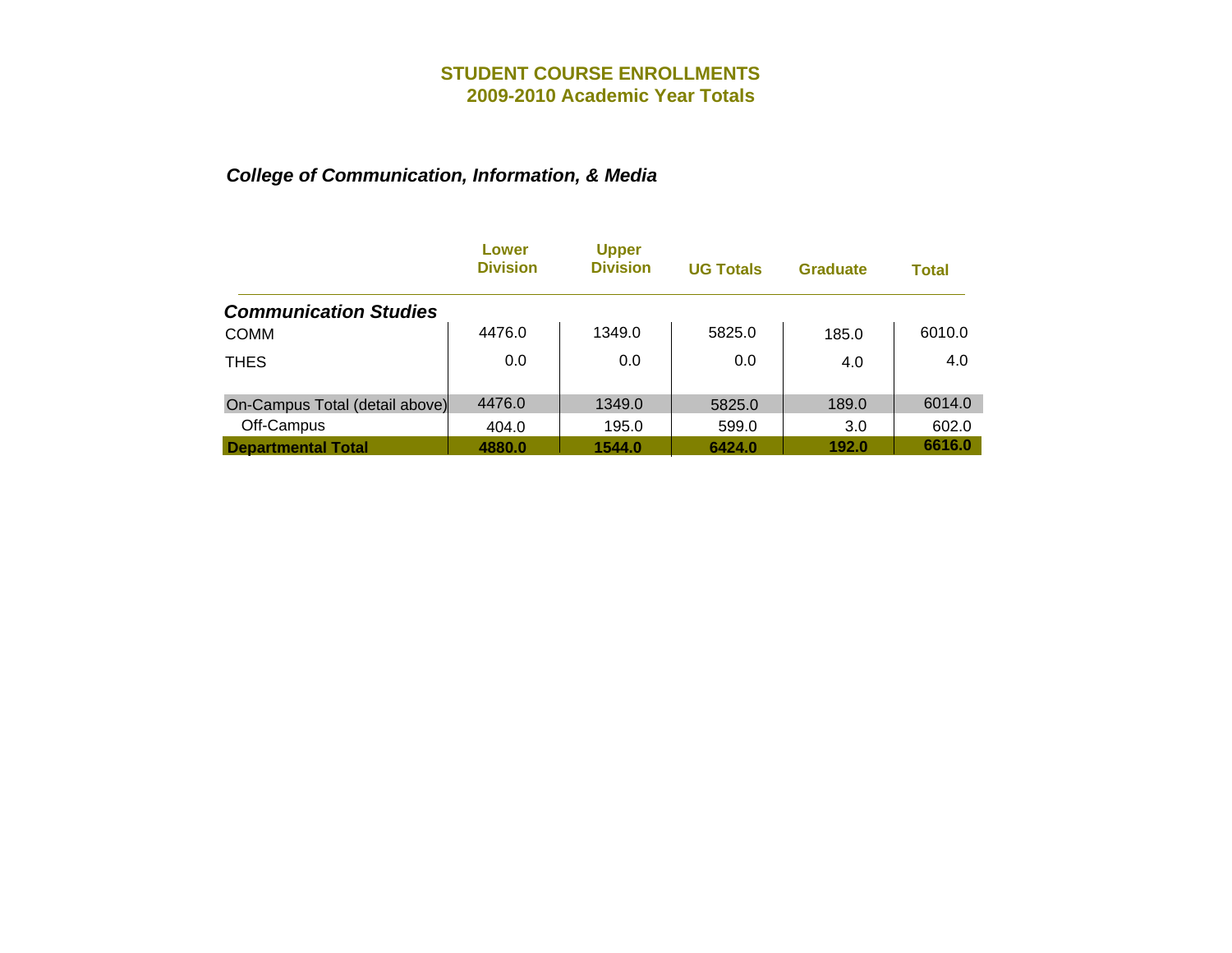|                                | Lower<br><b>Division</b> | <b>Upper</b><br><b>Division</b> | <b>UG Totals</b> | <b>Graduate</b> | Total  |
|--------------------------------|--------------------------|---------------------------------|------------------|-----------------|--------|
| <b>Telecommunications</b>      |                          |                                 |                  |                 |        |
| <b>CRPRJ</b>                   | 0.0                      | 0.0                             | 0.0              | 7.0             | 7.0    |
| <b>HONORS</b>                  | 0.0                      | 6.0                             | 6.0              | 0.0             | 6.0    |
| <b>HONRS</b>                   | 0.0                      | 29.0                            | 29.0             | 0.0             | 29.0   |
| <b>ICOM</b>                    | 167.0                    | 34.0                            | 201.0            | 0.0             | 201.0  |
| <b>MASTR</b>                   | 0.0                      | 0.0                             | 0.0              | 1.0             | 1.0    |
| <b>TCOM</b>                    | 1862.0                   | 2299.0                          | 4161.0           | 231.0           | 4392.0 |
| <b>THES</b>                    | 0.0                      | 0.0                             | 0.0              | 3.0             | 3.0    |
| On-Campus Total (detail above) | 2029.0                   | 2368.0                          | 4397.0           | 242.0           | 4639.0 |
| Off-Campus                     | 25.0                     | 73.0                            | 98.0             | 0.0             | 98.0   |
| <b>Departmental Total</b>      | 2054.0                   | 2441.0                          | 4495.0           | 242.0           | 4737.0 |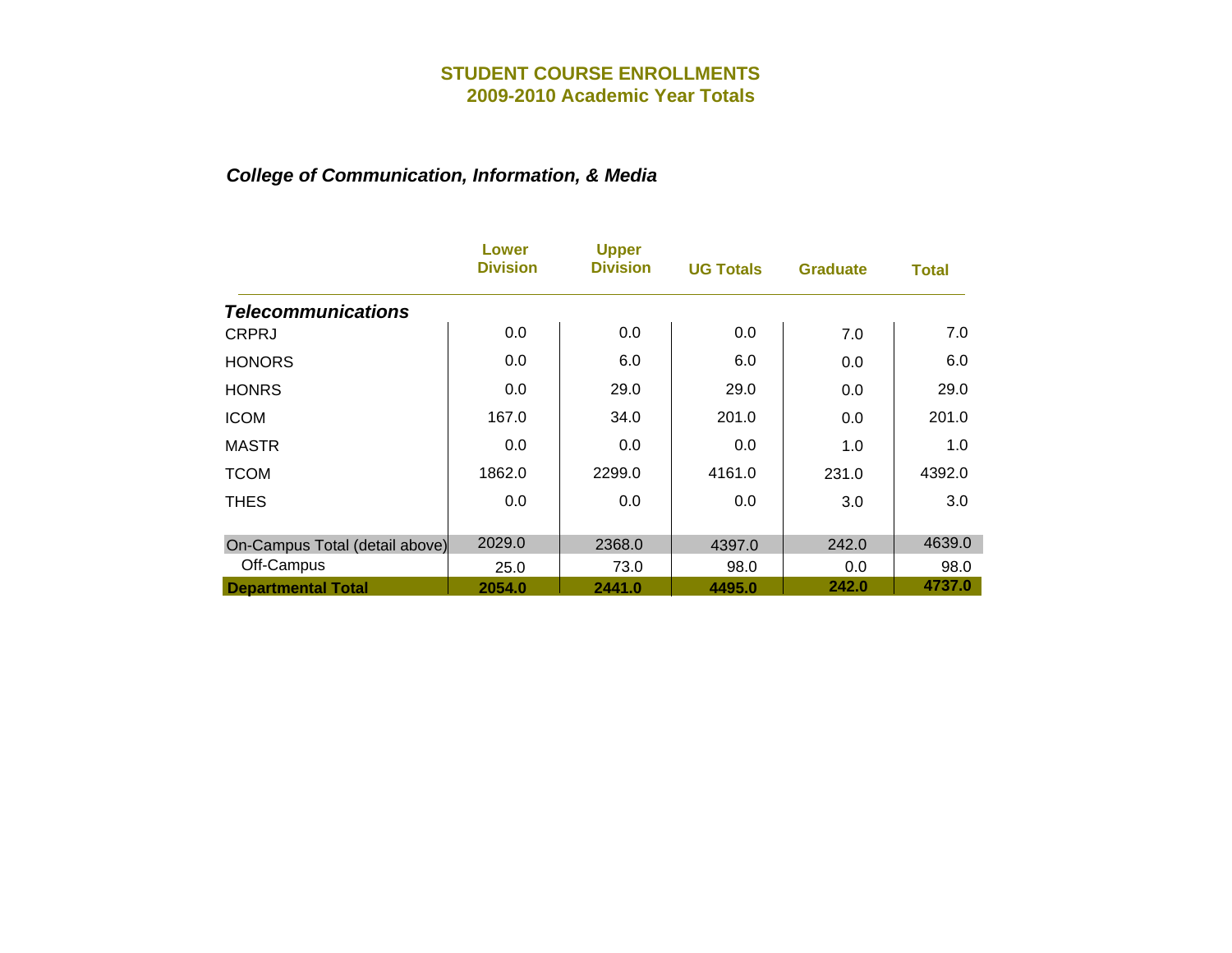## *College of Fine Arts*

|                                | <b>Lower</b><br><b>Division</b> | <b>Upper</b><br><b>Division</b> | <b>UG Totals</b> | <b>Graduate</b> | <b>Total</b> |
|--------------------------------|---------------------------------|---------------------------------|------------------|-----------------|--------------|
| <b>Art</b>                     |                                 |                                 |                  |                 |              |
| <b>ACR</b>                     | 130.0                           | 99.0                            | 229.0            | 2.0             | 231.0        |
| <b>ADS</b>                     | 426.0                           | 202.0                           | 628.0            | 0.0             | 628.0        |
| <b>AED</b>                     | 308.0                           | 30.0                            | 338.0            | 1.0             | 339.0        |
| <b>AFA</b>                     | 677.0                           | 397.0                           | 1074.0           | 14.0            | 1088.0       |
| <b>AHS</b>                     | 1740.0                          | 109.0                           | 1849.0           | 12.0            | 1861.0       |
| <b>ART</b>                     | 450.0                           | 259.0                           | 709.0            | 56.0            | 765.0        |
| <b>CFA</b>                     | 0.0                             | 2.0                             | 2.0              | 0.0             | 2.0          |
| <b>CRPRJ</b>                   | 0.0                             | 0.0                             | 0.0              | 9.0             | 9.0          |
| <b>HONORS</b>                  | 0.0                             | 1.0                             | 1.0              | 0.0             | 1.0          |
| <b>MASTR</b>                   | 0.0                             | 0.0                             | 0.0              | 14.0            | 14.0         |
| On-Campus Total (detail above) | 3731.0                          | 1099.0                          | 4830.0           | 108.0           | 4938.0       |
| Off-Campus                     | 266.0                           | 4.0                             | 270.0            | 0.0             | 270.0        |
| <b>Departmental Total</b>      | 3997.0                          | 1103.0                          | 5100.0           | 108.0           | 5208.0       |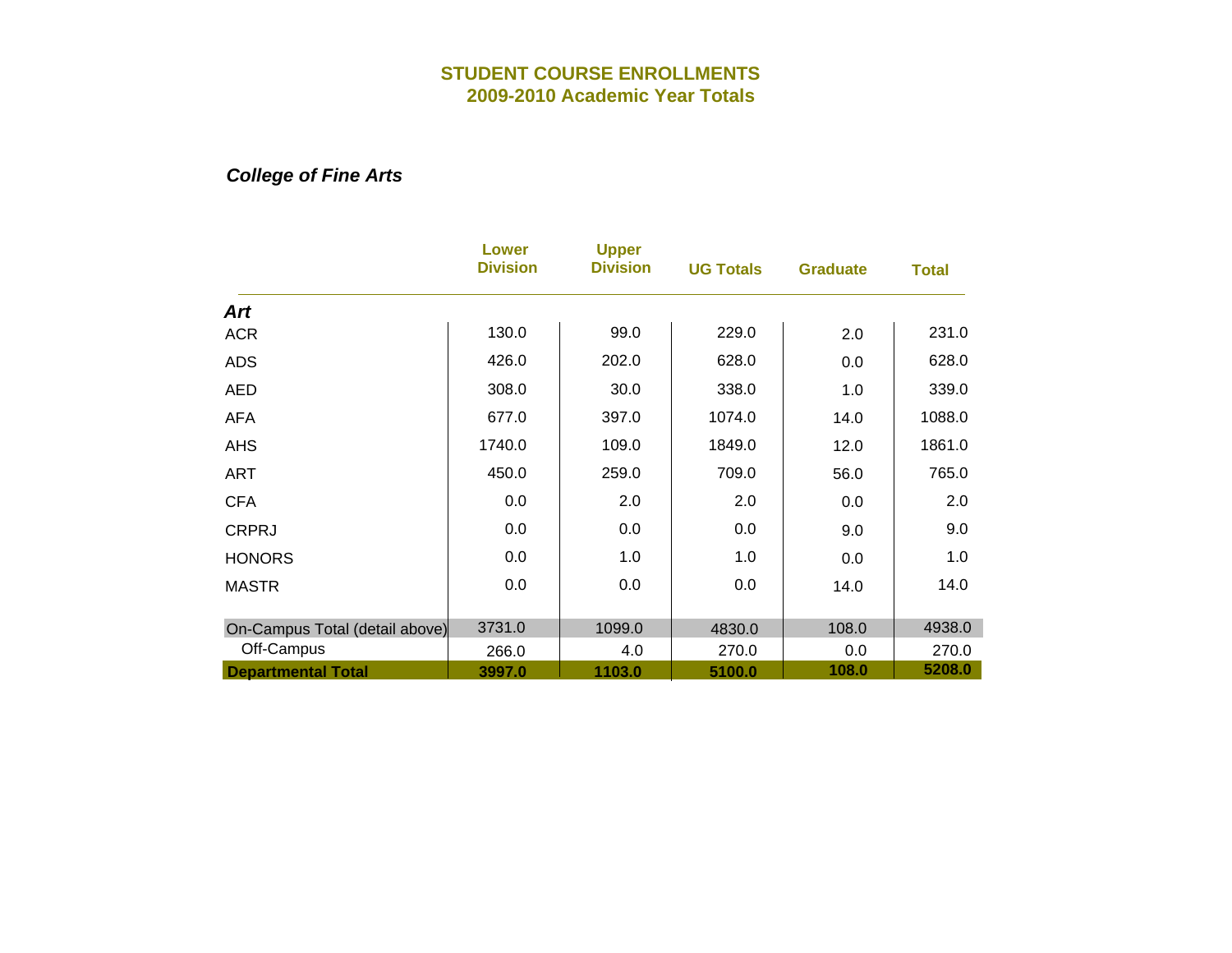*College of Fine Arts*

|                                | <b>Lower</b><br><b>Division</b> | <b>Upper</b><br><b>Division</b> | <b>UG Totals</b> | <b>Graduate</b> | <b>Total</b> |
|--------------------------------|---------------------------------|---------------------------------|------------------|-----------------|--------------|
| <b>Music</b>                   |                                 |                                 |                  |                 |              |
| <b>CRPRJ</b>                   | 0.0                             | 0.0                             | 0.0              | 19.0            | 19.0         |
| <b>DISS</b>                    | 0.0                             | 0.0                             | 0.0              | 21.0            | 21.0         |
| <b>DOC</b>                     | 0.0                             | 0.0                             | 0.0              | 23.0            | 23.0         |
| <b>HONORS</b>                  | 0.0                             | 1.0                             | 1.0              | 0.0             | 1.0          |
| <b>MASTR</b>                   | 0.0                             | 0.0                             | 0.0              | 8.0             | 8.0          |
| <b>MUHIS</b>                   | 1573.0                          | 176.0                           | 1749.0           | 97.0            | 1846.0       |
| <b>MUMET</b>                   | 255.0                           | 117.0                           | 372.0            | 0.0             | 372.0        |
| <b>MUSCH</b>                   | 305.0                           | 1267.0                          | 1572.0           | 67.0            | 1639.0       |
| <b>MUSED</b>                   | 592.0                           | 358.0                           | 950.0            | 46.0            | 996.0        |
| <b>MUSPE</b>                   | 1058.0                          | 682.0                           | 1740.0           | 301.0           | 2041.0       |
| <b>MUSTH</b>                   | 859.0                           | 198.0                           | 1057.0           | 113.0           | 1170.0       |
| <b>RES</b>                     | 0.0                             | 0.0                             | 0.0              | 1.0             | 1.0          |
| <b>THES</b>                    | 0.0                             | 0.0                             | 0.0              | 2.0             | 2.0          |
|                                |                                 |                                 |                  |                 |              |
| On-Campus Total (detail above) | 4642.0                          | 2799.0                          | 7441.0           | 698.0           | 8139.0       |
| Off-Campus                     | 0.0                             | 15.0                            | 15.0             | 45.0            | 60.0         |
| <b>Departmental Total</b>      | 4642.0                          | 2814.0                          | 7456.0           | 743.0           | 8199.0       |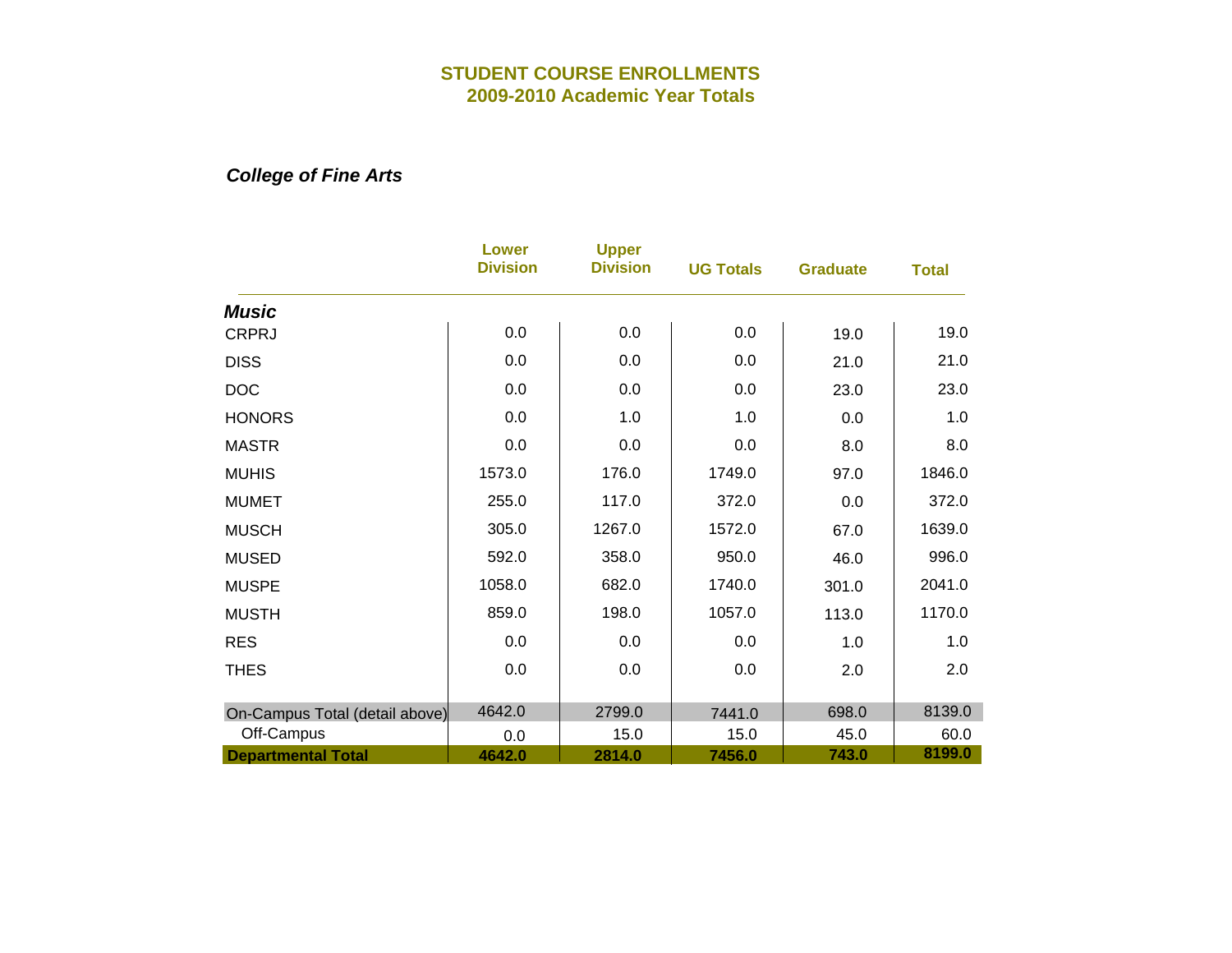*College of Fine Arts*

|                                | Lower<br><b>Division</b> | <b>Upper</b><br><b>Division</b> | <b>UG Totals</b> | <b>Graduate</b> | <b>Total</b> |
|--------------------------------|--------------------------|---------------------------------|------------------|-----------------|--------------|
| <b>Theatre &amp; Dance</b>     |                          |                                 |                  |                 |              |
| <b>DANCE</b>                   | 1384.0                   | 294.0                           | 1678.0           | 0.0             | 1678.0       |
| <b>HONORS</b>                  | 2.0                      | 7.0                             | 9.0              | 0.0             | 9.0          |
| <b>THEAT</b>                   | 2540.0                   | 949.0                           | 3489.0           | 0.0             | 3489.0       |
| On-Campus Total (detail above) | 3926.0                   | 1250.0                          | 5176.0           | 0.0             | 5176.0       |
| Off-Campus                     | 203.0                    | 23.0                            | 226.0            | 0.0             | 226.0        |
| <b>Departmental Total</b>      | 4129.0                   | 1273.0                          | 5402.0           | 0.0             | 5402.0       |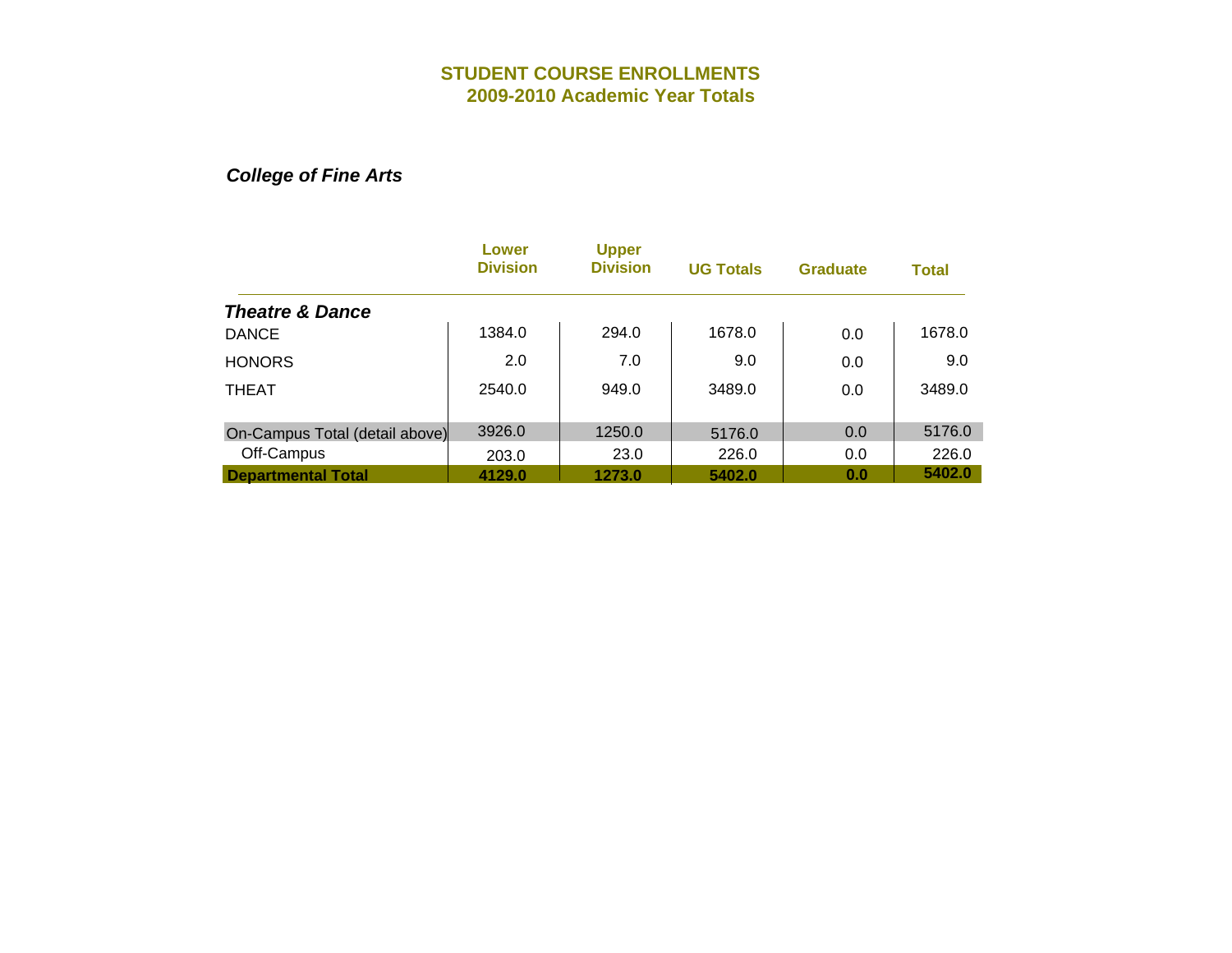|                                | Lower<br><b>Division</b> | <b>Upper</b><br><b>Division</b> | <b>UG Totals</b> | <b>Graduate</b> | <b>Total</b> |
|--------------------------------|--------------------------|---------------------------------|------------------|-----------------|--------------|
| Anthropology                   |                          |                                 |                  |                 |              |
| <b>ANTH</b>                    | 1869.0                   | 375.0                           | 2244.0           | 107.0           | 2351.0       |
| <b>HONRS</b>                   | 0.0                      | 11.0                            | 11.0             | 0.0             | 11.0         |
| <b>THES</b>                    | 0.0                      | 0.0                             | 0.0              | 7.0             | 7.0          |
|                                |                          |                                 |                  |                 |              |
| On-Campus Total (detail above) | 1869.0                   | 386.0                           | 2255.0           | 114.0           | 2369.0       |
| Off-Campus                     | 354.0                    | 220.0                           | 574.0            | 19.0            | 593.0        |
| <b>Departmental Total</b>      | 2223.0                   | 606.0                           | 2829.0           | 133.0           | 2962.0       |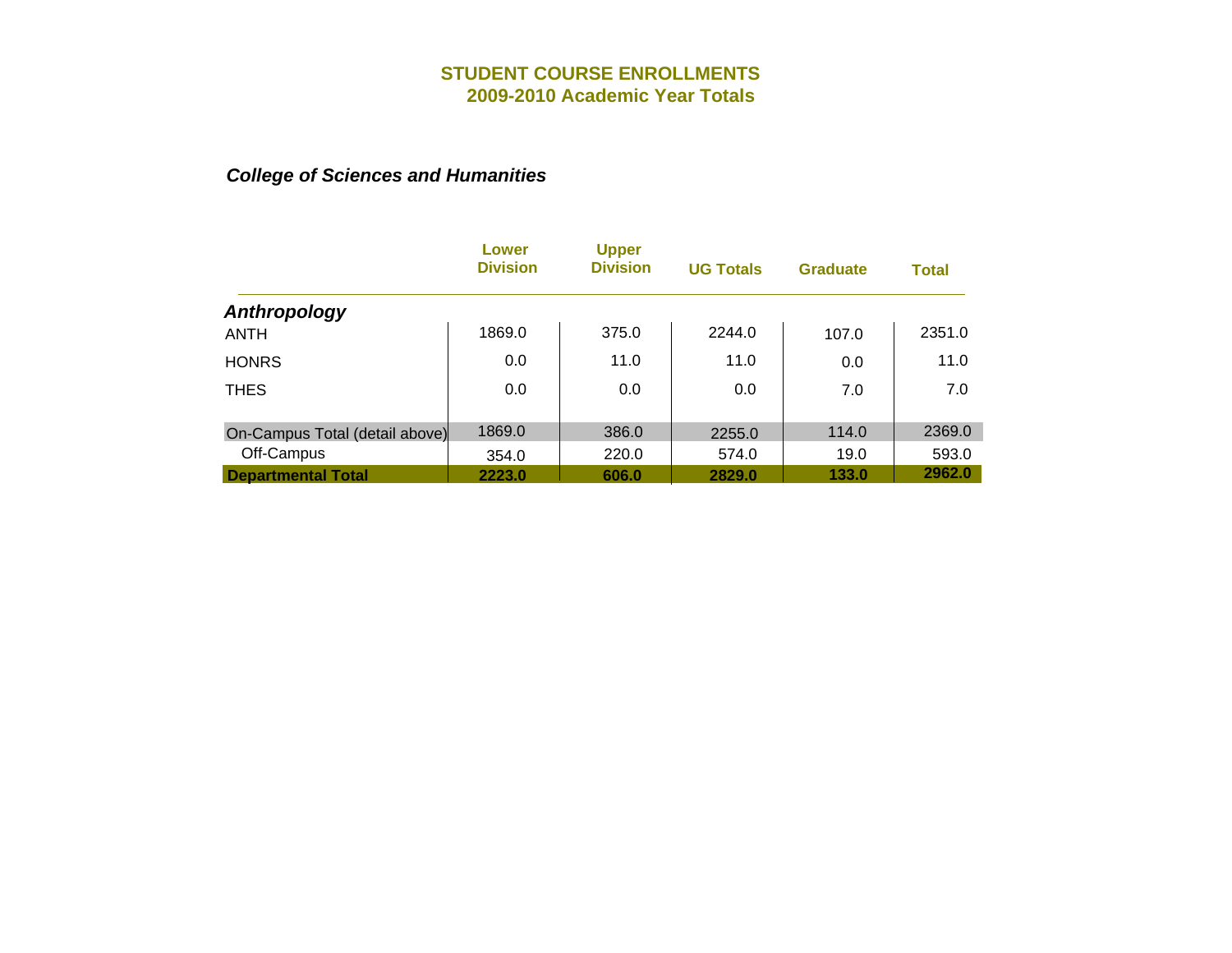|                                | <b>Lower</b><br><b>Division</b> | <b>Upper</b><br><b>Division</b> | <b>UG Totals</b> | <b>Graduate</b> | <b>Total</b> |
|--------------------------------|---------------------------------|---------------------------------|------------------|-----------------|--------------|
| <b>Biology</b>                 |                                 |                                 |                  |                 |              |
| <b>BIO</b>                     | 3063.0                          | 346.0                           | 3409.0           | 175.0           | 3584.0       |
| <b>BIOT</b>                    | 0.0                             | 15.0                            | 15.0             | 60.0            | 75.0         |
| <b>BOT</b>                     | 0.0                             | 68.0                            | 68.0             | 11.0            | 79.0         |
| <b>DISS</b>                    | 0.0                             | 0.0                             | 0.0              | 1.0             | 1.0          |
| <b>DOC</b>                     | 0.0                             | 0.0                             | 0.0              | 5.0             | 5.0          |
| <b>HONORS</b>                  | 42.0                            | 2.0                             | 44.0             | 0.0             | 44.0         |
| <b>HONRS</b>                   | 66.0                            | 0.0                             | 66.0             | 0.0             | 66.0         |
| ID                             | 0.0                             | 0.0                             | 0.0              | 5.0             | 5.0          |
| <b>MASTR</b>                   | 0.0                             | 0.0                             | 0.0              | 11.0            | 11.0         |
| <b>MEDTC</b>                   | 0.0                             | 39.0                            | 39.0             | 0.0             | 39.0         |
| <b>RES</b>                     | 0.0                             | 0.0                             | 0.0              | 2.0             | 2.0          |
| SCI                            | 40.0                            | 243.0                           | 283.0            | 33.0            | 316.0        |
| <b>THES</b>                    | 0.0                             | 0.0                             | 0.0              | 14.0            | 14.0         |
| <b>ZOOL</b>                    | 0.0                             | 182.0                           | 182.0            | 13.0            | 195.0        |
| On-Campus Total (detail above) | 3211.0                          | 895.0                           | 4106.0           | 330.0           | 4436.0       |
| Off-Campus                     | 66.0                            | 70.0                            | 136.0            | 19.0            | 155.0        |
| <b>Departmental Total</b>      | 3277.0                          | 965.0                           | 4242.0           | 349.0           | 4591.0       |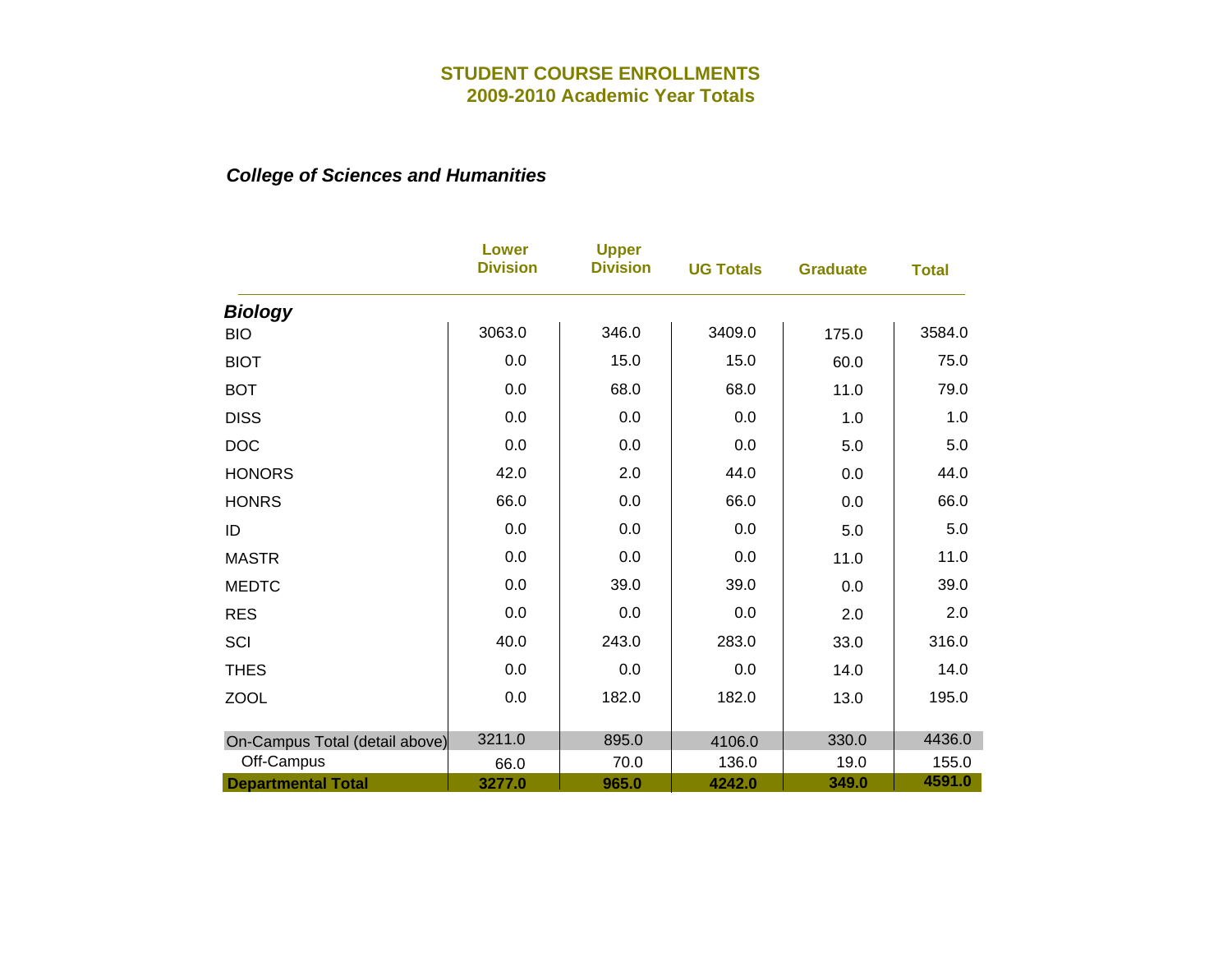|                                | Lower<br><b>Division</b> | <b>Upper</b><br><b>Division</b> | <b>UG Totals</b> | <b>Graduate</b> | <b>Total</b> |
|--------------------------------|--------------------------|---------------------------------|------------------|-----------------|--------------|
| <b>Chemistry</b>               |                          |                                 |                  |                 |              |
| <b>CHEM</b>                    | 2900.0                   | 317.0                           | 3217.0           | 194.0           | 3411.0       |
| <b>MASTR</b>                   | 0.0                      | 0.0                             | 0.0              | 3.0             | 3.0          |
| <b>THES</b>                    | 0.0                      | 0.0                             | 0.0              | 7.0             | 7.0          |
|                                |                          |                                 |                  |                 |              |
| On-Campus Total (detail above) | 2900.0                   | 317.0                           | 3217.0           | 204.0           | 3421.0       |
| Off-Campus                     | 48.0                     | 0.0                             | 48.0             | 0.0             | 48.0         |
| <b>Departmental Total</b>      | 2948.0                   | 317.0                           | 3265.0           | 204.0           | 3469.0       |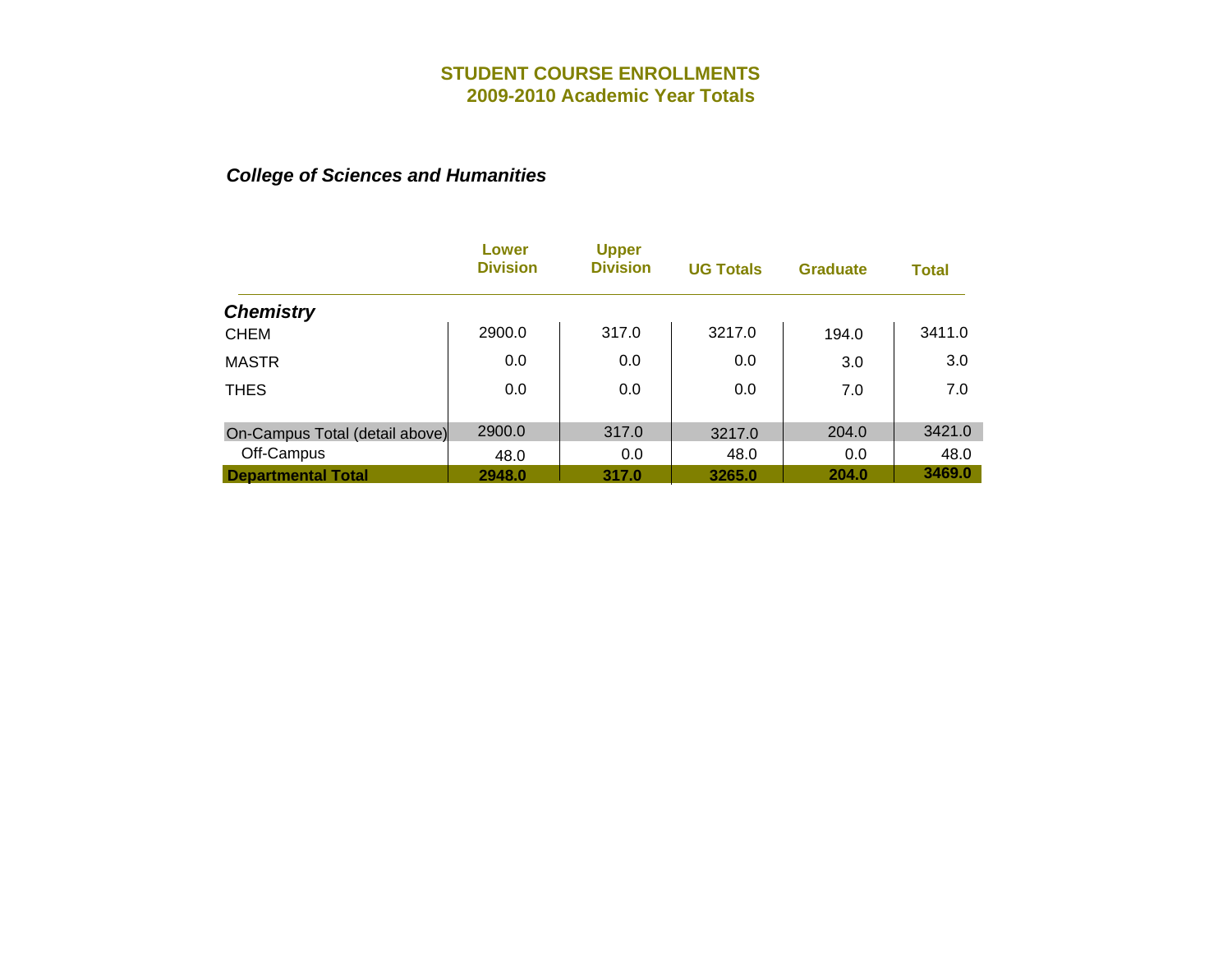|                                           | Lower<br><b>Division</b> | <b>Upper</b><br><b>Division</b> | <b>UG Totals</b> | <b>Graduate</b> | Total  |
|-------------------------------------------|--------------------------|---------------------------------|------------------|-----------------|--------|
| <b>Criminal Justice &amp; Criminology</b> |                          |                                 |                  |                 |        |
| <b>CJC</b>                                | 1652.0                   | 698.0                           | 2350.0           | 26.0            | 2376.0 |
| <b>HONORS</b>                             | 0.0                      | 1.0                             | 1.0              | 0.0             | 1.0    |
| On-Campus Total (detail above)            | 1652.0                   | 699.0                           | 2351.0           | 26.0            | 2377.0 |
| Off-Campus                                | 32.0                     | 30.0                            | 62.0             | 0.0             | 62.0   |
| <b>Departmental Total</b>                 | 1684.0                   | 729.0                           | 2413.0           | 26.0            | 2439.0 |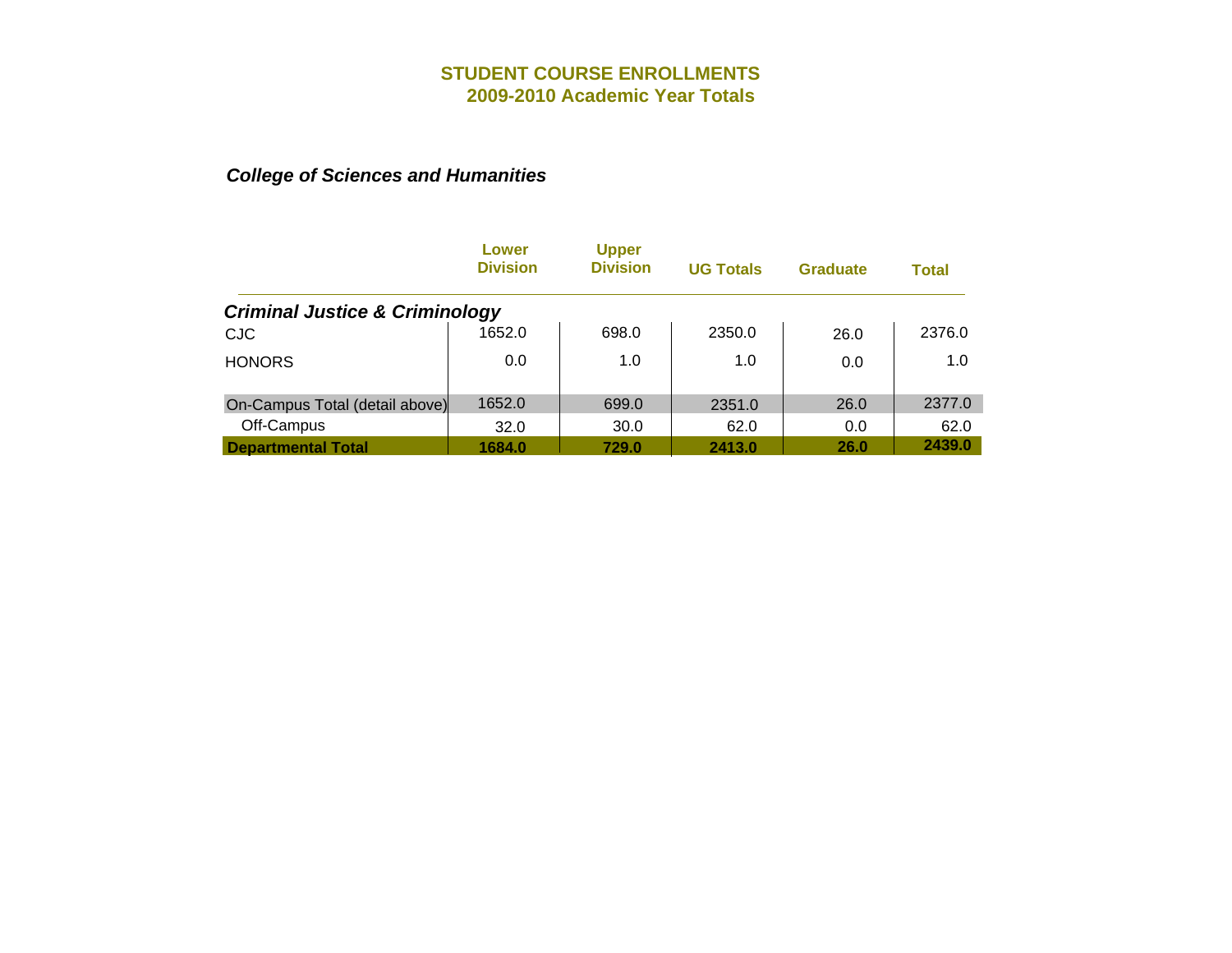|                                | Lower<br><b>Division</b> | <b>Upper</b><br><b>Division</b> | <b>UG Totals</b> | <b>Graduate</b> | <b>Total</b> |
|--------------------------------|--------------------------|---------------------------------|------------------|-----------------|--------------|
| <b>Computer Science</b>        |                          |                                 |                  |                 |              |
| <b>CS</b>                      | 1154.0                   | 359.0                           | 1513.0           | 204.0           | 1717.0       |
| <b>DISS</b>                    | 0.0                      | 0.0                             | 0.0              | 1.0             | 1.0          |
| <b>MASTR</b>                   | 0.0                      | 0.0                             | 0.0              | 3.0             | 3.0          |
| <b>THES</b>                    | 0.0                      | 0.0                             | 0.0              | 3.0             | 3.0          |
|                                |                          |                                 |                  |                 |              |
| On-Campus Total (detail above) | 1154.0                   | 359.0                           | 1513.0           | 211.0           | 1724.0       |
| Off-Campus                     | 300.0                    | 0.0                             | 300.0            | 0.0             | 300.0        |
| <b>Departmental Total</b>      | 1454.0                   | 359.0                           | 1813.0           | 211.0           | 2024.0       |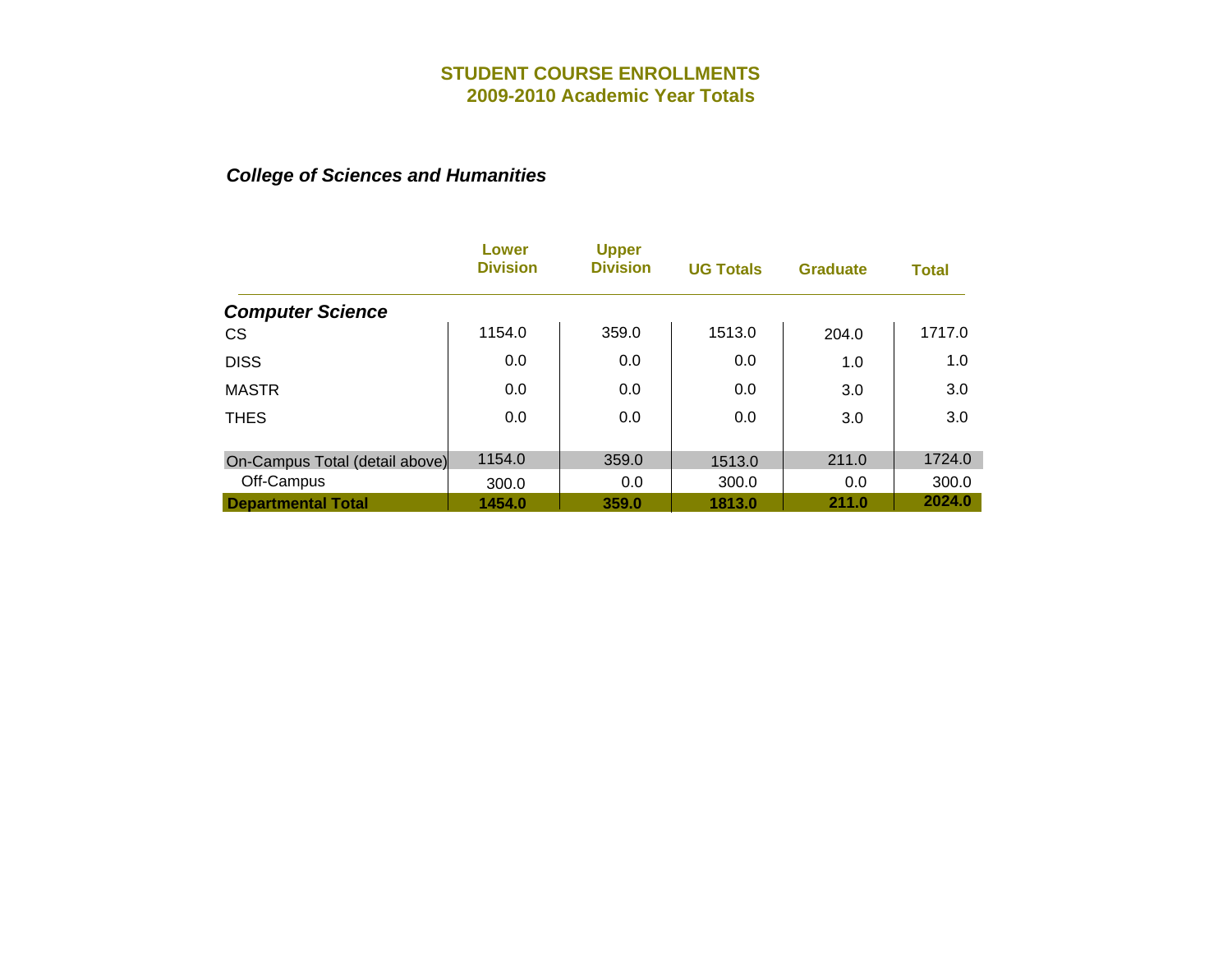|                                | <b>Lower</b><br><b>Division</b> | <b>Upper</b><br><b>Division</b> | <b>UG Totals</b> | <b>Graduate</b> | <b>Total</b> |
|--------------------------------|---------------------------------|---------------------------------|------------------|-----------------|--------------|
| <b>English</b>                 |                                 |                                 |                  |                 |              |
| <b>CRPRJ</b>                   | 0.0                             | 0.0                             | 0.0              | 8.0             | 8.0          |
| <b>DISS</b>                    | 0.0                             | 0.0                             | 0.0              | 20.0            | 20.0         |
| <b>DOC</b>                     | 0.0                             | 0.0                             | 0.0              | 46.0            | 46.0         |
| <b>ENEFL</b>                   | 835.0                           | 0.0                             | 835.0            | 0.0             | 835.0        |
| <b>ENG</b>                     | 9049.0                          | 4767.0                          | 13816.0          | 377.0           | 14193.0      |
| <b>ENIEI</b>                   | 1183.0                          | 0.0                             | 1183.0           | 0.0             | 1183.0       |
| <b>HONORS</b>                  | 224.0                           | 57.0                            | 281.0            | 0.0             | 281.0        |
| <b>HONRS</b>                   | 118.0                           | 64.0                            | 182.0            | 0.0             | 182.0        |
| ID                             | 0.0                             | 0.0                             | 0.0              | 9.0             | 9.0          |
| IEI                            | 390.0                           | 0.0                             | 390.0            | 0.0             | 390.0        |
| <b>MASTR</b>                   | 0.0                             | 0.0                             | 0.0              | 9.0             | 9.0          |
| <b>RES</b>                     | 0.0                             | 0.0                             | 0.0              | 9.0             | 9.0          |
|                                |                                 |                                 |                  |                 |              |
| On-Campus Total (detail above) | 11799.0                         | 4888.0                          | 16687.0          | 478.0           | 17165.0      |
| Off-Campus                     | 1218.0                          | 302.0                           | 1520.0           | 54.0            | 1574.0       |
| <b>Departmental Total</b>      | 13017.0                         | 5190.0                          | 18207.0          | 532.0           | 18739.0      |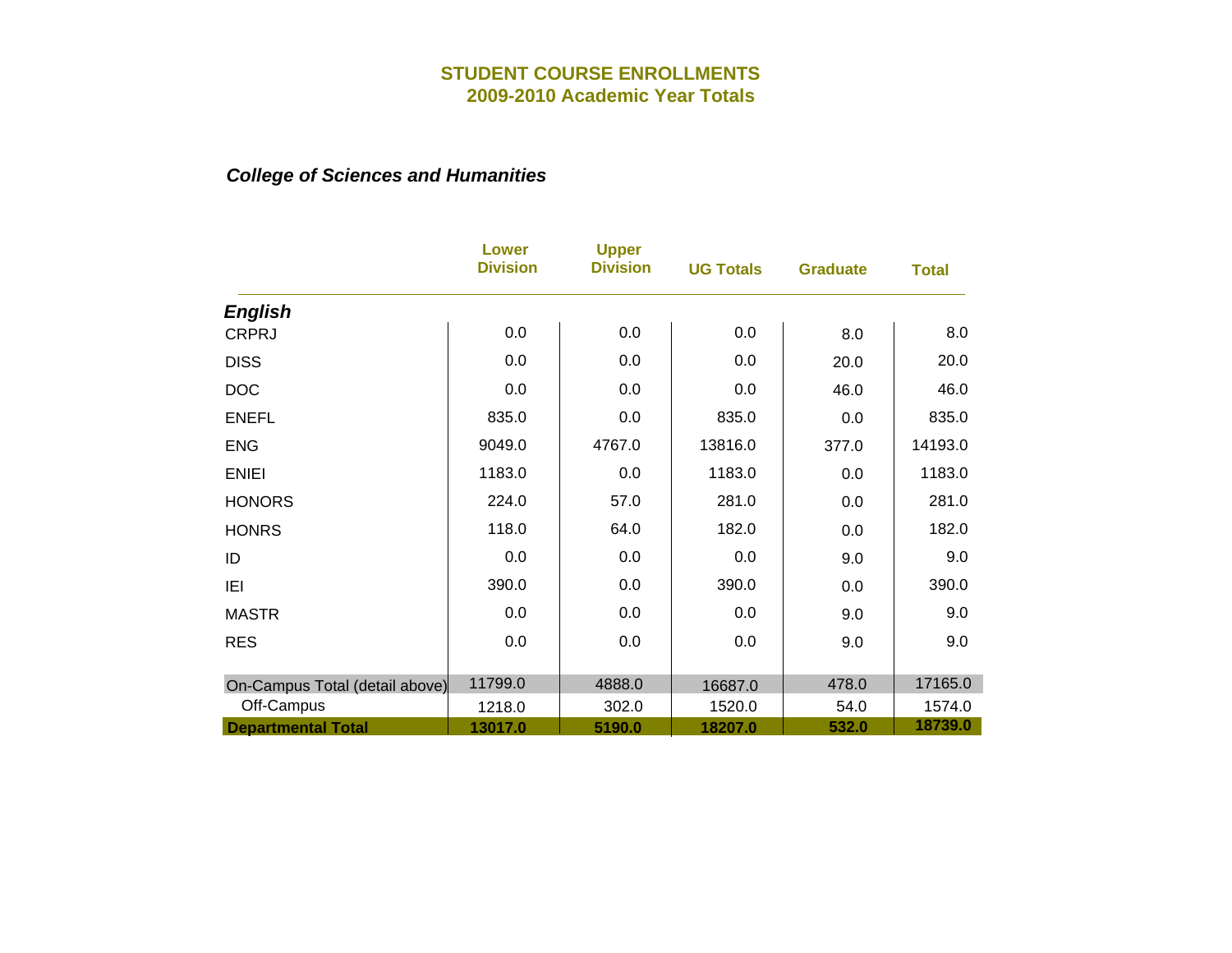|                                        | <b>Lower</b><br><b>Division</b> | <b>Upper</b><br><b>Division</b> | <b>UG Totals</b> | <b>Graduate</b> | <b>Total</b> |
|----------------------------------------|---------------------------------|---------------------------------|------------------|-----------------|--------------|
| <b>Modern Languages &amp; Classics</b> |                                 |                                 |                  |                 |              |
| <b>ASIAN</b>                           | 0.0                             | 0.0                             | 0.0              | 1.0             | 1.0          |
| CC                                     | 1895.0                          | 59.0                            | 1954.0           | 0.0             | 1954.0       |
| <b>CH</b>                              | 93.0                            | 10.0                            | 103.0            | 0.0             | 103.0        |
| <b>FL</b>                              | 40.0                            | 41.0                            | 81.0             | 9.0             | 90.0         |
| <b>FR</b>                              | 532.0                           | 204.0                           | 736.0            | 2.0             | 738.0        |
| <b>GER</b>                             | 419.0                           | 144.0                           | 563.0            | 0.0             | 563.0        |
| <b>GRK</b>                             | 47.0                            | 6.0                             | 53.0             | 0.0             | 53.0         |
| <b>HONORS</b>                          | 124.0                           | 7.0                             | 131.0            | 0.0             | 131.0        |
| <b>HONRS</b>                           | 104.0                           | 17.0                            | 121.0            | 0.0             | 121.0        |
| <b>ITAL</b>                            | 37.0                            | 0.0                             | 37.0             | 0.0             | 37.0         |
| <b>JAPAN</b>                           | 252.0                           | 186.0                           | 438.0            | 0.0             | 438.0        |
| <b>LAT</b>                             | 115.0                           | 47.0                            | 162.0            | 1.0             | 163.0        |
| <b>SP</b>                              | 1784.0                          | 645.0                           | 2429.0           | 0.0             | 2429.0       |
|                                        |                                 |                                 |                  |                 |              |
| On-Campus Total (detail above)         | 5442.0                          | 1366.0                          | 6808.0           | 13.0            | 6821.0       |
| Off-Campus                             | 127.0                           | 119.0                           | 246.0            | 0.0             | 246.0        |
| <b>Departmental Total</b>              | 5569.0                          | 1485.0                          | 7054.0           | 13.0            | 7067.0       |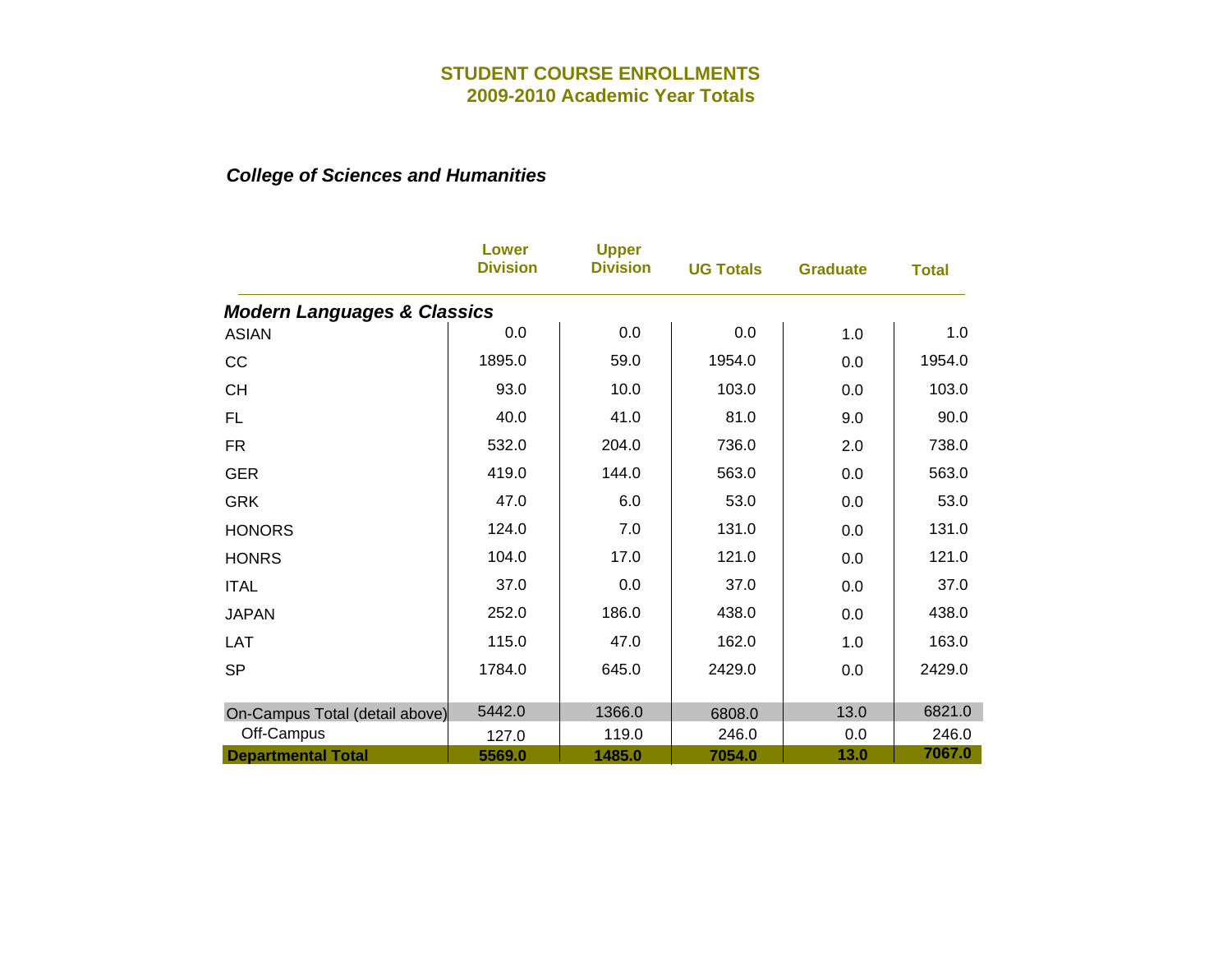|                                | Lower<br><b>Division</b> | <b>Upper</b><br><b>Division</b> | <b>UG Totals</b> | <b>Graduate</b> | <b>Total</b> |
|--------------------------------|--------------------------|---------------------------------|------------------|-----------------|--------------|
| Geography                      |                          |                                 |                  |                 |              |
| <b>ASIAN</b>                   | 0.0                      | 0.0                             | 0.0              | 1.0             | 1.0          |
| <b>GEOG</b>                    | 2401.0                   | 539.0                           | 2940.0           | 56.0            | 2996.0       |
| On-Campus Total (detail above) | 2401.0                   | 539.0                           | 2940.0           | 57.0            | 2997.0       |
| Off-Campus                     | 487.0                    | 45.0                            | 532.0            | 1.0             | 533.0        |
| <b>Departmental Total</b>      | 2888.0                   | 584.0                           | 3472.0           | 58.0            | 3530.0       |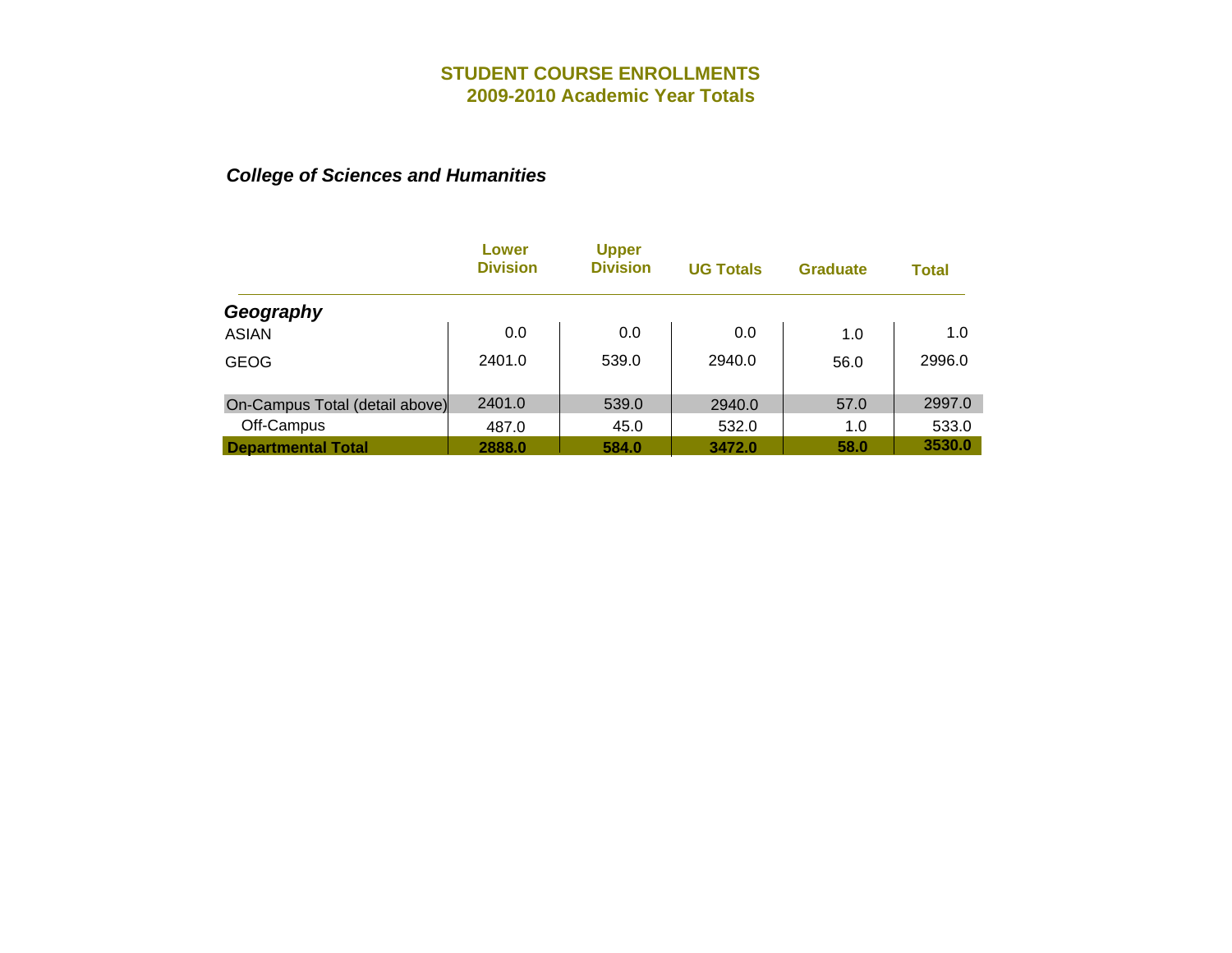|                                | Lower<br><b>Division</b> | <b>Upper</b><br><b>Division</b> | <b>UG Totals</b> | <b>Graduate</b> | <b>Total</b> |
|--------------------------------|--------------------------|---------------------------------|------------------|-----------------|--------------|
| Geology                        |                          |                                 |                  |                 |              |
| <b>GEOL</b>                    | 1194.0                   | 71.0                            | 1265.0           | 60.0            | 1325.0       |
| <b>HONRS</b>                   | 23.0                     | 0.0                             | 23.0             | 0.0             | 23.0         |
| <b>MASTR</b>                   | 0.0                      | 0.0                             | 0.0              | 6.0             | 6.0          |
| <b>THES</b>                    | 0.0                      | 0.0                             | 0.0              | 2.0             | 2.0          |
|                                |                          |                                 |                  |                 |              |
| On-Campus Total (detail above) | 1217.0                   | 71.0                            | 1288.0           | 68.0            | 1356.0       |
| Off-Campus                     | 1.0                      | 29.0                            | 30.0             | 7.0             | 37.0         |
| <b>Departmental Total</b>      | 1218.0                   | 100.0                           | 1318.0           | 75.0            | 1393.0       |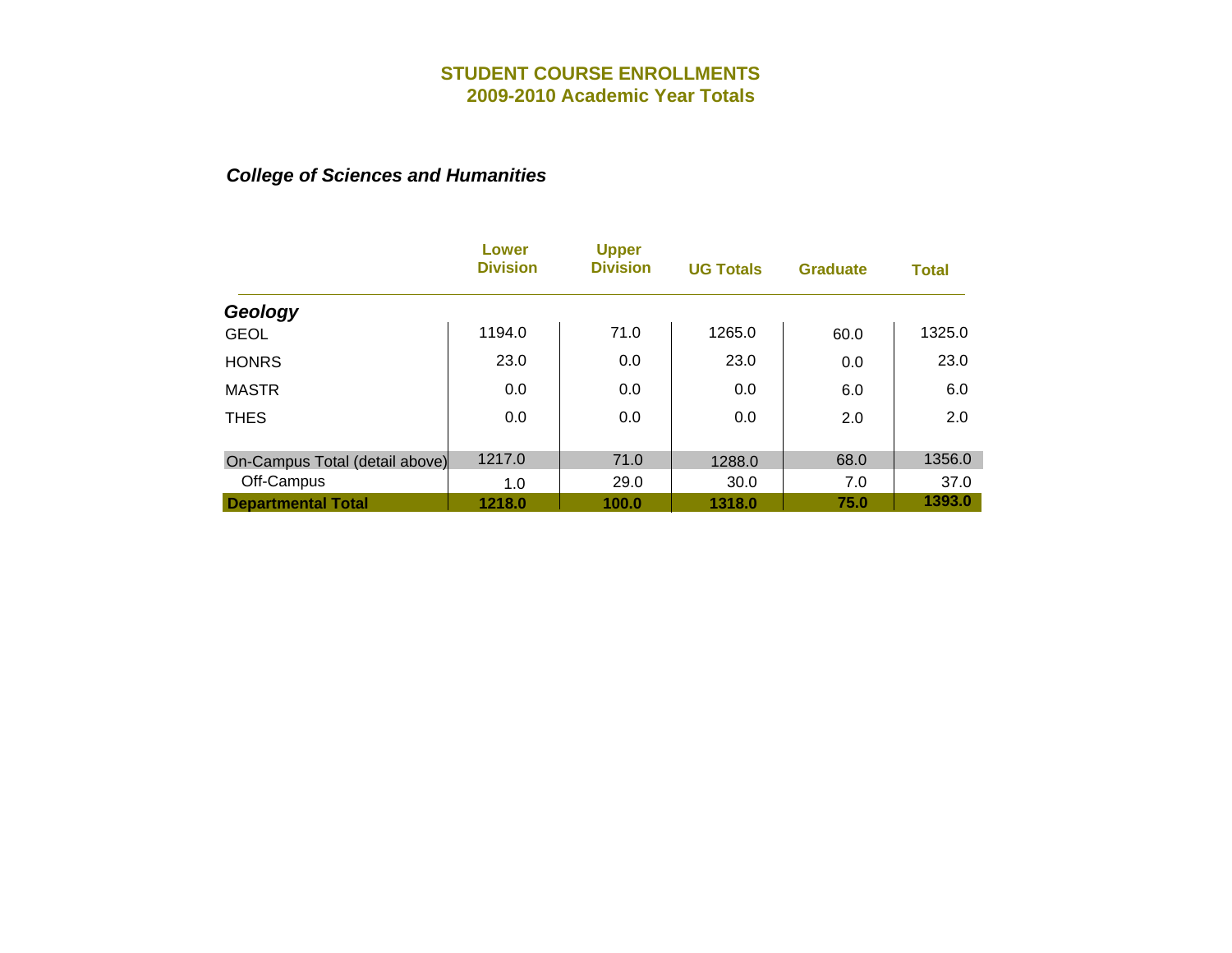|                                | Lower<br><b>Division</b> | <b>Upper</b><br><b>Division</b> | <b>UG Totals</b> | <b>Graduate</b> | <b>Total</b> |
|--------------------------------|--------------------------|---------------------------------|------------------|-----------------|--------------|
| <b>History</b>                 |                          |                                 |                  |                 |              |
| <b>HIST</b>                    | 5737.0                   | 778.0                           | 6515.0           | 108.0           | 6623.0       |
| <b>HONORS</b>                  | 231.0                    | 81.0                            | 312.0            | 0.0             | 312.0        |
| <b>HONRS</b>                   | 269.0                    | 13.0                            | 282.0            | 0.0             | 282.0        |
| SS                             | 41.0                     | 299.0                           | 340.0            | 2.0             | 342.0        |
| <b>THES</b>                    | 0.0                      | 0.0                             | 0.0              | 6.0             | 6.0          |
| On-Campus Total (detail above) | 6278.0                   | 1171.0                          | 7449.0           | 116.0           | 7565.0       |
| Off-Campus                     | 762.0                    | 283.0                           | 1045.0           | 12.0            | 1057.0       |
| <b>Departmental Total</b>      | 7040.0                   | 1454.0                          | 8494.0           | 128.0           | 8622.0       |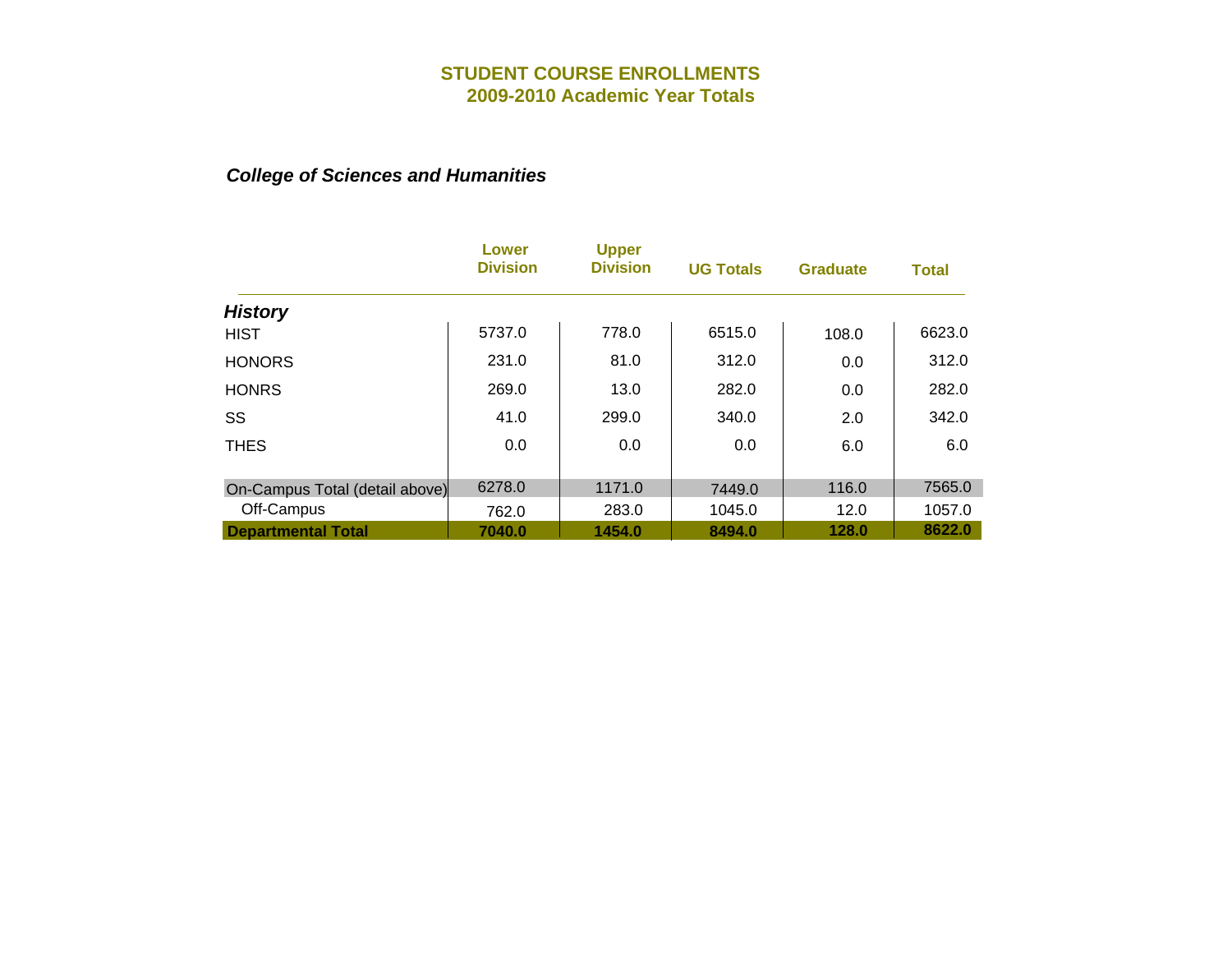|                                | Lower<br><b>Division</b> | <b>Upper</b><br><b>Division</b> | <b>UG Totals</b> | <b>Graduate</b> | <b>Total</b> |
|--------------------------------|--------------------------|---------------------------------|------------------|-----------------|--------------|
| <b>Mathematical Sciences</b>   |                          |                                 |                  |                 |              |
| <b>HONORS</b>                  | 0.0                      | 4.0                             | 4.0              | 0.0             | 4.0          |
| <b>MASTR</b>                   | 0.0                      | 0.0                             | 0.0              | 1.0             | 1.0          |
| <b>MATHS</b>                   | 7823.0                   | 736.0                           | 8559.0           | 283.0           | 8842.0       |
| On-Campus Total (detail above) | 7823.0                   | 740.0                           | 8563.0           | 284.0           | 8847.0       |
| Off-Campus                     | 331.0                    | 1.0                             | 332.0            | 101.0           | 433.0        |
| <b>Departmental Total</b>      | 8154.0                   | 741.0                           | 8895.0           | 385.0           | 9280.0       |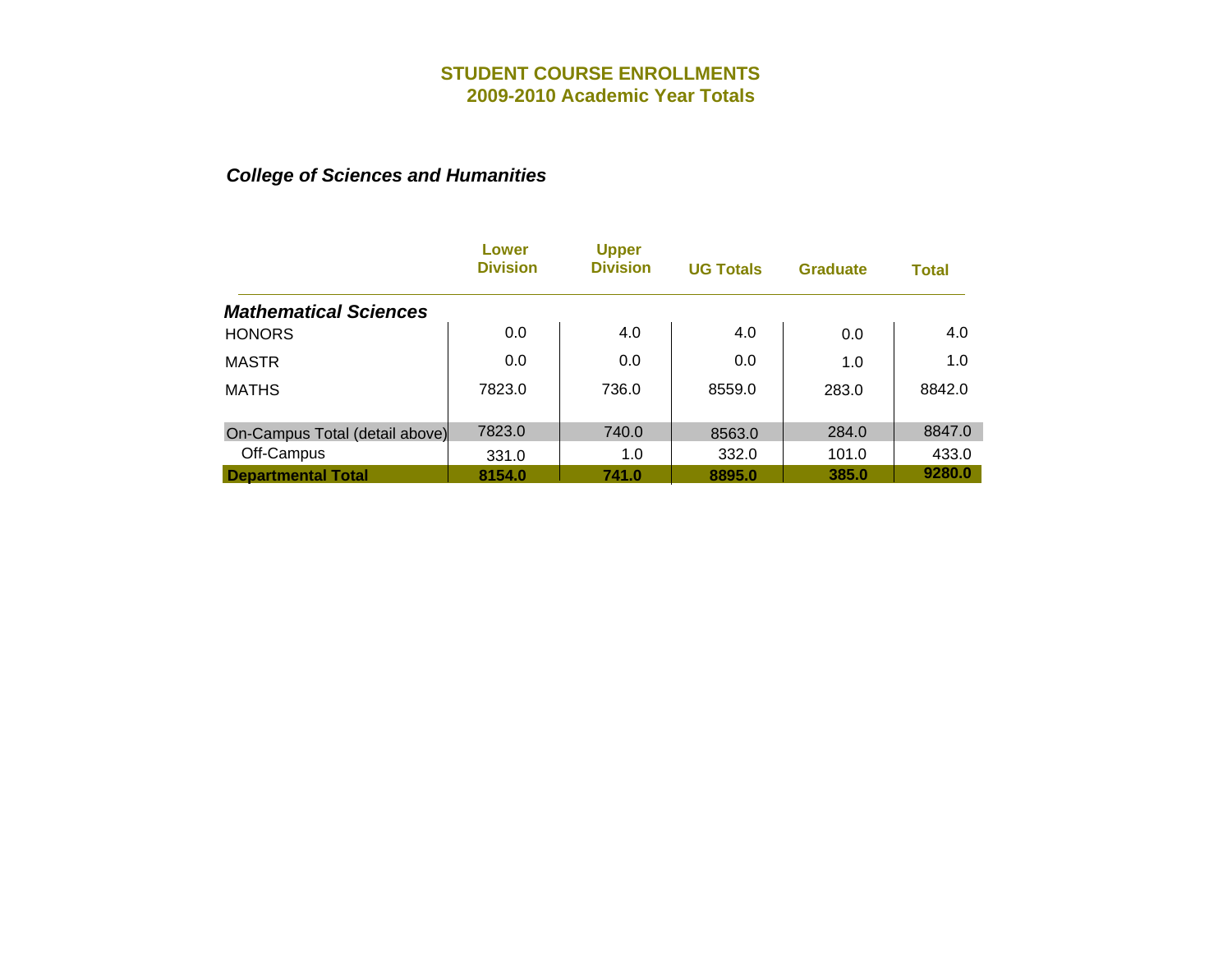|                                | Lower<br><b>Division</b> | <b>Upper</b><br><b>Division</b> | <b>UG Totals</b> | <b>Graduate</b> | <b>Total</b> |
|--------------------------------|--------------------------|---------------------------------|------------------|-----------------|--------------|
| <b>Natural Resources</b>       |                          |                                 |                  |                 |              |
| <b>CRPRJ</b>                   | 0.0                      | 0.0                             | 0.0              | 4.0             | 4.0          |
| <b>DISS</b>                    | 0.0                      | 0.0                             | 0.0              | 2.0             | 2.0          |
| <b>EMHS</b>                    | 63.0                     | 0.0                             | 63.0             | 0.0             | 63.0         |
| <b>HONORS</b>                  | 0.0                      | 2.0                             | 2.0              | 0.0             | 2.0          |
| <b>HONRS</b>                   | 22.0                     | 0.0                             | 22.0             | 0.0             | 22.0         |
| <b>NREM</b>                    | 1009.0                   | 277.0                           | 1286.0           | 80.0            | 1366.0       |
| <b>RES</b>                     | 0.0                      | 0.0                             | 0.0              | 1.0             | 1.0          |
| <b>THES</b>                    | 0.0                      | 0.0                             | 0.0              | 2.0             | 2.0          |
| On-Campus Total (detail above) | 1094.0                   | 279.0                           | 1373.0           | 89.0            | 1462.0       |
| Off-Campus                     | 342.0                    | 72.0                            | 414.0            | 11.0            | 425.0        |
| <b>Departmental Total</b>      | 1436.0                   | 351.0                           | 1787.0           | 100.0           | 1887.0       |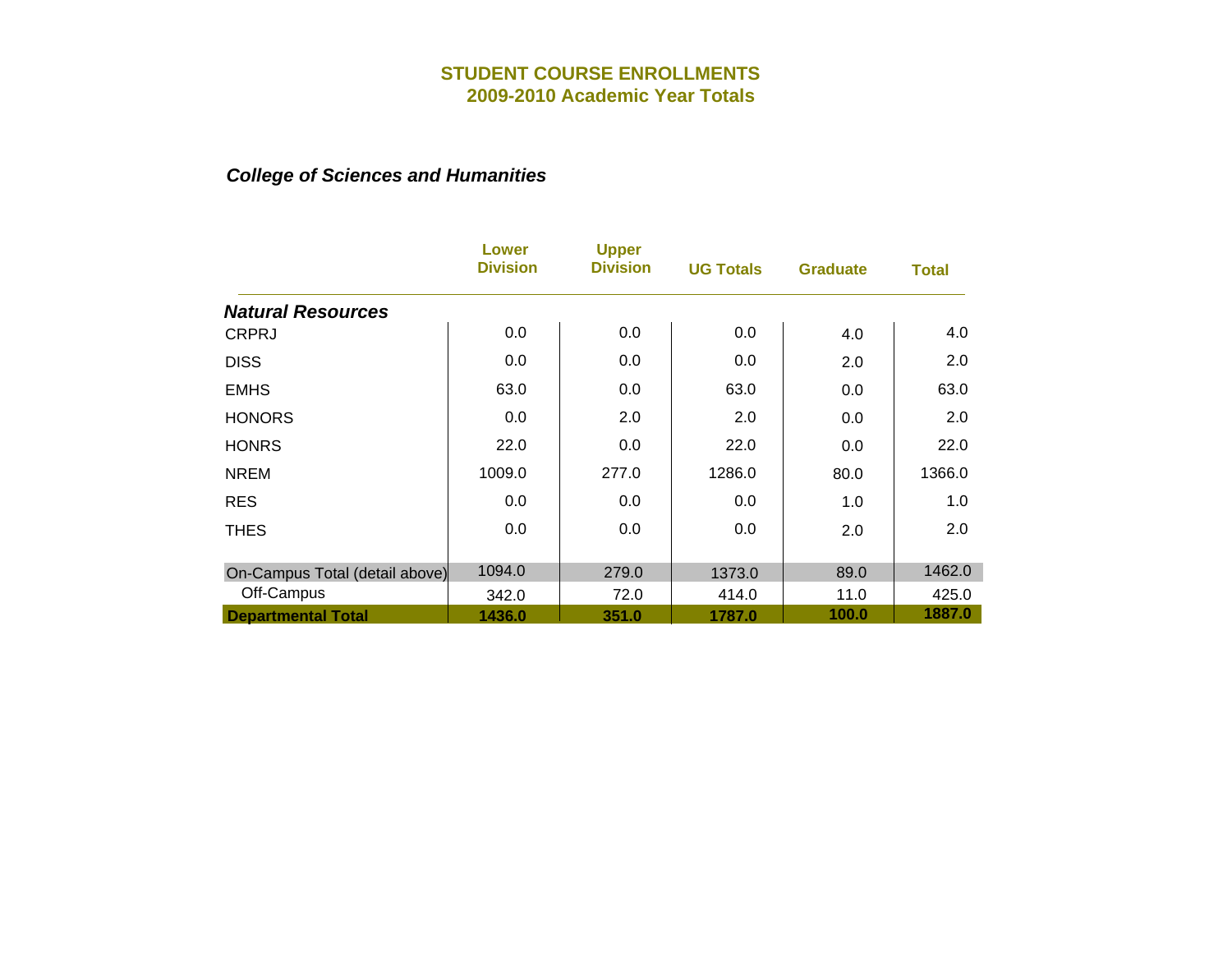|                                | <b>Lower</b><br><b>Division</b> | <b>Upper</b><br><b>Division</b> | <b>UG Totals</b> | <b>Graduate</b> | <b>Total</b> |
|--------------------------------|---------------------------------|---------------------------------|------------------|-----------------|--------------|
| <b>Philosophy</b>              |                                 |                                 |                  |                 |              |
| <b>HONORS</b>                  | 0.0                             | 1.0                             | 1.0              | 0.0             | 1.0          |
| <b>PHIL</b>                    | 1065.0                          | 165.0                           | 1230.0           | 0.0             | 1230.0       |
| <b>RELST</b>                   | 1574.0                          | 62.0                            | 1636.0           | 3.0             | 1639.0       |
| <b>SPST</b>                    | 33.0                            | 21.0                            | 54.0             | 0.0             | 54.0         |
|                                |                                 |                                 |                  |                 |              |
| On-Campus Total (detail above) | 2672.0                          | 249.0                           | 2921.0           | 3.0             | 2924.0       |
| Off-Campus                     | 5.0                             | 5.0                             | 10.0             | 0.0             | 10.0         |
| <b>Departmental Total</b>      | 2677.0                          | 254.0                           | 2931.0           | 3.0             | 2934.0       |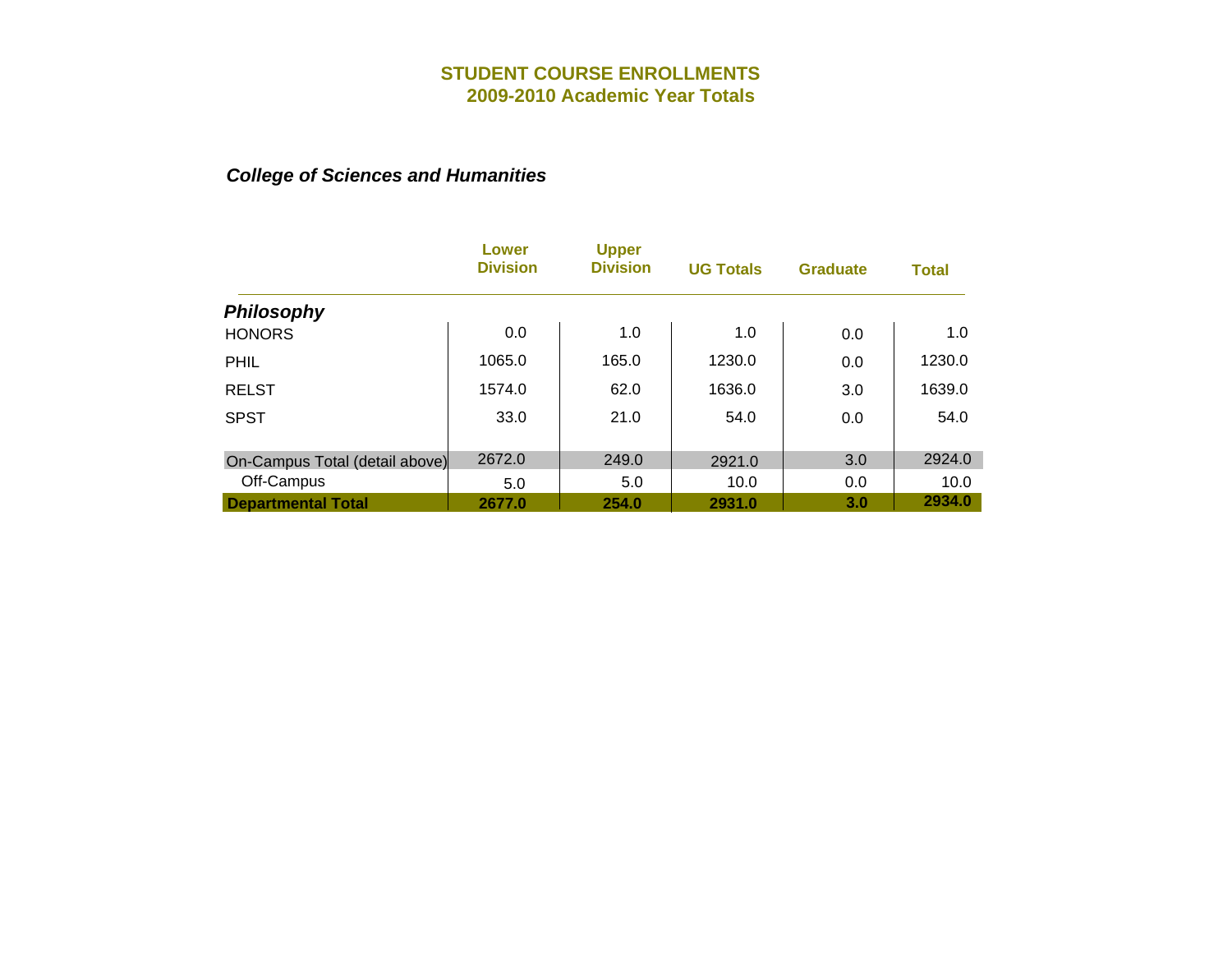|                                | Lower<br><b>Division</b> | <b>Upper</b><br><b>Division</b> | <b>UG Totals</b> | <b>Graduate</b> | <b>Total</b> |
|--------------------------------|--------------------------|---------------------------------|------------------|-----------------|--------------|
| <b>Physics &amp; Astronomy</b> |                          |                                 |                  |                 |              |
| <b>ASTRO</b>                   | 1339.0                   | 20.0                            | 1359.0           | 15.0            | 1374.0       |
| <b>DISS</b>                    | 0.0                      | 0.0                             | 0.0              | 1.0             | 1.0          |
| <b>HONORS</b>                  | 41.0                     | 0.0                             | 41.0             | 0.0             | 41.0         |
| ID                             | 0.0                      | 1.0                             | 1.0              | 0.0             | 1.0          |
| <b>PHYCS</b>                   | 1124.0                   | 97.0                            | 1221.0           | 107.0           | 1328.0       |
| <b>RES</b>                     | 0.0                      | 0.0                             | 0.0              | 2.0             | 2.0          |
| SCI                            | 0.0                      | 0.0                             | 0.0              | 7.0             | 7.0          |
| <b>THES</b>                    | 0.0                      | 0.0                             | 0.0              | 10.0            | 10.0         |
| On-Campus Total (detail above) | 2504.0                   | 118.0                           | 2622.0           | 142.0           | 2764.0       |
| Off-Campus                     | 201.0                    | 0.0                             | 201.0            | 0.0             | 201.0        |
| <b>Departmental Total</b>      | 2705.0                   | 118.0                           | 2823.0           | 142.0           | 2965.0       |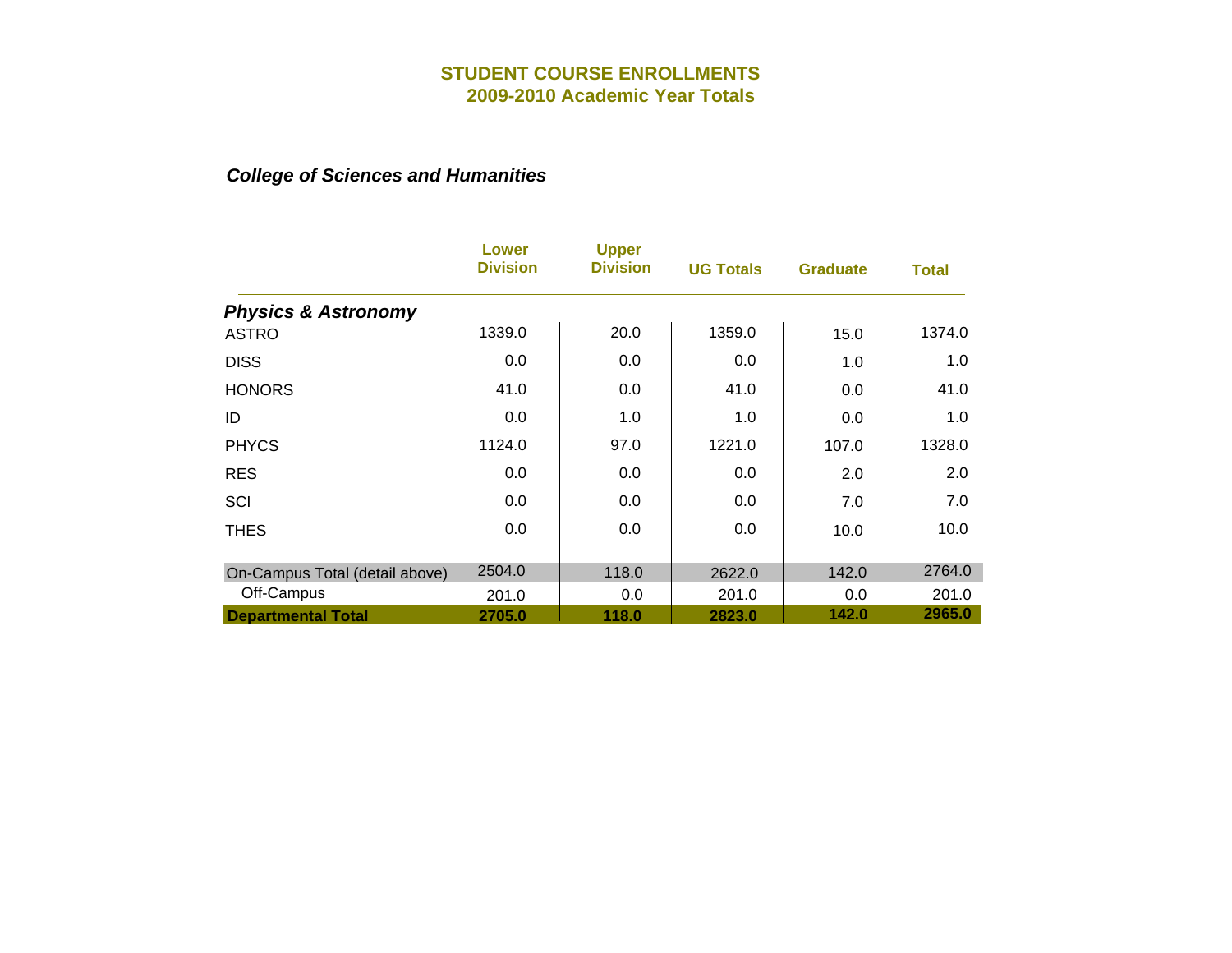|                                        | Lower<br><b>Division</b> | <b>Upper</b><br><b>Division</b> | <b>UG Totals</b> | <b>Graduate</b> | Total  |
|----------------------------------------|--------------------------|---------------------------------|------------------|-----------------|--------|
| <b>Physiology &amp; Health Science</b> |                          |                                 |                  |                 |        |
| <b>ANAT</b>                            | 822.0                    | 0.0                             | 822.0            | 90.0            | 912.0  |
| <b>HONORS</b>                          | 0.0                      | 13.0                            | 13.0             | 0.0             | 13.0   |
| <b>HSC</b>                             | 3140.0                   | 897.0                           | 4037.0           | 47.0            | 4084.0 |
| <b>MASTR</b>                           | 0.0                      | 0.0                             | 0.0              | 4.0             | 4.0    |
| <b>PHYSL</b>                           | 586.0                    | 15.0                            | 601.0            | 126.0           | 727.0  |
| <b>RES</b>                             | 0.0                      | 0.0                             | 0.0              | 1.0             | 1.0    |
| <b>THES</b>                            | 0.0                      | 0.0                             | 0.0              | 2.0             | 2.0    |
| On-Campus Total (detail above)         | 4548.0                   | 925.0                           | 5473.0           | 270.0           | 5743.0 |
| Off-Campus                             | 585.0                    | 199.0                           | 784.0            | 36.0            | 820.0  |
| <b>Departmental Total</b>              | 5133.0                   | 1124.0                          | 6257.0           | 306.0           | 6563.0 |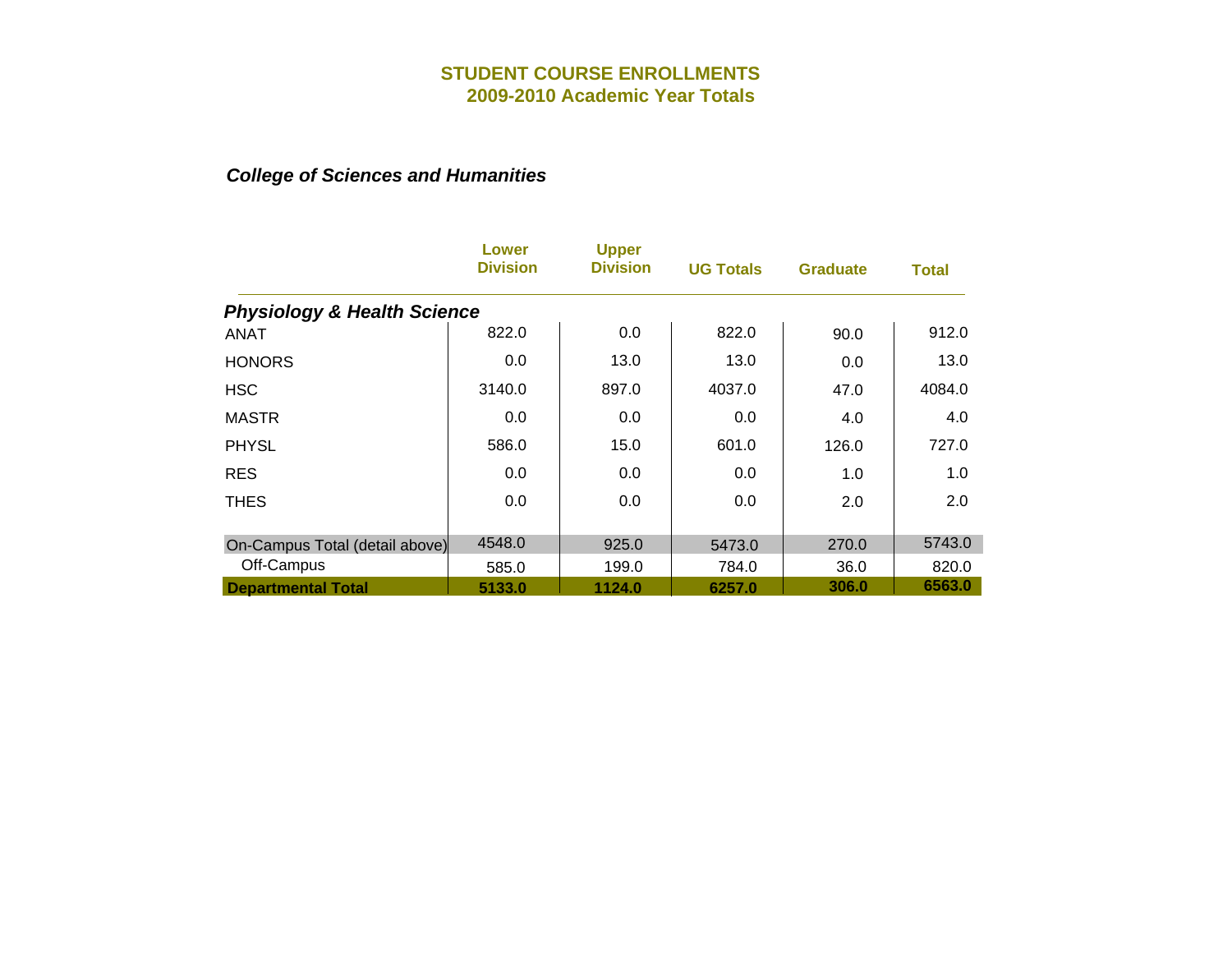|                                | Lower<br><b>Division</b> | <b>Upper</b><br><b>Division</b> | <b>UG Totals</b> | <b>Graduate</b> | <b>Total</b> |
|--------------------------------|--------------------------|---------------------------------|------------------|-----------------|--------------|
| <b>Political Science</b>       |                          |                                 |                  |                 |              |
| <b>HONORS</b>                  | 0.0                      | 9.0                             | 9.0              | 0.0             | 9.0          |
| <b>HONRS</b>                   | 0.0                      | 9.0                             | 9.0              | 0.0             | 9.0          |
| <b>MASTR</b>                   | 0.0                      | 0.0                             | 0.0              | 3.0             | 3.0          |
| <b>POLS</b>                    | 1669.0                   | 654.0                           | 2323.0           | 236.0           | 2559.0       |
| <b>RES</b>                     | 0.0                      | 0.0                             | 0.0              | 6.0             | 6.0          |
| <b>THES</b>                    | 0.0                      | 0.0                             | 0.0              | 1.0             | 1.0          |
| On-Campus Total (detail above) | 1669.0                   | 672.0                           | 2341.0           | 246.0           | 2587.0       |
| Off-Campus                     | 332.0                    | 146.0                           | 478.0            | 28.0            | 506.0        |
| <b>Departmental Total</b>      | 2001.0                   | 818.0                           | 2819.0           | 274.0           | 3093.0       |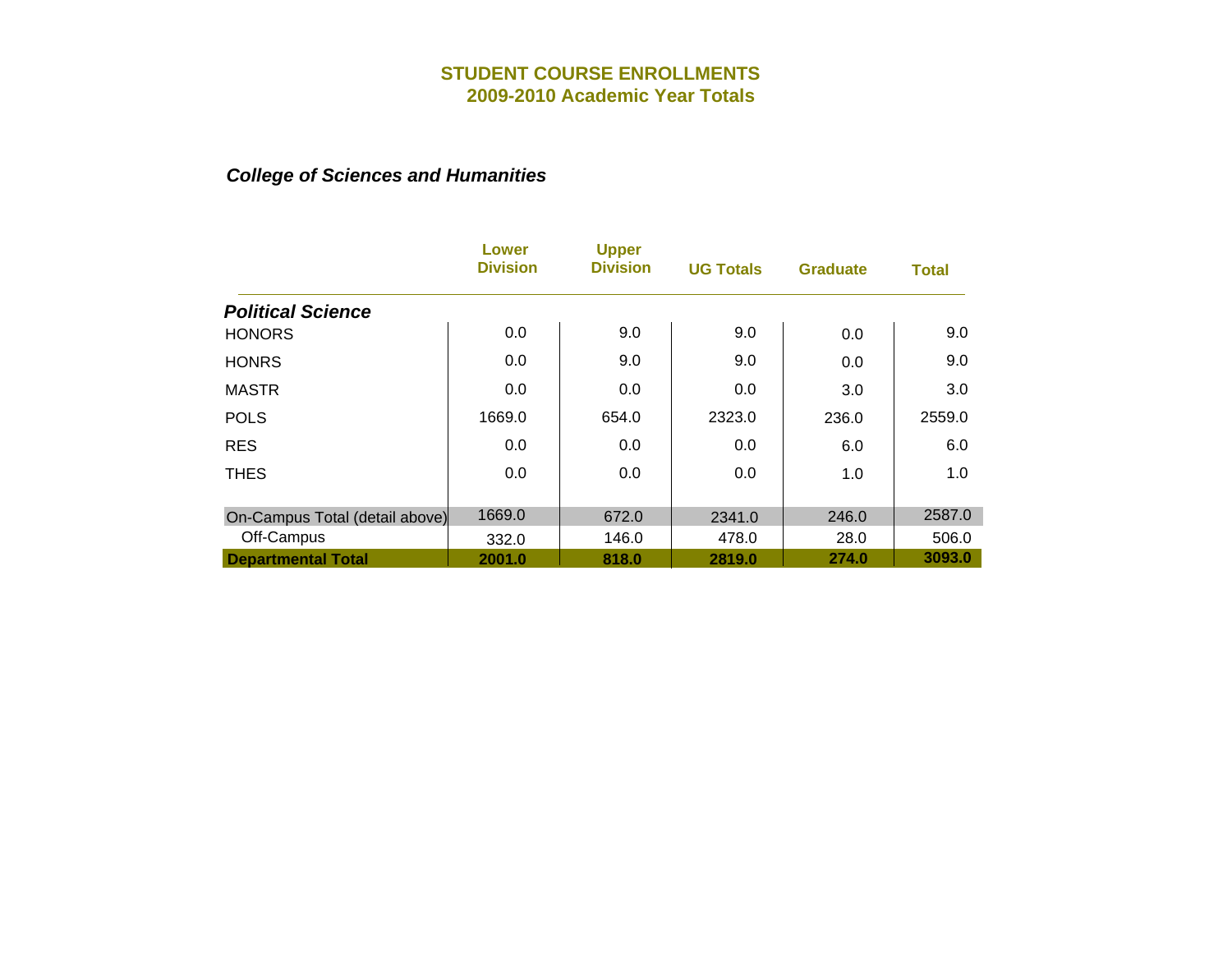|                                | Lower<br><b>Division</b> | <b>Upper</b><br><b>Division</b> | <b>UG Totals</b> | <b>Graduate</b> | <b>Total</b> |
|--------------------------------|--------------------------|---------------------------------|------------------|-----------------|--------------|
| <b>Psychological Science</b>   |                          |                                 |                  |                 |              |
| <b>HONORS</b>                  | 24.0                     | 0.0                             | 24.0             | 0.0             | 24.0         |
| <b>PSYSC</b>                   | 4167.0                   | 2159.0                          | 6326.0           | 273.0           | 6599.0       |
| <b>RES</b>                     | 0.0                      | 0.0                             | 0.0              | 1.0             | 1.0          |
| <b>THES</b>                    | 0.0                      | 0.0                             | 0.0              | 11.0            | 11.0         |
|                                |                          |                                 |                  |                 |              |
| On-Campus Total (detail above) | 4191.0                   | 2159.0                          | 6350.0           | 285.0           | 6635.0       |
| Off-Campus                     | 383.0                    | 84.0                            | 467.0            | 1.0             | 468.0        |
| <b>Departmental Total</b>      | 4574.0                   | 2243.0                          | 6817.0           | 286.0           | 7103.0       |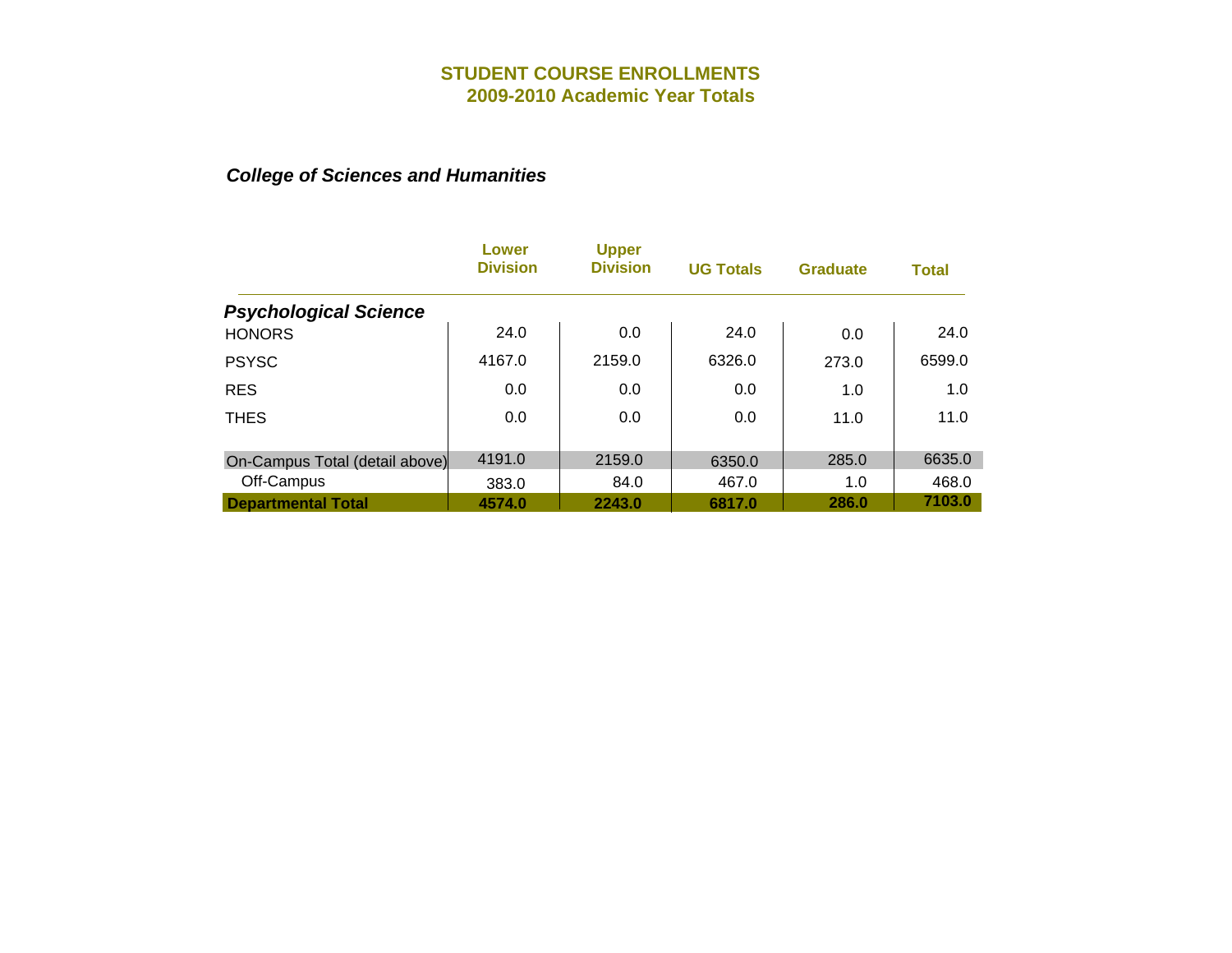|                                | Lower<br><b>Division</b> | <b>Upper</b><br><b>Division</b> | <b>UG Totals</b> | <b>Graduate</b> | <b>Total</b> |
|--------------------------------|--------------------------|---------------------------------|------------------|-----------------|--------------|
| Sociology                      |                          |                                 |                  |                 |              |
| <b>HONORS</b>                  | 0.0                      | 1.0                             | 1.0              | 0.0             | 1.0          |
| <b>SOC</b>                     | 2850.0                   | 471.0                           | 3321.0           | 115.0           | 3436.0       |
| <b>THES</b>                    | 0.0                      | 0.0                             | 0.0              | 1.0             | 1.0          |
| On-Campus Total (detail above) | 2850.0                   | 472.0                           | 3322.0           | 116.0           | 3438.0       |
| Off-Campus                     | 294.0                    | 210.0                           | 504.0            | 0.0             | 504.0        |
| <b>Departmental Total</b>      | 3144.0                   | 682.0                           | 3826.0           | 116.0           | 3942.0       |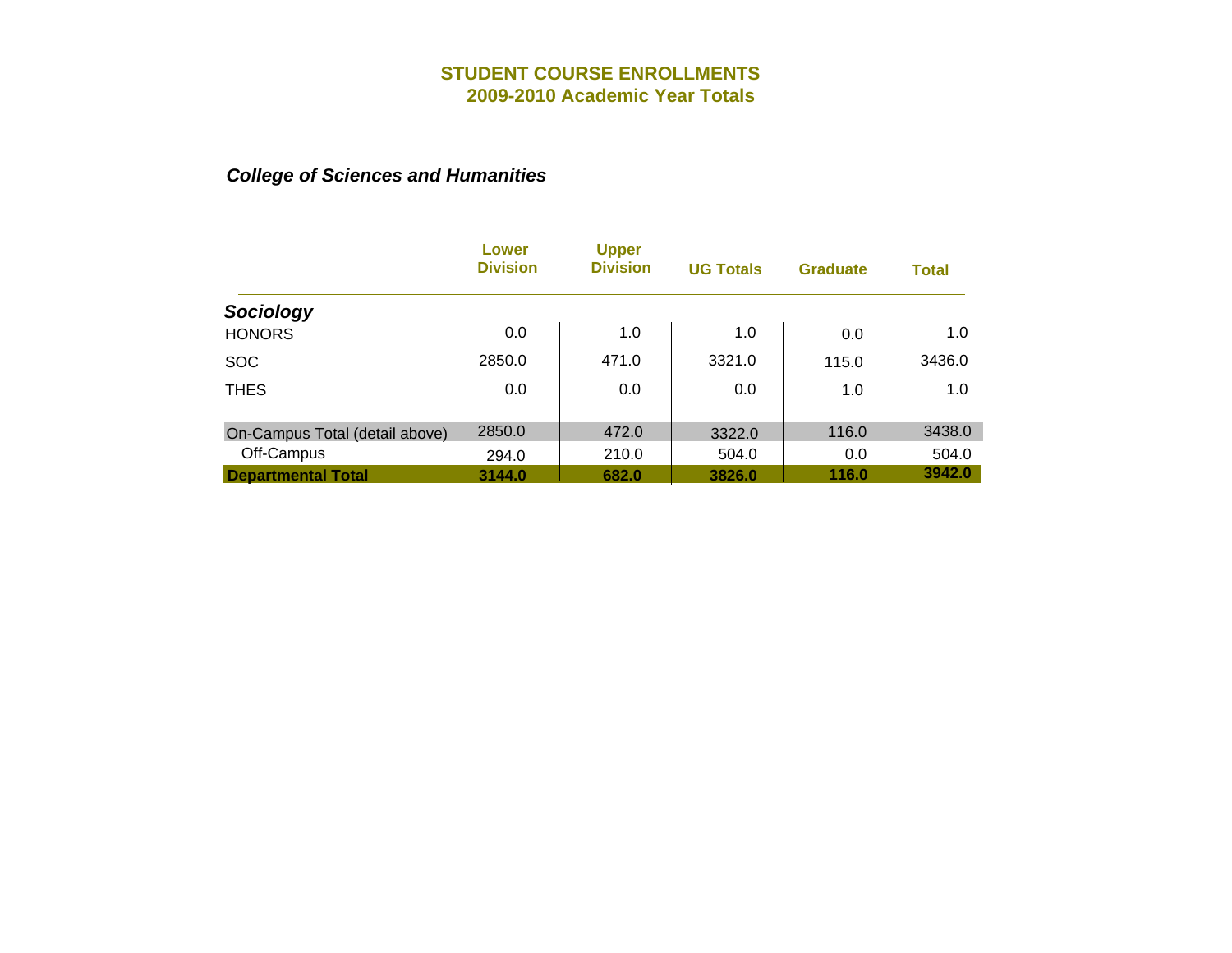|                                | Lower<br><b>Division</b> | <b>Upper</b><br><b>Division</b> | <b>UG Totals</b> | <b>Graduate</b> | <b>Total</b> |
|--------------------------------|--------------------------|---------------------------------|------------------|-----------------|--------------|
| <b>Social Work</b>             |                          |                                 |                  |                 |              |
| <b>HONORS</b>                  | 0.0                      | 1.0                             | 1.0              | 0.0             | 1.0          |
| <b>SOCWK</b>                   | 559.0                    | 518.0                           | 1077.0           | 0.0             | 1077.0       |
| On-Campus Total (detail above) | 559.0                    | 519.0                           | 1078.0           | 0.0             | 1078.0       |
| Off-Campus                     | 0.0                      | 0.0                             | 0.0              | 0.0             | 0.0          |
| <b>Departmental Total</b>      | 559.0                    | 519.0                           | 1078.0           | 0.0             | 1078.0       |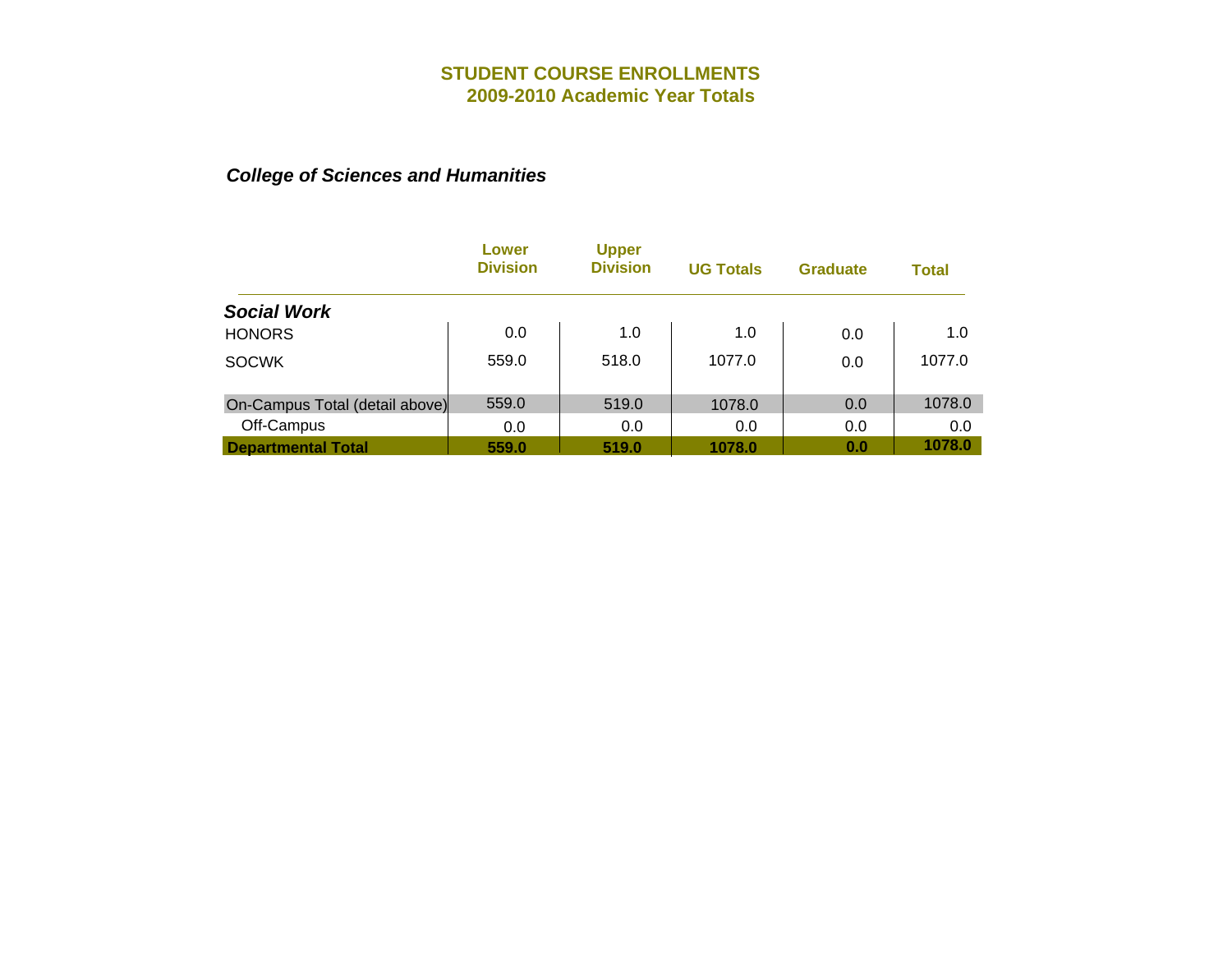|                                         | Lower<br><b>Division</b> | <b>Upper</b><br><b>Division</b> | <b>UG Totals</b> | <b>Graduate</b> | Total  |
|-----------------------------------------|--------------------------|---------------------------------|------------------|-----------------|--------|
| <b>Speech Pathology &amp; Audiology</b> |                          |                                 |                  |                 |        |
| <b>HONORS</b>                           | 0.0                      | 2.0                             | 2.0              | 0.0             | 2.0    |
| <b>SPAA</b>                             | 515.0                    | 473.0                           | 988.0            | 1288.0          | 2276.0 |
| On-Campus Total (detail above)          | 515.0                    | 475.0                           | 990.0            | 1288.0          | 2278.0 |
| Off-Campus                              | 0.0                      | 0.0                             | 0.0              | 0.0             | 0.0    |
| <b>Departmental Total</b>               | 515.0                    | 475.0                           | 990.0            | 1288.0          | 2278.0 |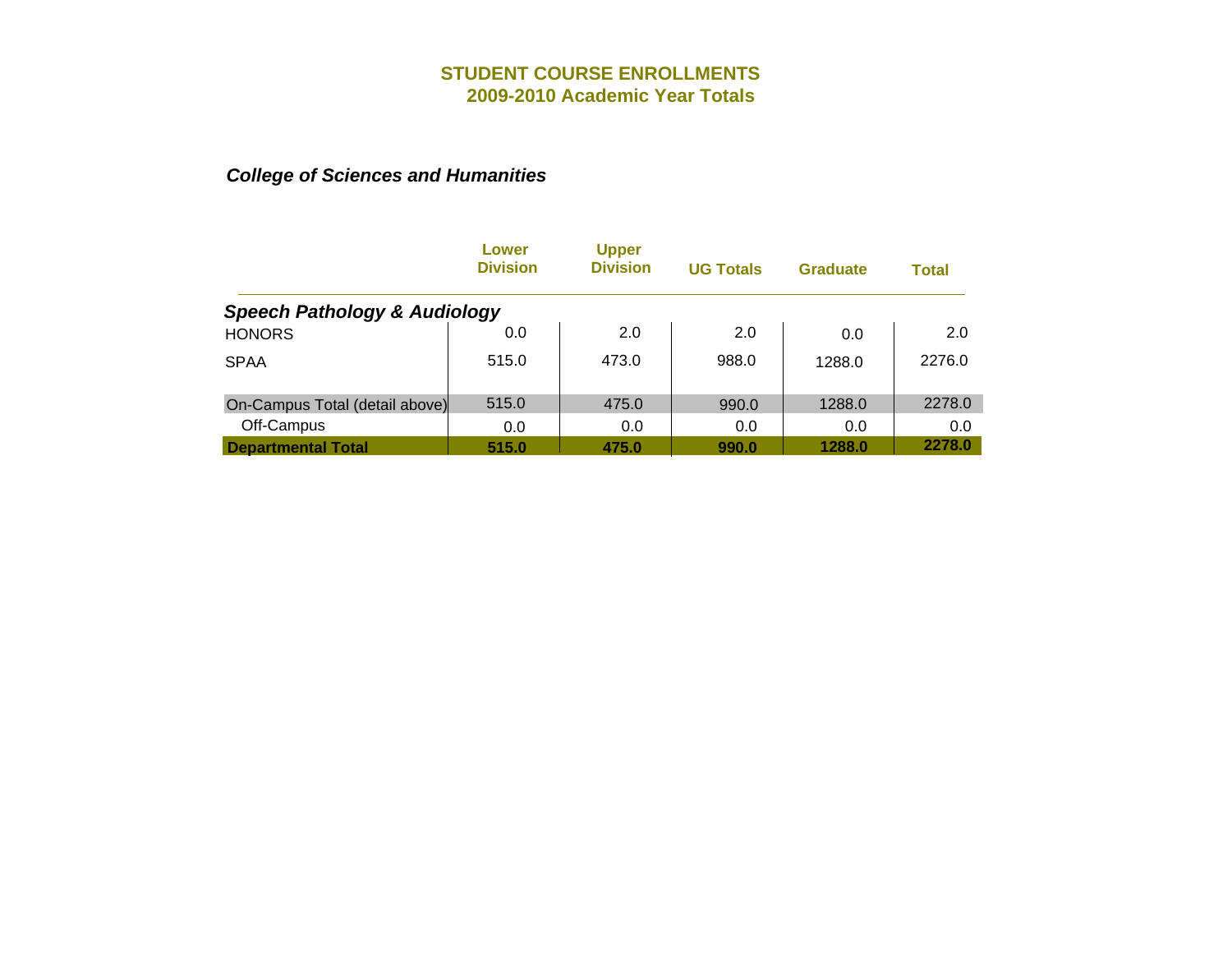|                                | Lower<br><b>Division</b> | <b>Upper</b><br><b>Division</b> | <b>UG Totals</b> | <b>Graduate</b> | Total |
|--------------------------------|--------------------------|---------------------------------|------------------|-----------------|-------|
| <b>Womens Studies</b>          |                          |                                 |                  |                 |       |
| <b>WMNST</b>                   | 188.0                    | 34.0                            | 222.0            | 0.0             | 222.0 |
| On-Campus Total (detail above) | 188.0                    | 34.0                            | 222.0            | 0.0             | 222.0 |
| Off-Campus                     | 0.0                      | 0.0                             | 0.0              | 0.0             | 0.0   |
| <b>Departmental Total</b>      | 188.0                    | 34.0                            | 222.0            | 0.0             | 222.0 |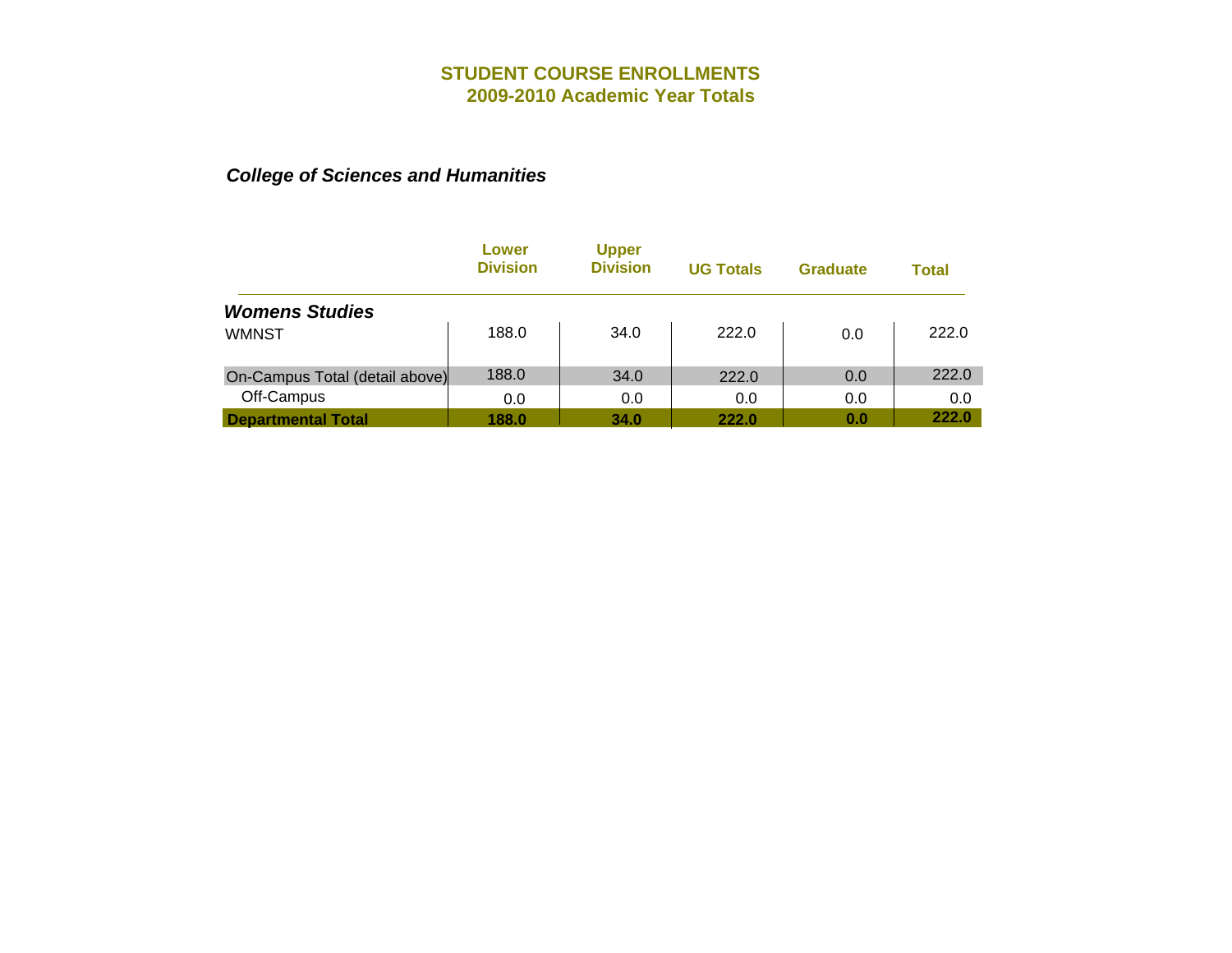|                                | Lower<br><b>Division</b> | <b>Upper</b><br><b>Division</b> | <b>UG Totals</b> | <b>Graduate</b> | <b>Total</b> |
|--------------------------------|--------------------------|---------------------------------|------------------|-----------------|--------------|
| <b>Foreign Studies</b>         |                          |                                 |                  |                 |              |
| <b>INTST</b>                   | 0.0                      | 4.0                             | 4.0              | 0.0             | 4.0          |
| On-Campus Total (detail above) | 0.0                      | 4.0                             | 4.0              | 0.0             | 4.0          |
| Off-Campus                     | 0.0                      | 26.0                            | 26.0             | 0.0             | 26.0         |
| <b>Departmental Total</b>      | 0.0                      | 30.0                            | 30.0             | 0.0             | 30.0         |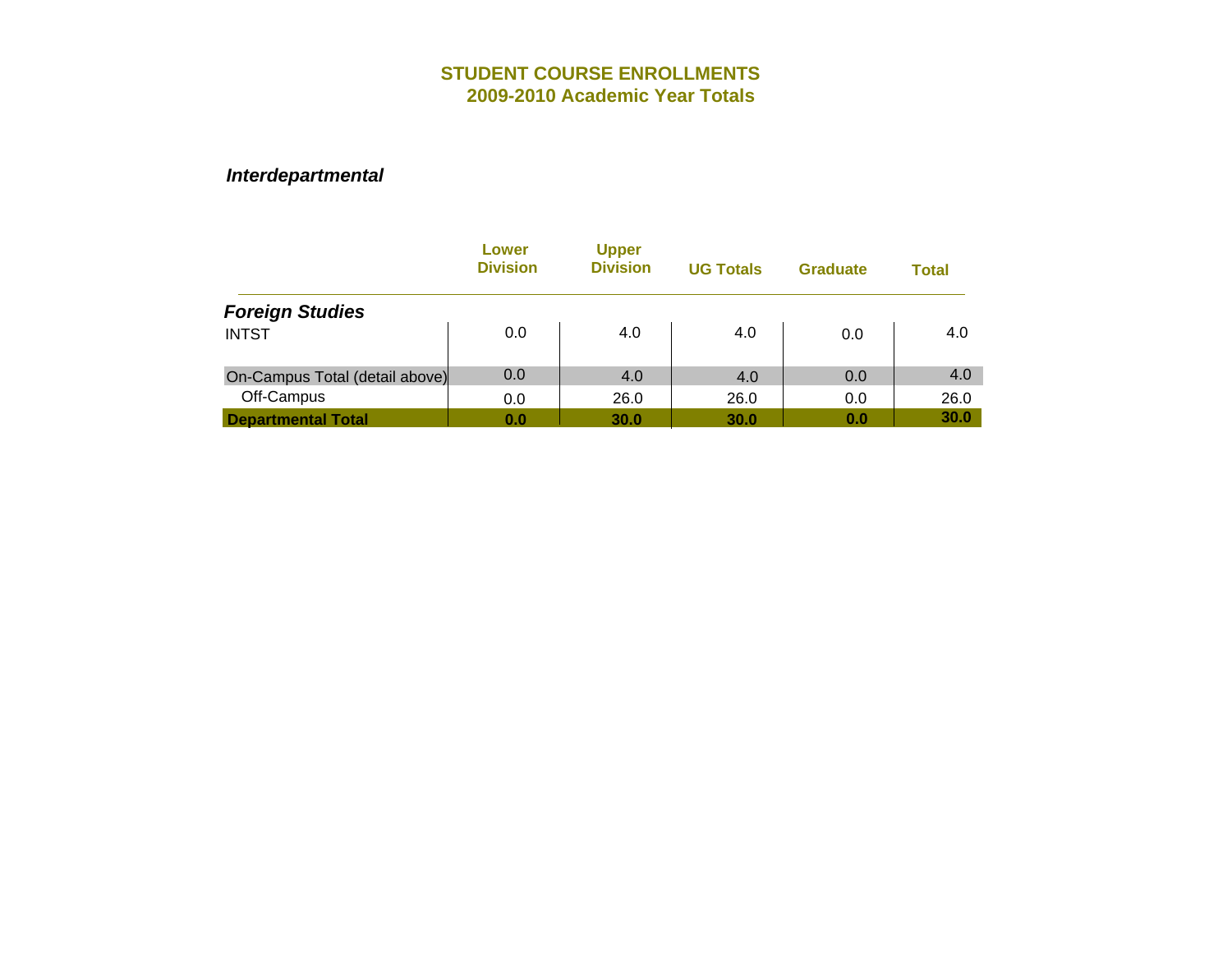|                                | Lower<br><b>Division</b> | <b>Upper</b><br><b>Division</b> | <b>UG Totals</b> | <b>Graduate</b> | <b>Total</b> |
|--------------------------------|--------------------------|---------------------------------|------------------|-----------------|--------------|
| <b>Honors</b>                  |                          |                                 |                  |                 |              |
| <b>HONORS</b>                  | 66.0                     | 77.0                            | 143.0            | 0.0             | 143.0        |
| <b>HONRS</b>                   | 487.0                    | 82.0                            | 569.0            | 0.0             | 569.0        |
|                                |                          |                                 |                  |                 |              |
| On-Campus Total (detail above) | 553.0                    | 159.0                           | 712.0            | 0.0             | 712.0        |
| Off-Campus                     | 4.0                      | 14.0                            | 18.0             | 0.0             | 18.0         |
| <b>Departmental Total</b>      | 557.0                    | 173.0                           | 730.0            | 0.0             | 730.0        |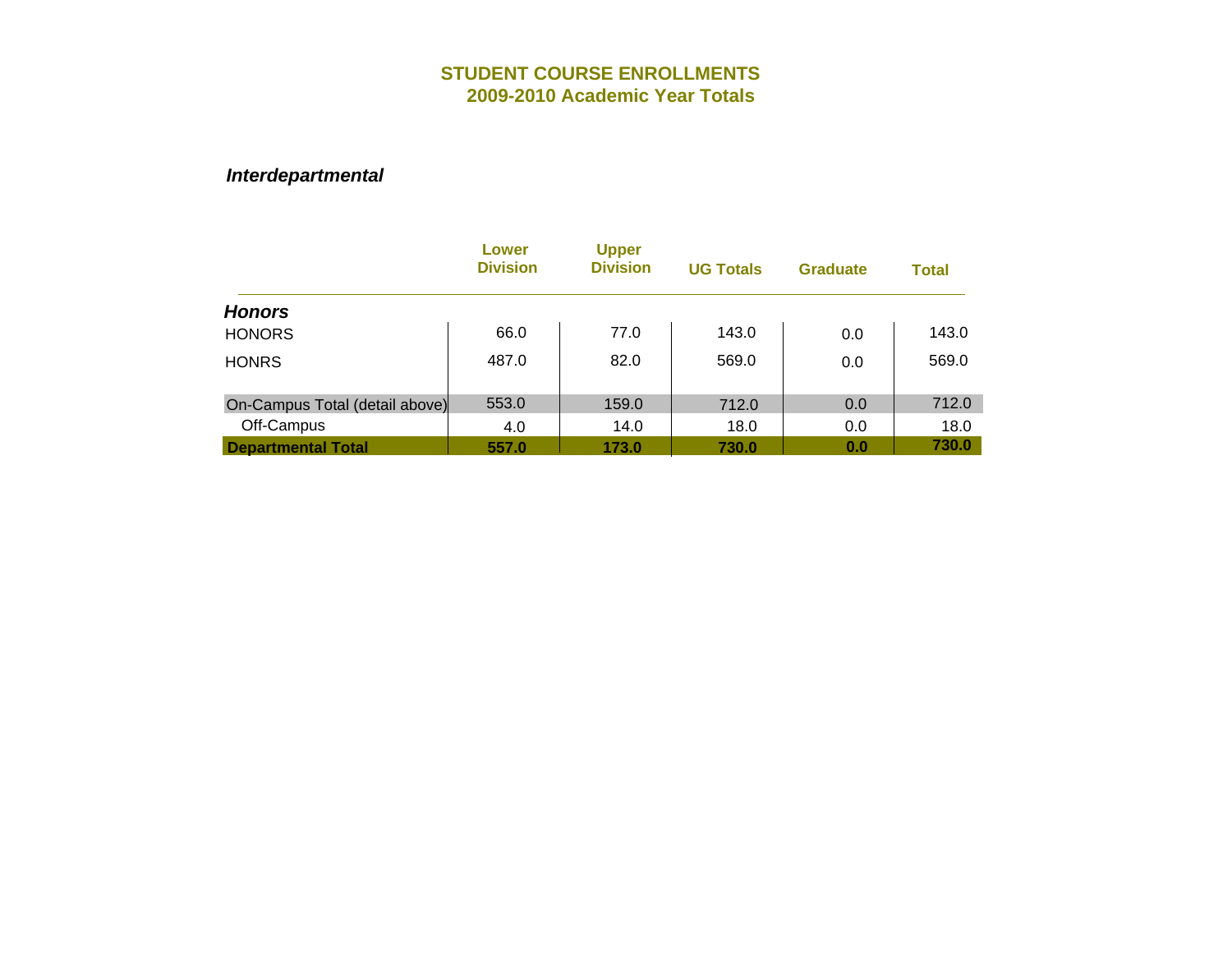|                                | <b>Lower</b><br><b>Division</b> | <b>Upper</b><br><b>Division</b> | <b>UG Totals</b> | <b>Graduate</b> | <b>Total</b> |
|--------------------------------|---------------------------------|---------------------------------|------------------|-----------------|--------------|
| <b>Interdepartmental</b>       |                                 |                                 |                  |                 |              |
| <b>DOC</b>                     | 0.0                             | 0.0                             | 0.0              | 10.0            | 10.0         |
| ID                             | 390.0                           | 83.0                            | 473.0            | 20.0            | 493.0        |
| <b>MASTR</b>                   | 0.0                             | 0.0                             | 0.0              | 201.0           | 201.0        |
| On-Campus Total (detail above) | 390.0                           | 83.0                            | 473.0            | 231.0           | 704.0        |
| Off-Campus                     | 0.0                             | 0.0                             | 0.0              | 0.0             | 0.0          |
| <b>Departmental Total</b>      | 390.0                           | 83.0                            | 473.0            | 231.0           | 704.0        |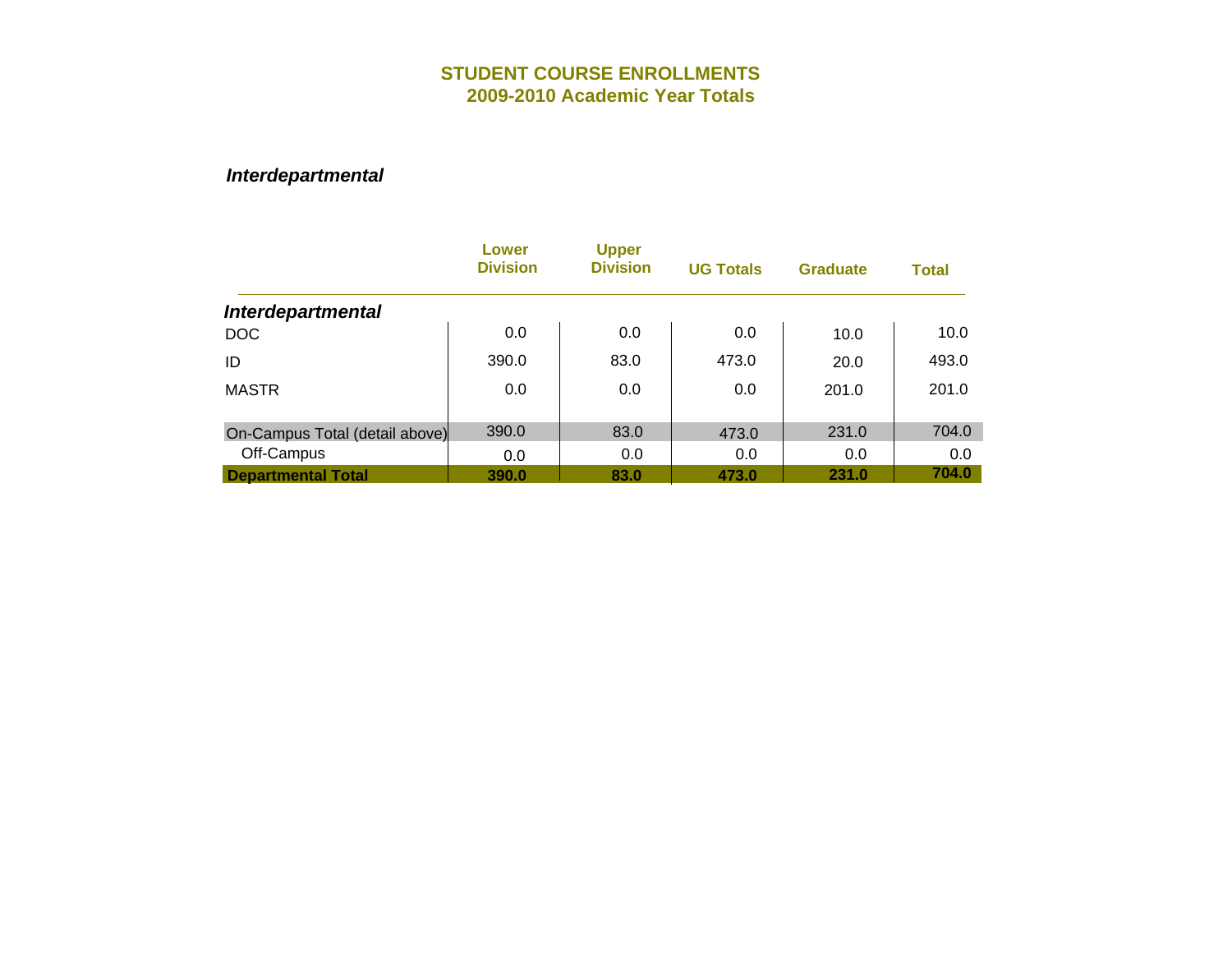|                                | Lower<br><b>Division</b> | <b>Upper</b><br><b>Division</b> | <b>UG Totals</b> | <b>Graduate</b> | <b>Total</b> |
|--------------------------------|--------------------------|---------------------------------|------------------|-----------------|--------------|
| <b>UC</b>                      |                          |                                 |                  |                 |              |
| ID                             | 426.0                    | 69.0                            | 495.0            | 9.0             | 504.0        |
| <b>INTST</b>                   | 0.0                      | 6.0                             | 6.0              | 0.0             | 6.0          |
| On-Campus Total (detail above) | 426.0                    | 75.0                            | 501.0            | 9.0             | 510.0        |
| Off-Campus                     | 0.0                      | 15.0                            | 15.0             | 0.0             | 15.0         |
| <b>Departmental Total</b>      | 426.0                    | 90.0                            | 516.0            | 9.0             | 525.0        |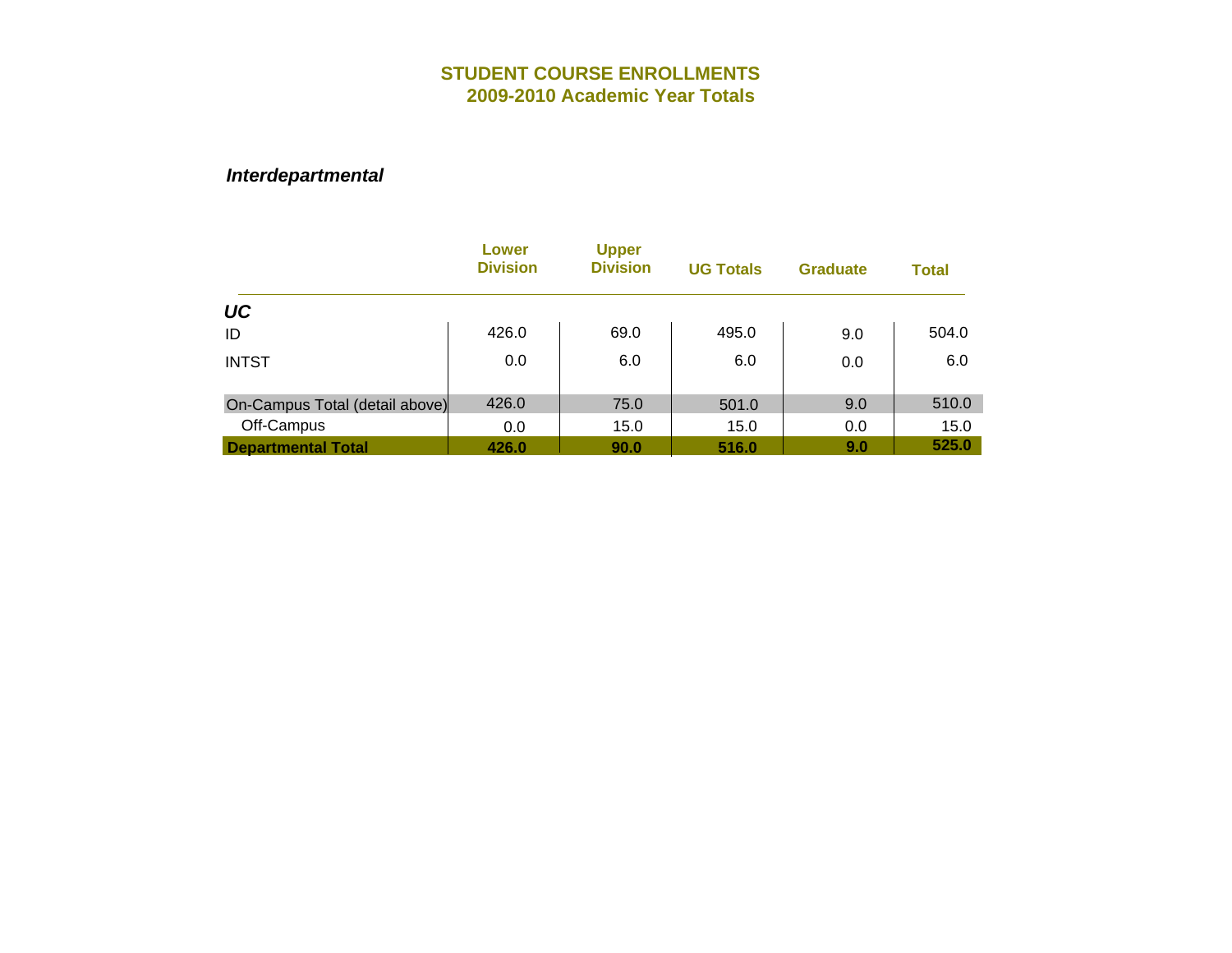|                                | Lower<br><b>Division</b> | <b>Upper</b><br><b>Division</b> | <b>UG Totals</b> | <b>Graduate</b> | <b>Total</b> |
|--------------------------------|--------------------------|---------------------------------|------------------|-----------------|--------------|
| <b>Counseling Psychology</b>   |                          |                                 |                  |                 |              |
| <b>CPSY</b>                    | 298.0                    | 423.0                           | 721.0            | 1004.0          | 1725.0       |
| <b>DISS</b>                    | 0.0                      | 0.0                             | 0.0              | 16.0            | 16.0         |
| <b>DOC</b>                     | 0.0                      | 0.0                             | 0.0              | 15.0            | 15.0         |
| ID                             | 0.0                      | 0.0                             | 0.0              | 10.0            | 10.0         |
| <b>RES</b>                     | 0.0                      | 0.0                             | 0.0              | 1.0             | 1.0          |
| <b>SOPSY</b>                   | 0.0                      | 0.0                             | 0.0              | 93.0            | 93.0         |
| <b>THES</b>                    | 0.0                      | 0.0                             | 0.0              | 8.0             | 8.0          |
| On-Campus Total (detail above) | 298.0                    | 423.0                           | 721.0            | 1147.0          | 1868.0       |
| Off-Campus                     | 26.0                     | 189.0                           | 215.0            | 14.0            | 229.0        |
| <b>Departmental Total</b>      | 324.0                    | 612.0                           | 936.0            | 1161.0          | 2097.0       |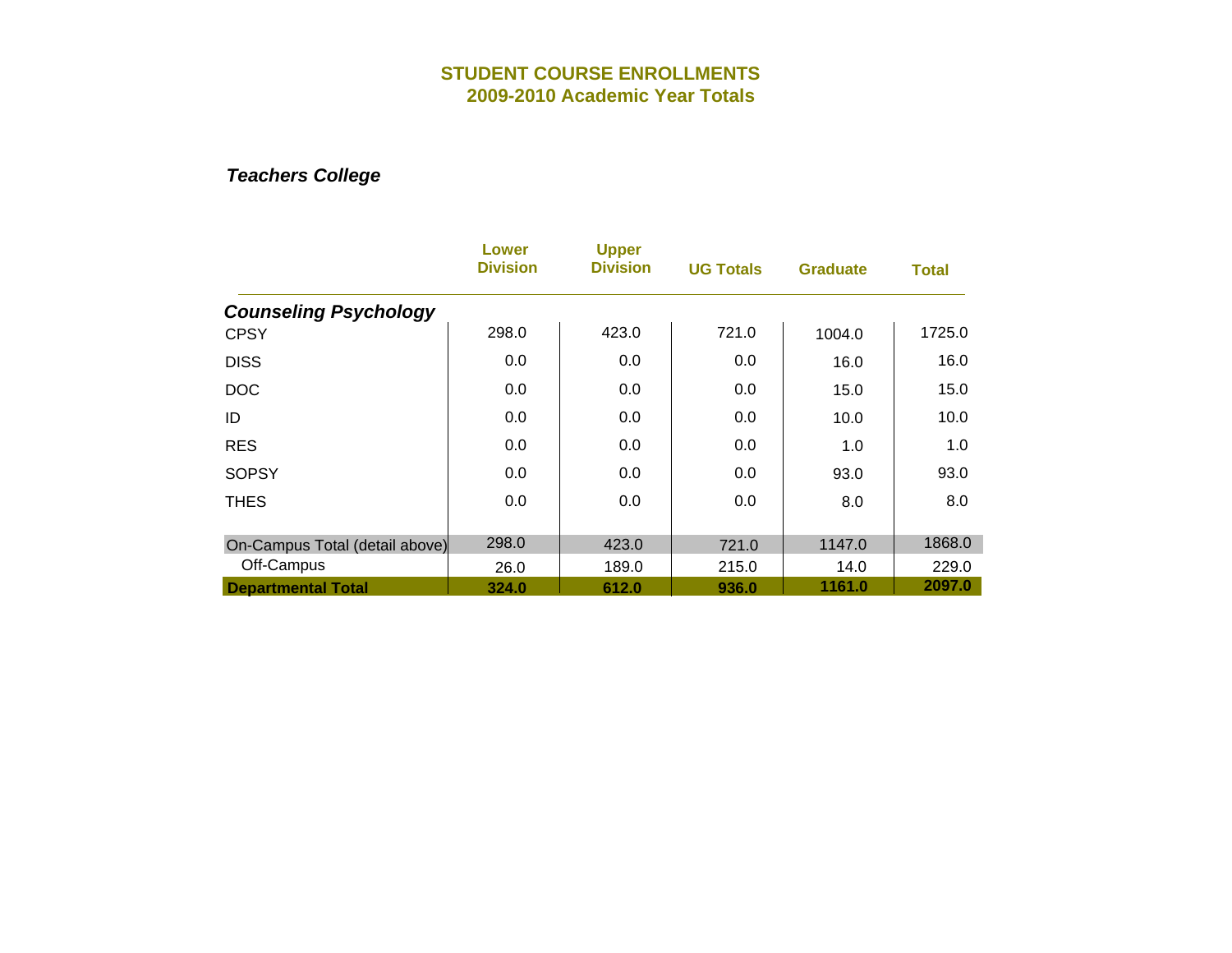|                                | Lower<br><b>Division</b> | <b>Upper</b><br><b>Division</b> | <b>UG Totals</b> | <b>Graduate</b> | Total  |
|--------------------------------|--------------------------|---------------------------------|------------------|-----------------|--------|
| <b>Elementary Education</b>    |                          |                                 |                  |                 |        |
| <b>DISS</b>                    | 0.0                      | 0.0                             | 0.0              | 8.0             | 8.0    |
| <b>DOC</b>                     | 0.0                      | 0.0                             | 0.0              | 1.0             | 1.0    |
| <b>EDEL</b>                    | 1002.0                   | 1264.0                          | 2266.0           | 29.0            | 2295.0 |
| <b>EDRDG</b>                   | 0.0                      | 731.0                           | 731.0            | 2.0             | 733.0  |
| <b>HONORS</b>                  | 0.0                      | 2.0                             | 2.0              | 0.0             | 2.0    |
| ID                             | 0.0                      | 0.0                             | 0.0              | 16.0            | 16.0   |
| On-Campus Total (detail above) | 1002.0                   | 1997.0                          | 2999.0           | 56.0            | 3055.0 |
| Off-Campus                     | 13.0                     | 135.0                           | 148.0            | 1458.0          | 1606.0 |
| <b>Departmental Total</b>      | 1015.0                   | 2132.0                          | 3147.0           | 1514.0          | 4661.0 |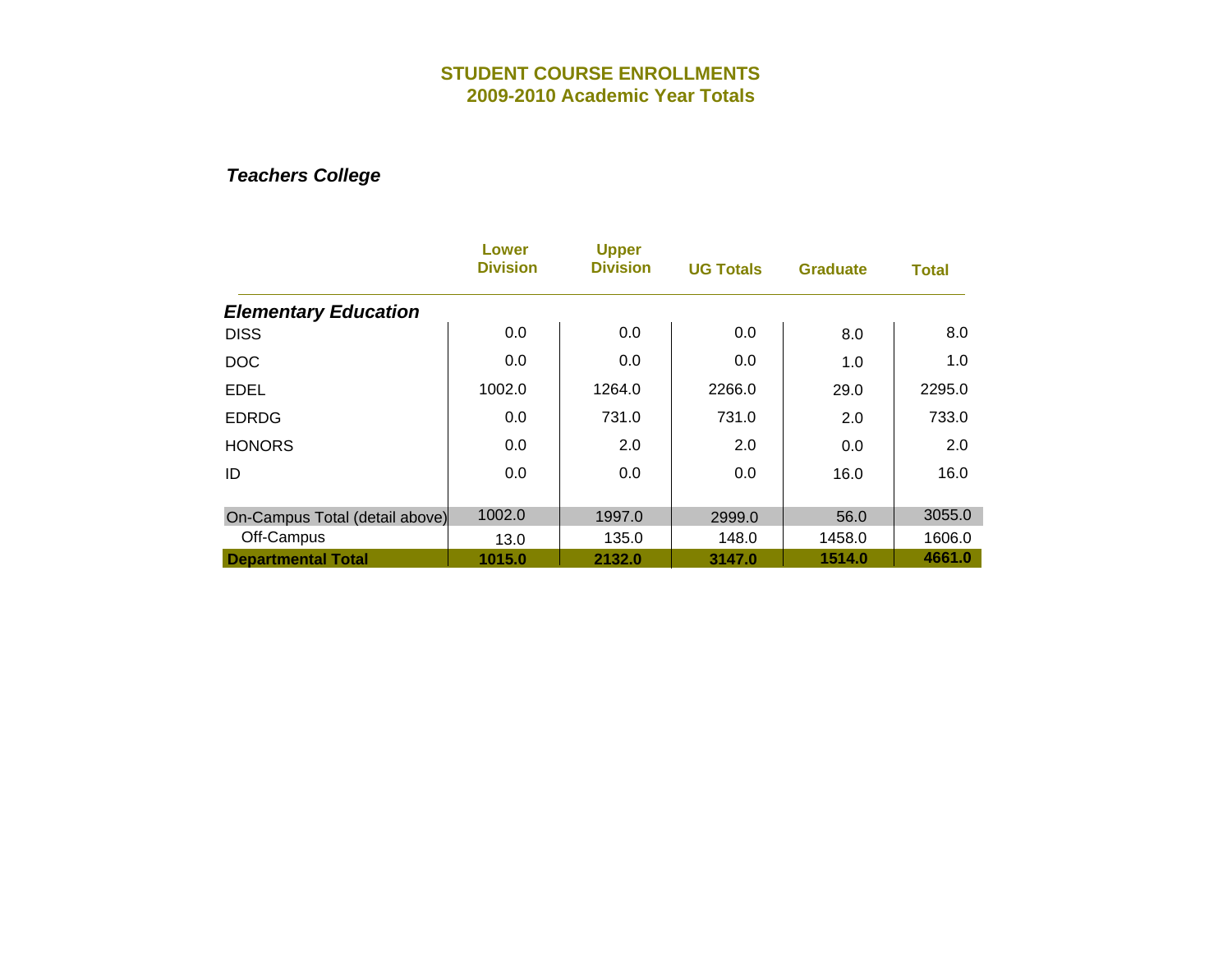|                                | Lower<br><b>Division</b> | <b>Upper</b><br><b>Division</b> | <b>UG Totals</b> | <b>Graduate</b> | <b>Total</b> |
|--------------------------------|--------------------------|---------------------------------|------------------|-----------------|--------------|
| <b>Educational Psychology</b>  |                          |                                 |                  |                 |              |
| <b>DISS</b>                    | 0.0                      | 0.0                             | 0.0              | 22.0            | 22.0         |
| <b>EDPSY</b>                   | 1446.0                   | 907.0                           | 2353.0           | 506.0           | 2859.0       |
| <b>HONORS</b>                  | 0.0                      | 1.0                             | 1.0              | 0.0             | 1.0          |
| ID                             | 0.0                      | 0.0                             | 0.0              | 9.0             | 9.0          |
| <b>THES</b>                    | 0.0                      | 0.0                             | 0.0              | 1.0             | 1.0          |
| On-Campus Total (detail above) | 1446.0                   | 908.0                           | 2354.0           | 538.0           | 2892.0       |
| Off-Campus                     | 99.0                     | 155.0                           | 254.0            | 1132.0          | 1386.0       |
| <b>Departmental Total</b>      | 1545.0                   | 1063.0                          | 2608.0           | 1670.0          | 4278.0       |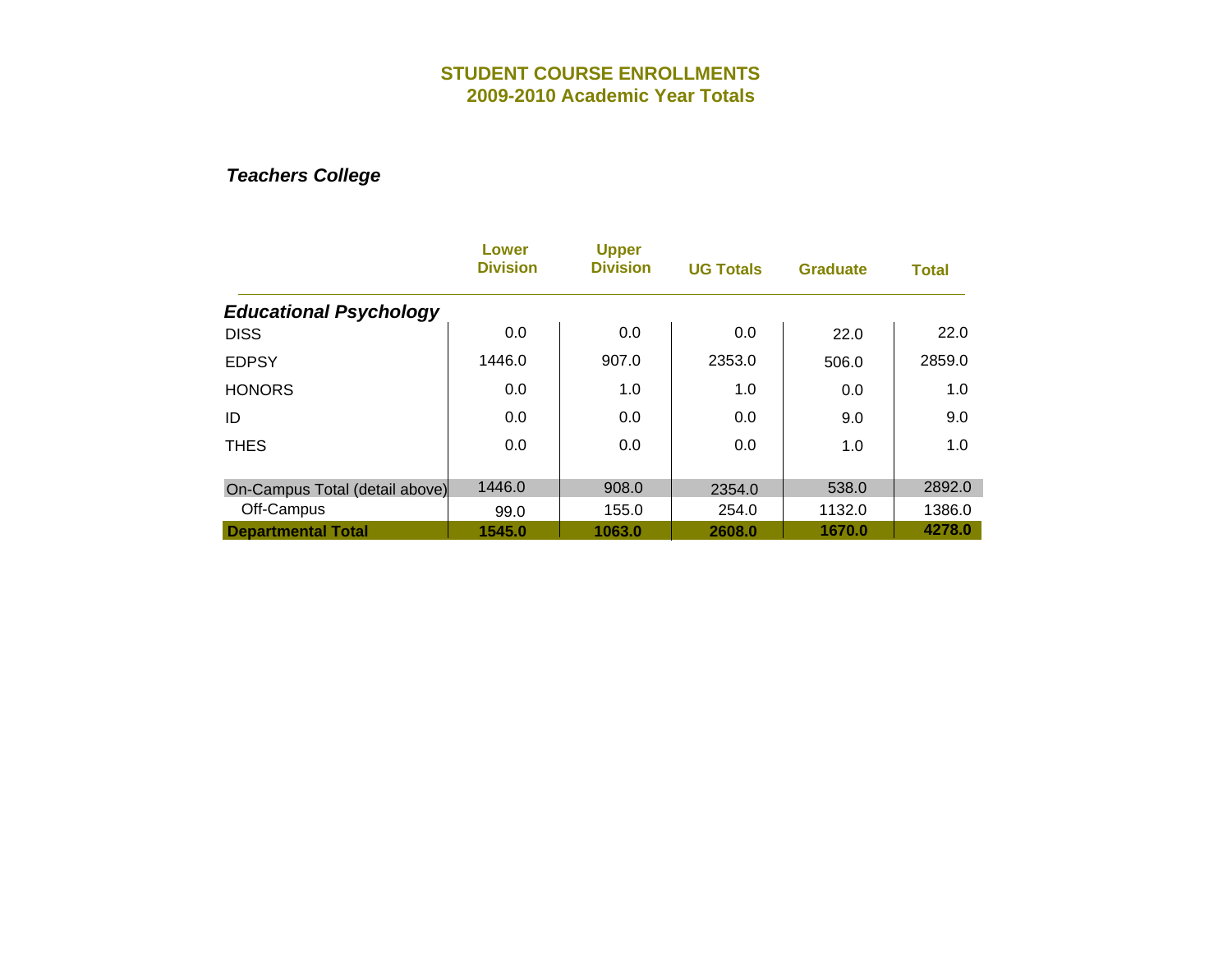|                            | <b>Lower</b><br><b>Division</b> | <b>Upper</b><br><b>Division</b> | <b>UG Totals</b> | <b>Graduate</b> | <b>Total</b> |
|----------------------------|---------------------------------|---------------------------------|------------------|-----------------|--------------|
| <b>Educational Studies</b> |                                 |                                 |                  |                 |              |
| <b>CRPRJ</b>               | 0.0                             | 0.0                             | 0.0              | 6.0             | 6.0          |
| <b>DISS</b>                | 0.0                             | 0.0                             | 0.0              | 26.0            | 26.0         |
| <b>DOC</b>                 | 0.0                             | 0.0                             | 0.0              | 4.0             | 4.0          |
| <b>EDAC</b>                | 0.0                             | 0.0                             | 0.0              | 80.0            | 80.0         |
| <b>EDALG</b>               | 0.0                             | 52.0                            | 52.0             | 0.0             | 52.0         |
| <b>EDCUR</b>               | 0.0                             | 0.0                             | 0.0              | 14.0            | 14.0         |
| <b>EDFON</b>               | 0.0                             | 437.0                           | 437.0            | 48.0            | 485.0        |
| <b>EDGEN</b>               | 0.0                             | 0.0                             | 0.0              | 17.0            | 17.0         |
| <b>EDHI</b>                | 457.0                           | 57.0                            | 514.0            | 371.0           | 885.0        |
| <b>EDJHM</b>               | 0.0                             | 96.0                            | 96.0             | 18.0            | 114.0        |
| <b>EDLIB</b>               | 0.0                             | 48.0                            | 48.0             | 3.0             | 51.0         |
| <b>EDMUL</b>               | 376.0                           | 0.0                             | 376.0            | 53.0            | 429.0        |
| <b>EDSEC</b>               | 213.0                           | 341.0                           | 554.0            | 49.0            | 603.0        |
| <b>EDSTU</b>               | 0.0                             | 0.0                             | 0.0              | 41.0            | 41.0         |
| <b>EDSUP</b>               | 0.0                             | 0.0                             | 0.0              | 1.0             | 1.0          |
| <b>EDTEC</b>               | 92.0                            | 75.0                            | 167.0            | 20.0            | 187.0        |
| ID                         | 0.0                             | 0.0                             | 0.0              | 7.0             | 7.0          |
| <b>RES</b>                 | 0.0                             | 0.0                             | 0.0              | 1.0             | 1.0          |
| <b>THES</b>                | 0.0                             | 0.0                             | 0.0              | 1.0             | 1.0          |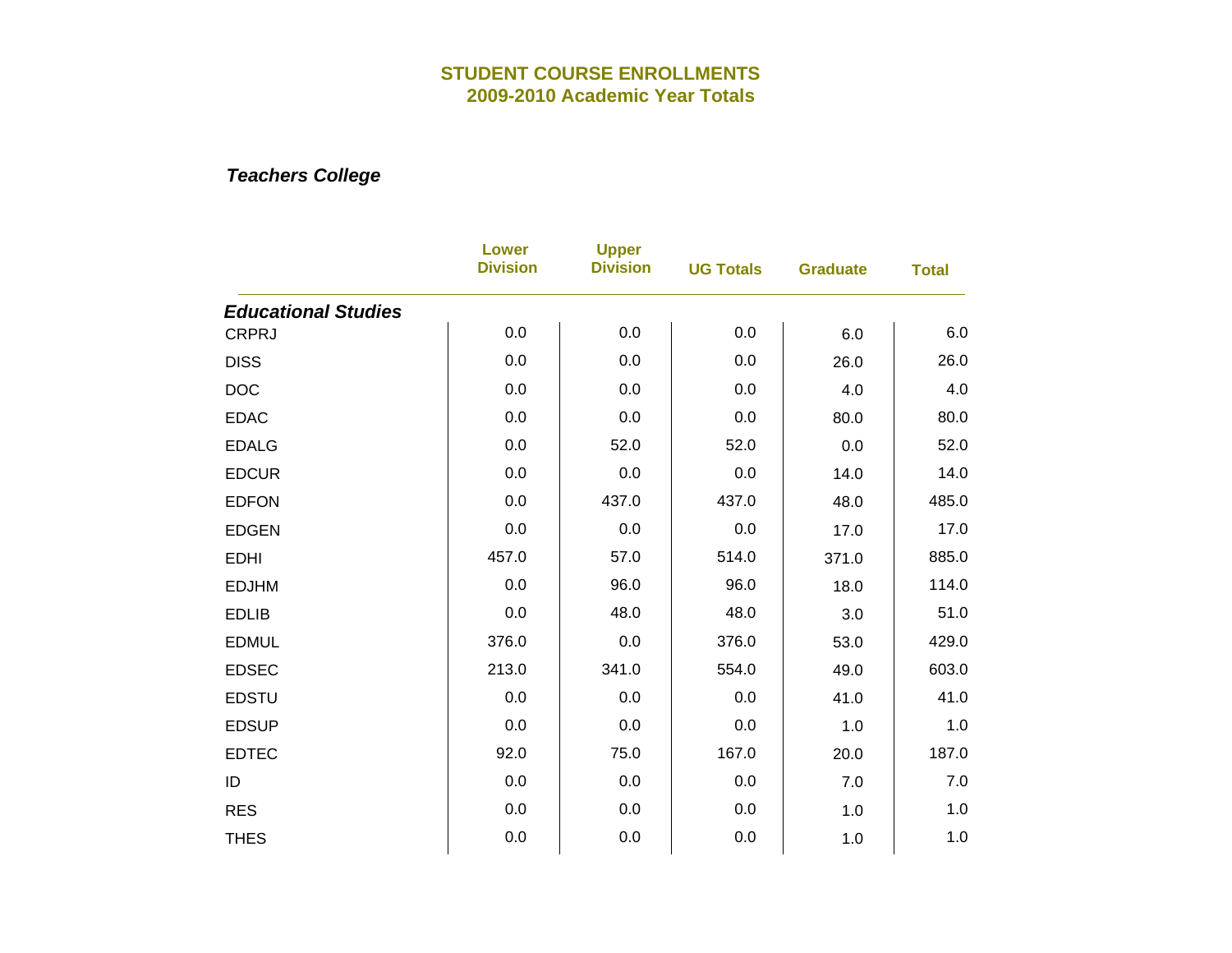|                                | Lower<br><b>Division</b> | <b>Upper</b><br><b>Division</b> | <b>UG Totals</b> | <b>Graduate</b> | <b>Total</b> |
|--------------------------------|--------------------------|---------------------------------|------------------|-----------------|--------------|
| On-Campus Total (detail above) | 1138.0                   | 1106.0                          | 2244.0           | 760.0           | 3004.0       |
| Off-Campus                     | 0.0                      | 21.0                            | 21.0             | 1141.0          | 1162.0       |
| <b>Departmental Total</b>      | 1138.0                   | 1127.0                          | 2265.0           | 1901.0          | 4166.0       |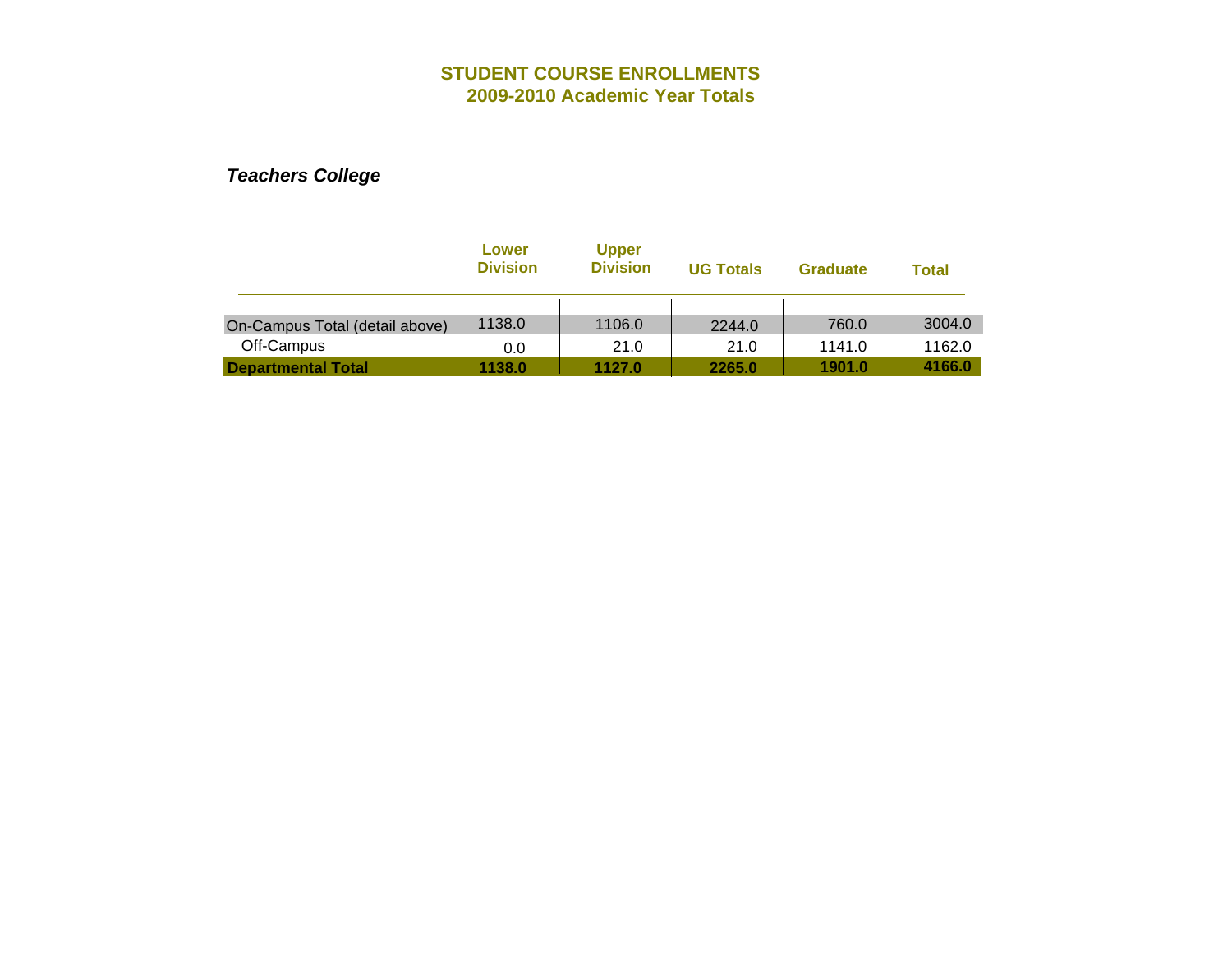|                                | Lower<br><b>Division</b> | <b>Upper</b><br><b>Division</b> | <b>UG Totals</b> | <b>Graduate</b> | <b>Total</b> |
|--------------------------------|--------------------------|---------------------------------|------------------|-----------------|--------------|
| <b>Educational Leadership</b>  |                          |                                 |                  |                 |              |
| <b>DISS</b>                    | 0.0                      | 0.0                             | 0.0              | 16.0            | 16.0         |
| <b>EDAD</b>                    | 0.0                      | 0.0                             | 0.0              | 5.0             | 5.0          |
| On-Campus Total (detail above) | 0.0                      | 0.0                             | 0.0              | 21.0            | 21.0         |
| Off-Campus                     | 0.0                      | 0.0                             | 0.0              | 1579.0          | 1579.0       |
| <b>Departmental Total</b>      | 0.0                      | 0.0                             | 0.0              | 1600.0          | 1600.0       |